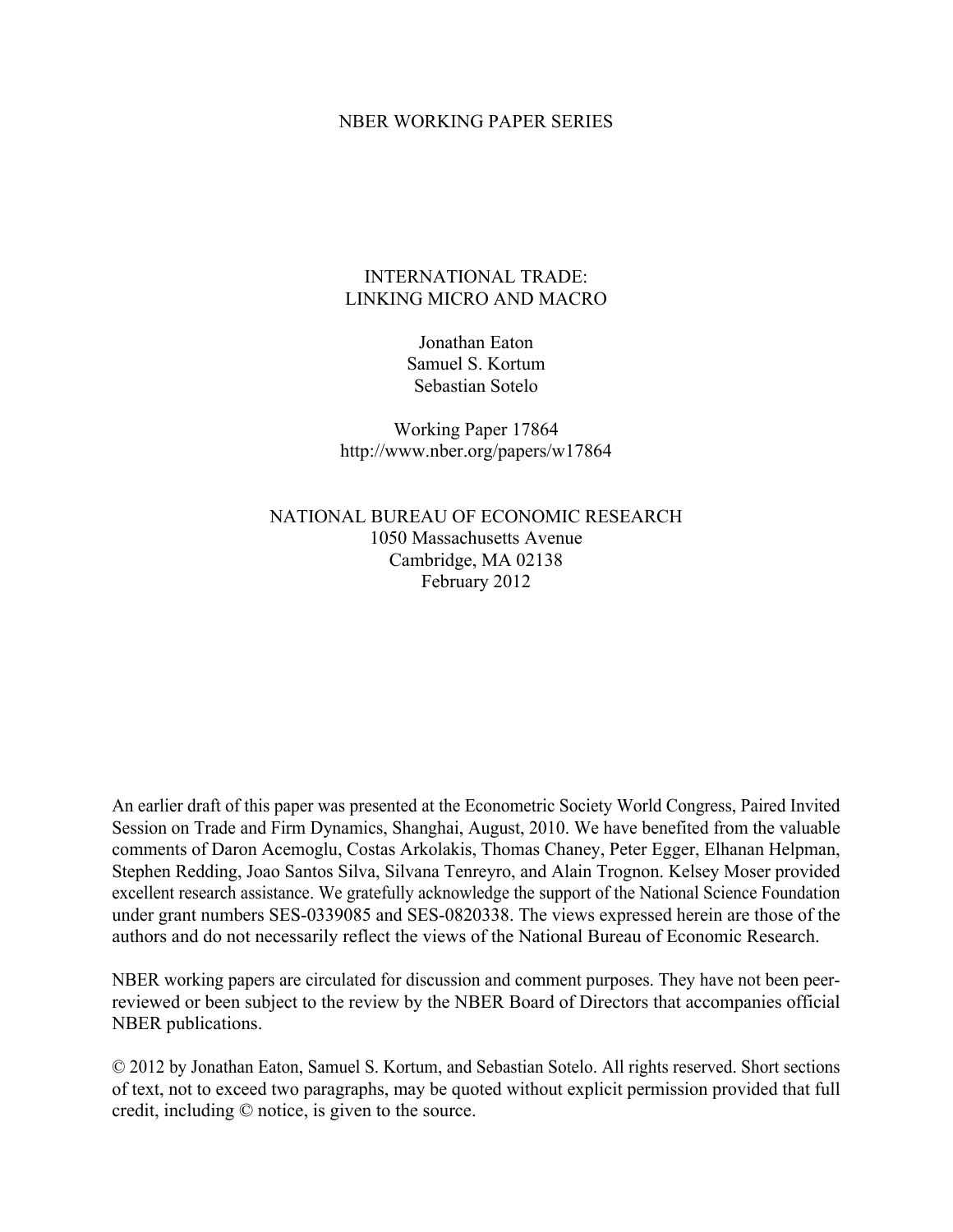International Trade: Linking Micro and Macro Jonathan Eaton, Samuel S. Kortum, and Sebastian Sotelo NBER Working Paper No. 17864 February 2012 JEL No. F1,F12,L16

## **ABSTRACT**

A recent literature has introduced heterogeneous firms into models of international trade. This literature has adopted the convention of treating individual firms as points on a continuum. While the continuum offers many advantages this convenience comes at some cost: (1) Shocks to individual firms can never have an aggregate effect. (2) It is hard to reconcile the small (sometimes zero) number of firms engaged in selling from one country to another with a continuum. (3) For such models to deliver finite solutions for aggregates, such as the price index, requires restrictions on parameter values that may not hold in the data. We show how a standard heterogeneous-firm trade model can be amended to allow for only an integer number of firms. The model overcomes the deficiencies of the continuum model enumerated above. Taking the model to aggregate data on bilateral trade in manufactures among 92 countries and to firm-level export data for a much narrower sample shows that it accounts for both the large share of a small number of firms in sales around the world and for zeros in bilateral trade data while maintaining the good fit of the standard gravity equation among country pairs with thick trade volumes. Randomness at the firm level adds substantially to aggregate variability.

Jonathan Eaton Department of Economics Penn State University 608 Kern Graduate Building University Park, PA 16802-3306 and NBER jxe22@psu.edu

Samuel S. Kortum Department of Economics University of Chicago 1126 East 59th Street Chicago, IL 60637 and NBER kortum@uchicago.edu

Sebastian Sotelo Department of Economics University of Chicago 1126 East 59th St. Chicago, IL 60637 sotelo@uchicago.edu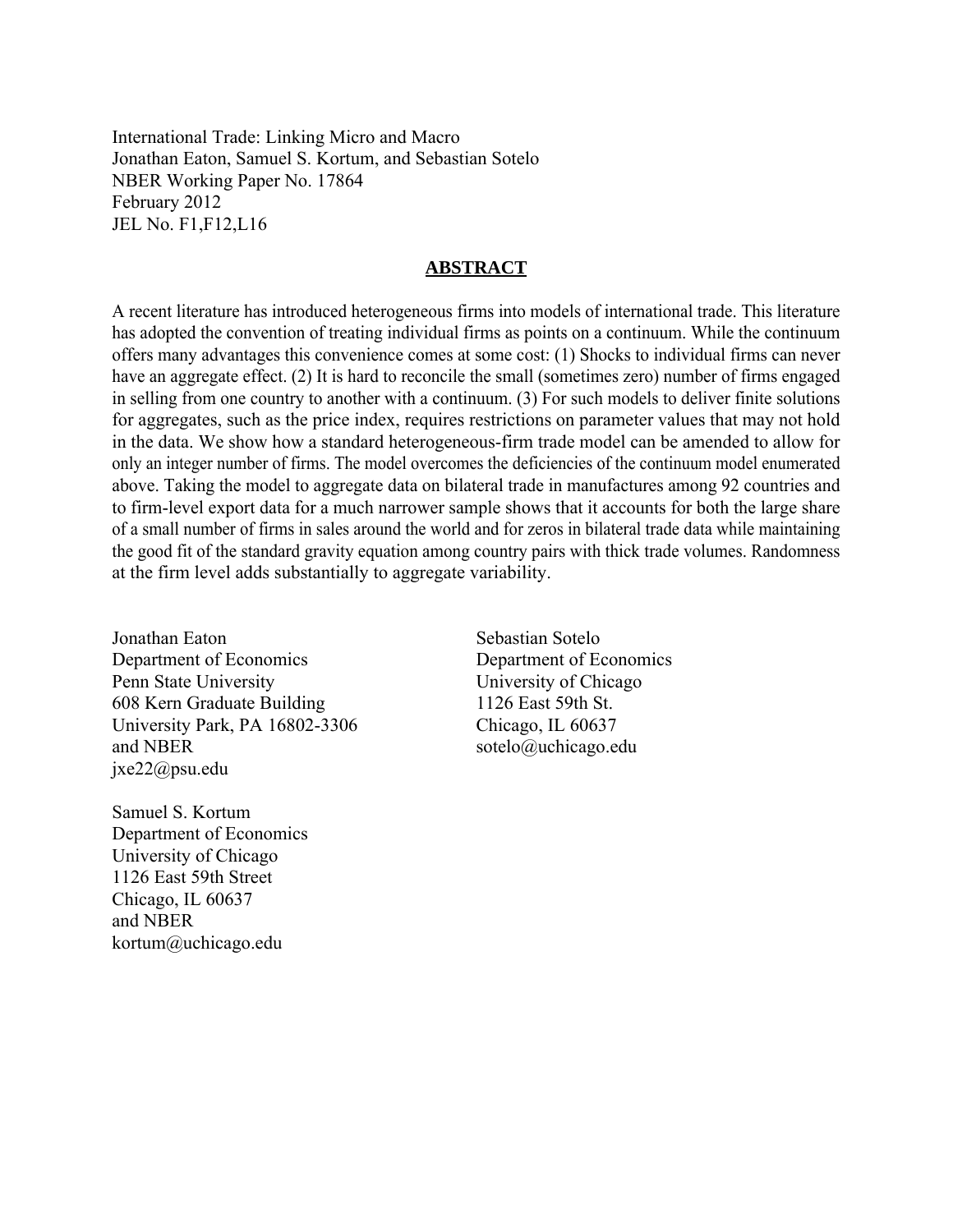# 1 Introduction

The field of international trade has advanced in the past decade through a healthy exchange between new observations on firms in export markets and new theories that have introduced producer heterogeneity into trade models. As a result, we now have general equilibrium theories of trade that are consistent with various dimensions of both the aggregate and the firm-level data. Furthermore, we have a much better sense of the magnitudes of key parameters underlying these theories.<sup>1</sup>

This flurry of activity at the firm level has left the core aggregate relationships between trade, factor costs, and welfare largely untouched, however. While we now have much better micro foundations for aggregate trade models, their predictions are much like those of the Armington model, for years a workhorse of quantitative international trade. Arkolakis, Costinot, and Rodríguez-Clare (2010) emphasize this (lack of) implication of the recent literature for aggregate trade.

We argue that a primary reason why models of heterogeneous producers deliver so little in the way of modification of how we think about aggregates is the device, initiated in the trade literature by Dornbusch, Fischer, and Samuelson (1977), of treating the set of products as a continuum. The heterogeneous firm literature embraced this approach, applying it to individual producers.

Treating individual producers as points on a continuum has a number of extremely convenient implications that the field (including work by authors of this paper) has exploited relentlessly. For one thing, since each producer has measure zero, it has no effect on aggre-

<sup>&</sup>lt;sup>1</sup>Bernard, Jensen, Redding, and Schott (2007) and, more recently, Redding (2011) provide surveys.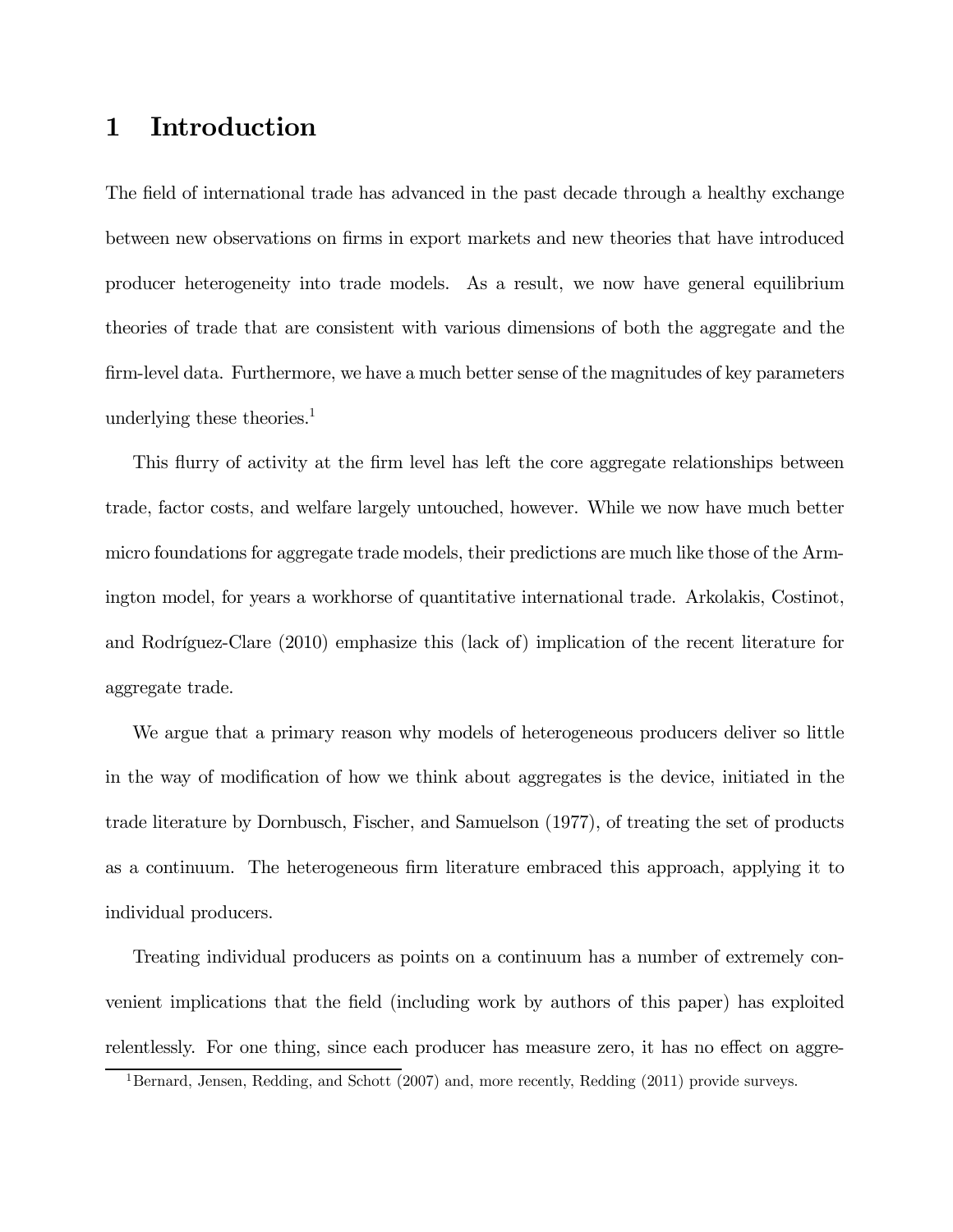gates. Invoking the law of large numbers, we are free to model what goes on at the aggregate level as driven by the parameters (which may be small in number) governing the distributions of the outcomes affecting individual units, but not on the realizations of those outcomes themselves. With the right distributional assumptions about the processes underlying the outcomes of individual firms, one can readily integrate over them to get simple and familiar aggregate relationships. The continuum thus provides a wall of separation between smooth aggregate relationships and potentially jagged heterogeneity underneath, allowing us to deal with each realm in isolation.

Of course, the number of producers or products is not literally a continuum. But are they so numerous that treating them as a continuum is an innocuous simplification? For many purposes it undoubtedly is. But there are questions for which the continuum can lead us astray. For one thing, some individual producers may indeed loom so large that their own individual fates have implications for the economy as a whole. For another, under the continuum assumption, anything that can happen (within the support of what is modeled as possible), will happen. An implication, for example, is that if we observe no exports from one country to another, as we often do, then exporting was impossible, not that it just so happened that no firm found exporting worthwhile. A third limitation is that obtaining well-behaved integrals across the continuum requires restrictions on distributional parameters that prevent the size distribution of firms from becoming too skewed. The skewness observed in the data is uncomfortably close to the limits imposed by these parameter restrictions.

Here we explore the implications of having only a finite number (sometimes zero) of firms exporting. We develop a variant of a standard model of firm participation in exporting in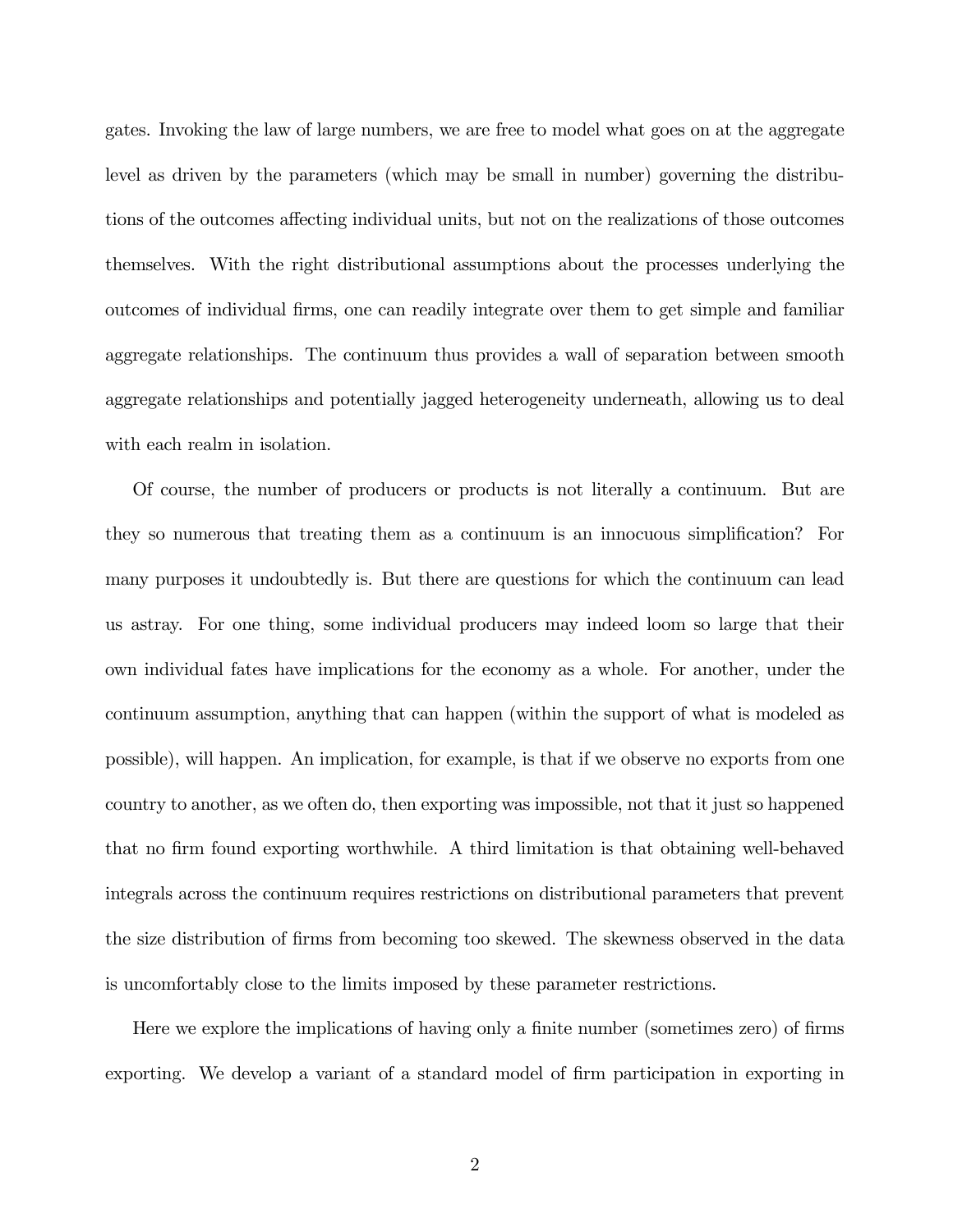which the number of firms is an integer. The model confronts each of the issues above: (i) Under parameter values consistent with the data, randomness in the situations of individual firms translates into substantial randomness in such aggregates as the price index. (ii) The model predicts zero trade flows, with a frequency similar to what we see in the data, simply because no firm happened to be efficient enough, not because it was impossible for any firm whatever its luck of the draw. (iii) Our finite-firm model can handily deal with parameter values consistent with any degree of skewness in the firm-size distribution.

We use our model to perform a series of quantitative exercises. We first derive the model's implication for the specification of a gravity equation. Estimating this equation with aggregate bilateral trade and production data delivers estimates of the parameters governing the probability of a firm from each source entering each destination. We then take the model to firm-level data to learn about the cost of entry in different markets (and the other remaining parameters). With a fully parameterized version of the model in hand we conduct two experiments. The first addresses the zeros issue. A simulation of 10 percent lower trade barriers worldwide introduces 206 new bilateral trading relationships (although the amount of trade involved is tiny). The second gets to the heart of the law of large numbers question. We find that resampling repeatedly the efficiencies of individual firms around the world generates a variance (of percentage deviations) in the manufacturing price index for the United States of 14 and for Denmark of 24, far from the zero implied by a continuum model.

Our paper deals with a particular situation in which an aggregate relationship (here a bilateral trade flow) is the outcome of decisions by heterogeneous individual agents (here of firms about whether and how much to export to a destination). But the issues it raises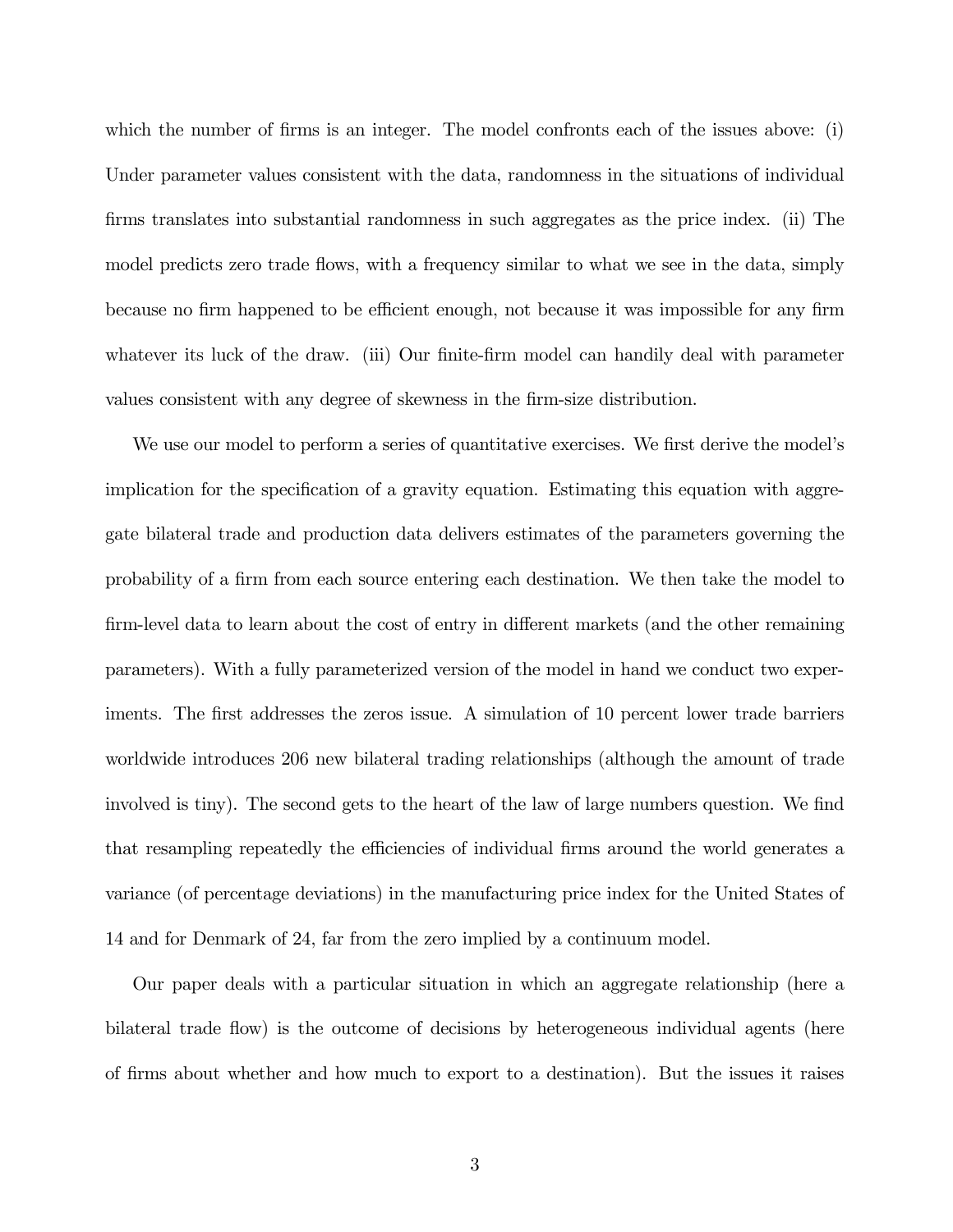apply to any aggregate variable (e.g., consumption or investment) whose magnitude is the summation of what a diverse set of individuals choose to do, which may include nothing.

The paper proceeds as follows. We begin with a review of related literature followed by an overview of some key features of the trade data. Next, we introduce our finite-firm model which underlies the estimation approach that follows. We then confront the model with the data introduced in the previous section.

# 2 Related Literature

Our paper relates closely to another literature that has emphasized the importance of individual firms in aggregate models. Gabaix (2011) uses such a structure to explain aggregate fluctuations due to shocks to very large firms in the economy. This analysis is extended to international trade by Canals, Gabaix, Vilarrubia, and Weinstein (2007) and di Giovanni and Levchenko (2009), again highlighting the role of very large firms in generating aggregate fluctuations.

The literature on zeros in the bilateral trade data includes Eaton and Tamura (1994), Santos Silva and Tenreyro (2006), Armenter and Koren (2008), Helpman, Melitz, and Rubinstein (2008), Martin and Pham (2008), and Baldwin and Harrigan (2009). Our underlying model of trade relates closely to Helpman, Melitz, and Rubinstein (2008), but instead of obtaining zeros by truncating a continuous Pareto distribution of efficiencies from above, zeros arise in our model because, as in reality, the number of firms is finite. Like us, Armenter and Koren (2008) assume a finite number of firms, stressing, as we do, the importance of the sparsity of the trade data in explaining zeros. Theirs, however, is a purely probabilistic rather than an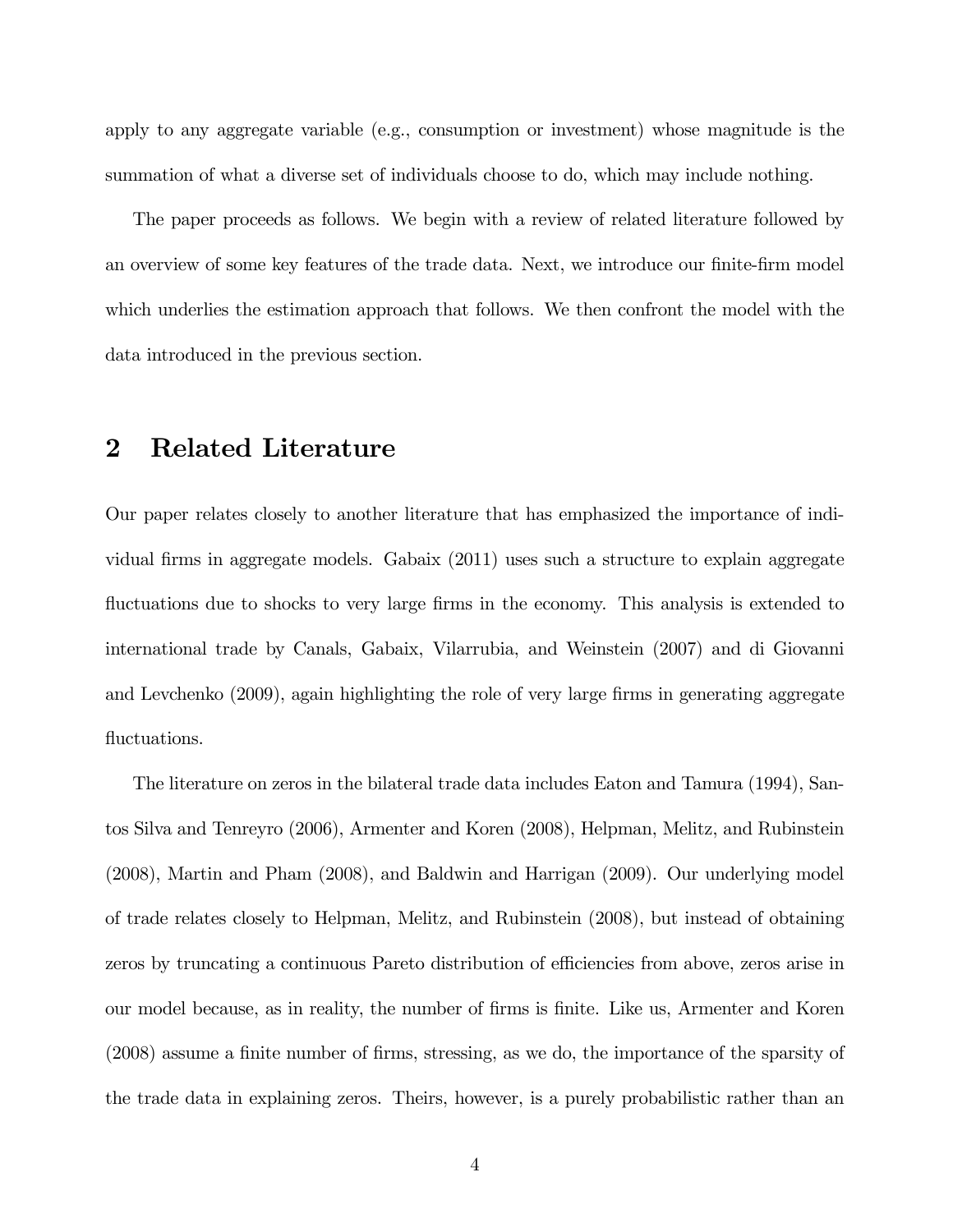economic model.<sup>2</sup>

Our work also touches on Balistreri, Hillberry, and Rutherford (2011). That paper discusses both estimation and general equilibrium simulation of a heterogeneous firm model similar to the one we consider here. It does not, however, draw out the implications of a finite number of firms, which is our main contribution.

# 3 The Data

We use macro and micro data on bilateral trade in manufactures among 92 countries. The macro data are aggregate bilateral trade flows (in U.S. Dollars) of manufactures  $X_{ni}$  from source country  $i$  to destination country  $n$  in 1992, from Feenstra, Lipsey, and Bowen (1997). The micro data are firm-level exports to destination  $n$  for four exporting countries  $i$ . The efforts of many researchers, exploiting customs records, are making such data more widely available. We were generously provided micro data for exports from Brazil, France, Denmark, and Uruguay.<sup>3</sup> The micro data allow us to measure the number  $K_{ni}$  of firms from *i* selling in *n* as well as mean sales per firm  $\overline{X}_{ni}$  when  $K_{ni}$  is reported as positive.<sup>4</sup> In merging the

3The French data for manufacturing firms in 1992 are from Eaton, Kortum, and Kramarz (2011). The Danish data for all exporting firms in 1993 are from Pedersen (2009). The Brazilian data for manufactured exports in 1992 are from Arkolakis and Muendler (2010). The Uruguayan data for 1992 and 1993 were compiled by Raul Sampognaro. (Figure 1, below, includes only the 1992 data for Uruguay.).

<sup>&</sup>lt;sup>2</sup>Mariscal (2010) shows that the Armenter and Koren approach also goes a long way in explaining multinational expansion patterns.

<sup>4</sup>We cannot always tell in the micro export data if the lack of any reported exporter to a particular destination means zero exports there or that the particular destination was not in the dataset. Hence our approach, which exploits the micro data only when  $K_{ni} > 0$ , leaves the interpretation open.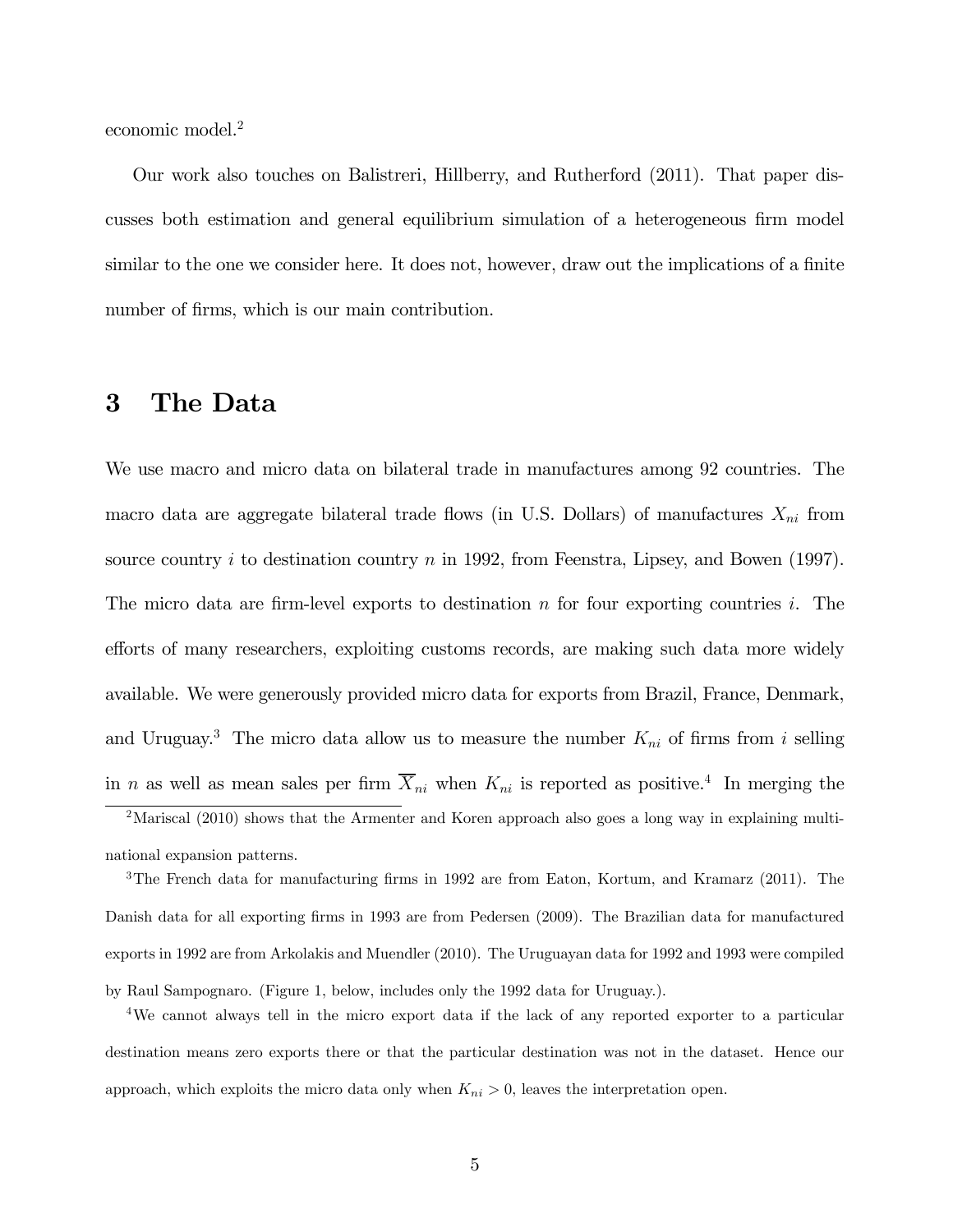data, we chose our 92 countries for the macro-level analysis in order to have observations at the firm level from at least two of our four sources.

Table 1 lists our 92 countries and each country's exports of manufactures to and imports of manufactures from the other 91. The last two columns display the number of destinations for each country's exports and the number of sources for its imports (each out of a maximum of 91). Not surprisingly, a country trades with a greater number of others when it trades more in total. Nonetheless, the number of zero trade links is large, making up over one-third of the 8372 bilateral observations.

The average number of positive bilateral trade flows per country, either as an exporter or as an importer, is 59.6. The variance of the number of export destinations, however, is 652.5 while the variance of the number of import sources is only 283.6. As discussed below, our analysis provides an explanation for the large deviation between the variances.

For country pairs for which  $K_{ni} > 0$ , Figure 1 plots  $K_{ni}$  against  $X_{ni}$  on log scales, with source countries labeled by the first letter of the country name. The data cluster around a positively-sloped line, with no apparent differences across the four source countries.<sup>5</sup>

Where exporting does occur, how important are very large firms? Using detailed data on French firms in 1986, we order exporters according to their total exports.<sup>6</sup> Table 2 reports

<sup>5</sup>The regression slope is 0.71 (standard error 0.17), slightly higher than the 0.65 Eaton, Kortum, and Kramarz (EKK, 2011) found for French firms in 1986. Allowing for source-specific intercepts (which differ significantly from a common intercept), we cannot reject the hypothesis of a common slope of 062 (standard error of  $0.03$ ).

 $6$ The sample consists of 34,035 French exporters, described in EKK (2011). We consider exports to the 112 destinations reported in that paper. Canals, Gabaix, Vilarrubia, and Weinstein (2007) report results for Japanese exporters very similar to those in Table 2 for France.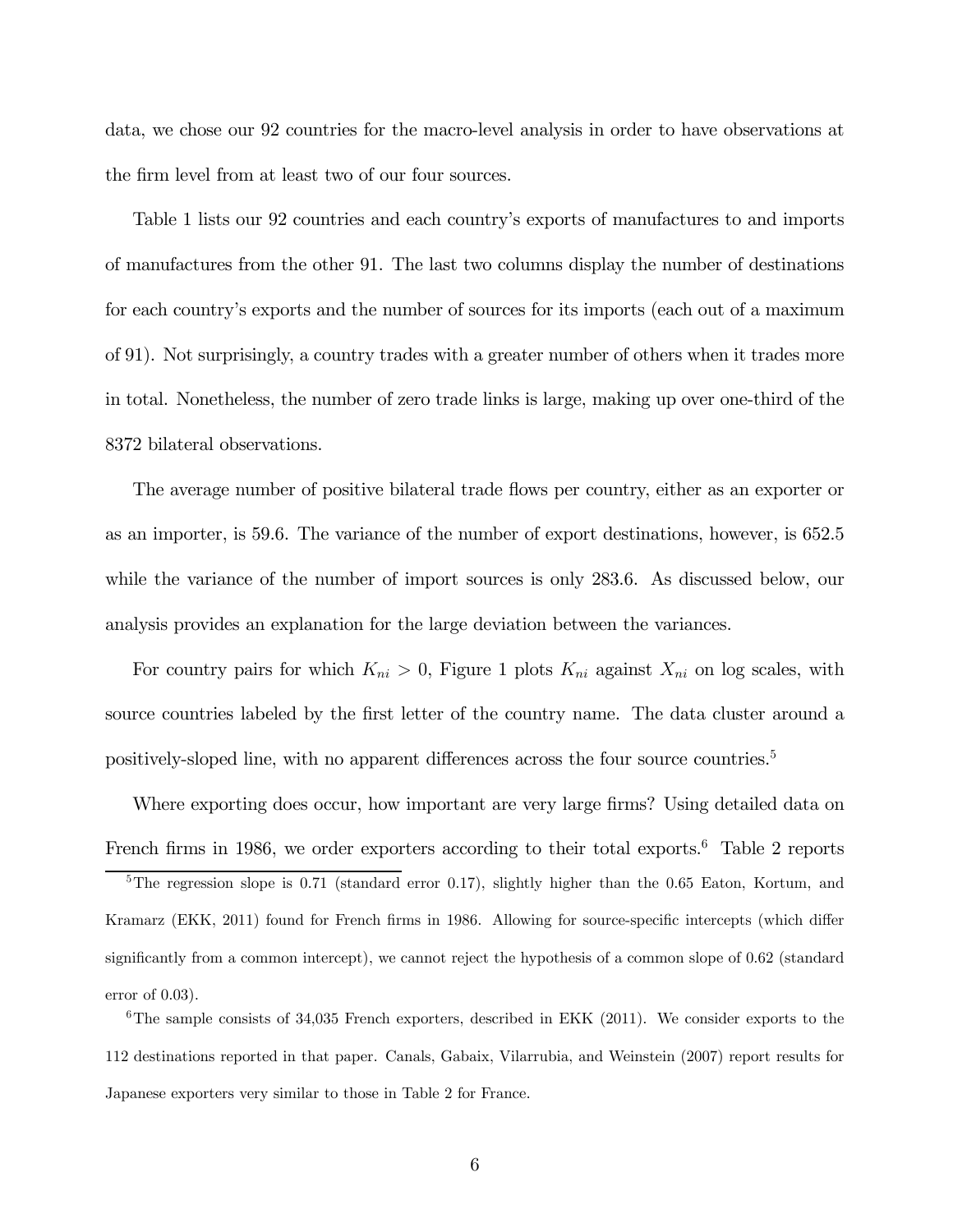the contribution to total French exports of the top 10, 100, 1000, and 10,000 largest French exporters. The 100 largest exporters account for nearly half of total exports, nearly half of which is due to just the top 10 exporters. These same firms are the main contributors to French exports to individual destinations as well. For example, Table 2 shows that the top 100 French exporters account for more than half of French exports both to the United States and to Denmark. While the United States and Denmark are typical, the last column of the table shows that these statistics do vary quite a bit from country to country.

# 4 A Finite-Firm Model of Trade

Our framework relates closely to work on trade with heterogeneous firms in Melitz (2003), Chaney (2008), and Eaton, Kortum, and Kramarz (EKK, 2011). The key difference is that we treat the range of potential technologies for these firms not as a continuum but as an integer. While some results from the existing work survive, others do not. We show the difficulties introduced by dropping the continuum and an approach to overcoming them. To highlight the similarities and differences, we report established results from the continuum case in parallel with our finite-firm variant.

## 4.1 Technology

As in the recent literature (but also close to the basic Ricardian model of international trade), our basic unit of analysis is a technology for producing a unique good. We represent technology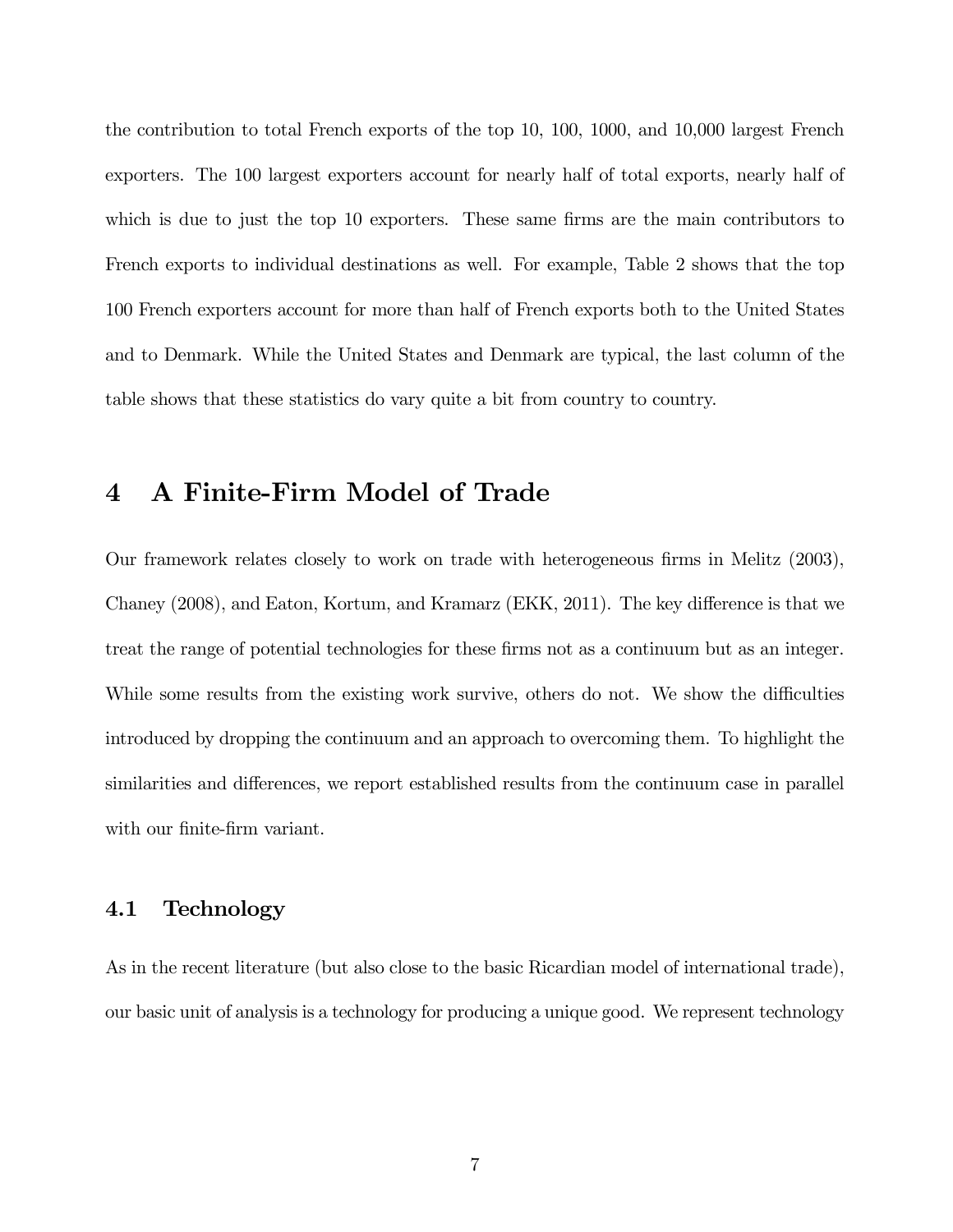by the quantity Z of output produced by a unit of labor.<sup>7</sup> We refer to Z as the efficiency of the technology. We call the owner of this technology a firm, even though, in equilibrium, many of these "firms" will be inactive.

A standard building block in modeling firm heterogeneity is the Pareto distribution of firm efficiency. We follow this tradition in assuming that, for any given firm, conditional on its efficiency exceeding some threshold  $\geq$  > 0, its efficiency is the realization of a random variable Z drawn from a Pareto distribution with parameter  $\theta > 0$ , so that:

$$
\Pr[Z > z | z \ge \underline{z}] = (z/\underline{z})^{-\theta}.
$$
\n(1)

The Pareto distribution has a number of properties that make it analytically very tractable.<sup>8</sup> Moreover, for reasons that have been discussed by Simon and Bonini (1958), Gabaix (1999), and Luttmer (2011), the relevant data (e.g., firm size distributions) often exhibit Pareto properties, at least in the upper tail.

<sup>7</sup>A higher *Z* can mean: (1) more of a product, (2) the same amount of a better product, or (3) any combination of the first two that renders the output of the good produced by a worker more valuable. For the results here the different interpretations have isomorphic implications. Here "labor" can be interpreted to mean an arbitrary bundle of factors and the "wage" the price of that bundle, common across all goods  $j$ . Eaton and Kortum (2002) and EKK (2011) make the input bundle a Cobb-Douglas combination of labor and intermediates, an extension we do not pursue here.

8To list a few of them: (i) Integrating across functions weighted by the Pareto distribution often yields simple closed-form solutions. Hence, for example, if a continuum of firms are charging prices that are distributed Pareto, under standard assumptions about preferences, a closed-form solution for the price index emerges. (ii) Trunctating the Pareto distribution from below yields a Pareto distribution with the same shape parameter  $\theta$ . Hence, as is the case here, if entry is subject to an endogenous cutoff, the distribution of the technologies that make the cut remains Pareto. (iii) A Pareto random variable taken to a power is also Pareto. Hence, if individual prices have a Pareto distribution, with a constant elasticity of demand, so do sales.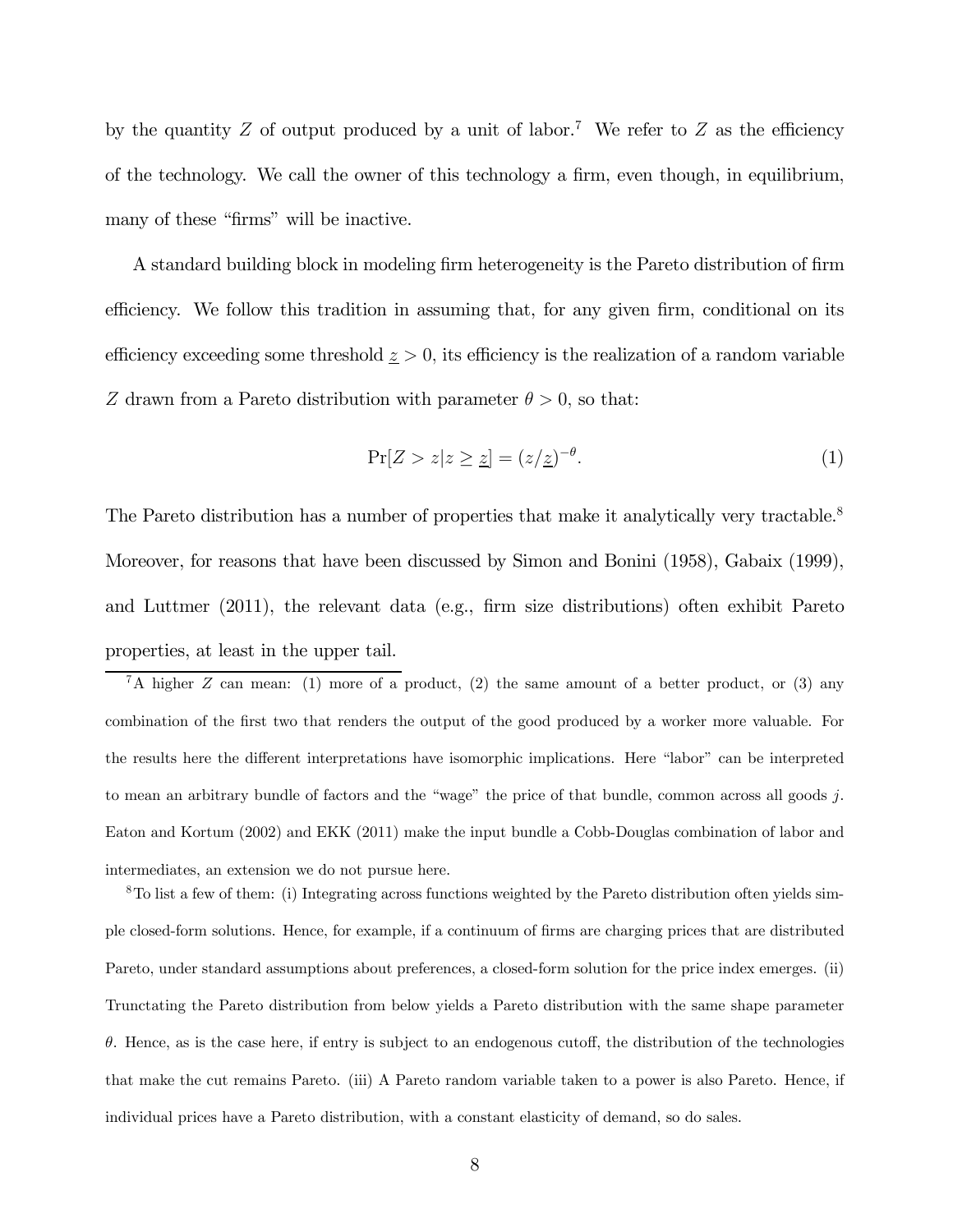#### 4.1.1 Continuum Case

With a continuum of firms, the measure of firms with efficiency greater than  $z$  is thus proportional to  $z^{-\theta}$ . Hence we can write the measure of firms in country *i* with efficiency  $Z \geq z$ as:

$$
\mu_i^Z(z) = T_i z^{-\theta} \tag{2}
$$

where  $T_i > 0$  is a parameter reflecting the overall measure of firms in country *i*.

#### 4.1.2 Finite-Firm Case

We propose an alternative in which, instead, each country  $i$  has access to an integer number of technologies, with the number having efficiency  $Z \geq z$  the realization of a Poisson random variable with parameter  $\mu_i^Z(z) = T_i z^{-\theta}$  (instead of a measure  $\mu_i^Z(z)$ ).<sup>9</sup> It will be useful to rank these technologies according to their efficiency, i.e.,  $Z_i^{(1)} > Z_i^{(2)} > Z_i^{(3)} > ... > Z_i^{(k)} > ...^{10}$ 

<sup>9</sup>In either specification the level of  $T_i$  may reflect a history of innovation, as discussed in Eaton and Kortum (2010, Chapter 4). Furthermore,  $z$  can be set arbitrarily close to zero. For the finite-firm case, for example, consider taking  $D$  draws from the Pareto distribution  $(1)$ , where  $D$  is distributed Poisson with parameter  $T\underline{z}^{-\theta}$ . The number of draws for which  $Z > z$  is distributed Poisson with parameter  $Tz^{-\theta}$  as we assume above. The largest Z, call it  $Z^{(1)}$ , is distributed:

$$
\Pr[Z^{(1)} \le z] = \exp(-Tz^{-\theta}),
$$

the type II extreme value (Fréchet) distribution. Letting  $\tilde{z}$  approach zero, as we will throughout this paper, this distribution is defined over all positive values of  $z$ .

 $10$ In the Ricardian model of Eaton and Kortum (2002), all technologies in this sequence would be used to produce the same good j, so that if country i produces good j it uses  $Z_i^{(1)}$ , with all the rest irrelevant. The same is true of production in Bernard, Eaton, Jensen, and Kortum (2003), although  $Z_i^{(2)}$  can be relevant in determining the price of good  $j$ . In each of these models, as in Dornbusch, Fischer, and Samuelson (1977),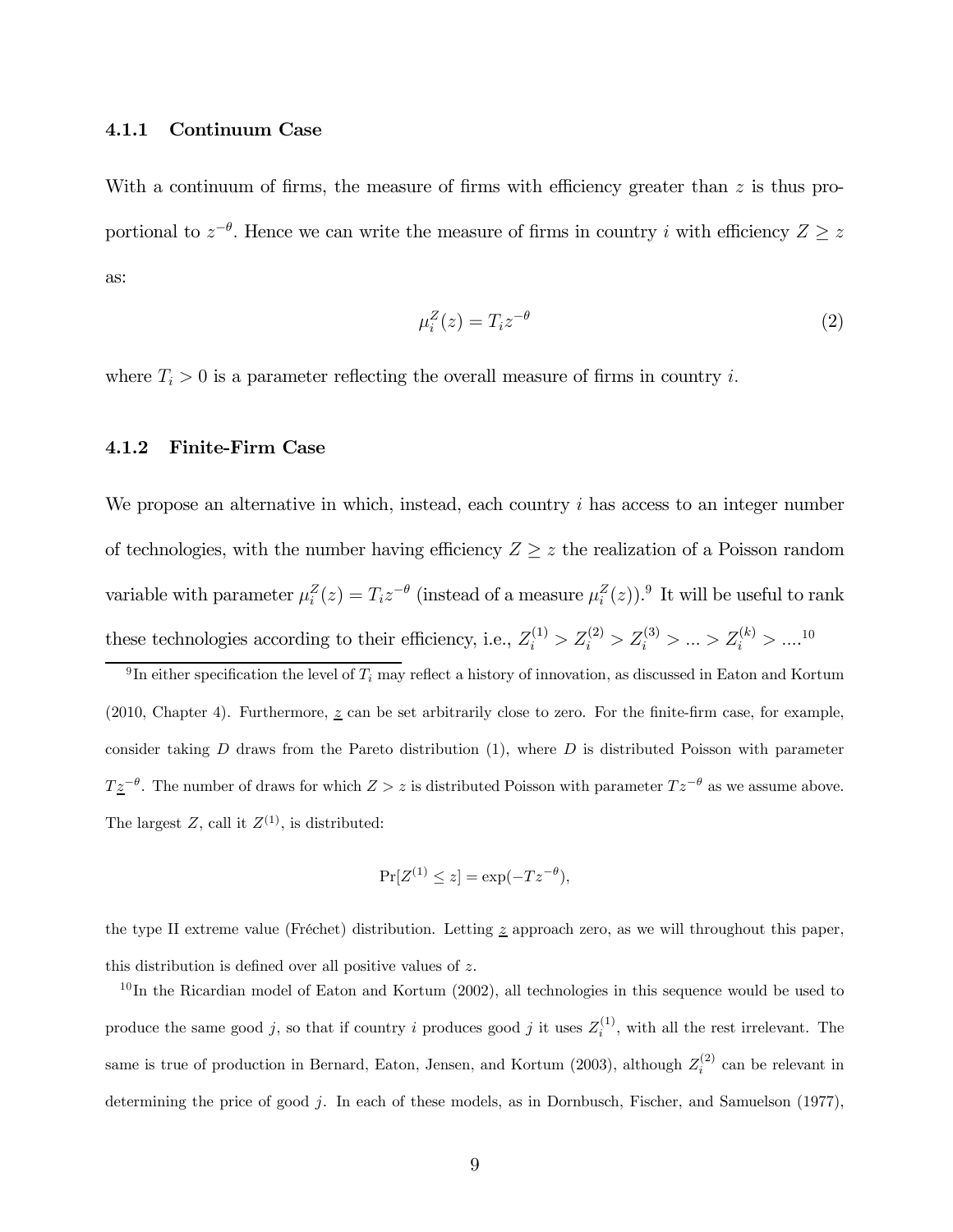## 4.2 Costs

We introduce impediments to trade in a standard way: Selling a unit of a good to market  $n$ from source *i* requires exporting  $d_{ni} \geq 1$  units, where we set  $d_{ii} = 1$  for all *i*. It also requires hiring a fixed number  $F_n$  workers in market n, which we allow to vary by n but, for simplicity, keep independent of  $i$ <sup>11</sup>

Denote the wage in country i as  $w_i$ . Then a potential producer from country i with efficiency  $Z_i$  can sell in country  $n$  at a unit cost:

$$
C_{ni} = \frac{w_i d_{ni}}{Z_i}.
$$

#### 4.2.1 Continuum Case

Under the continuum specification  $(2)$ , the measure of firms from country *i* that can sell in country *n* at unit cost  $C_{ni} \leq c$  is:

$$
\mu_{ni}^C(c) = \Phi_{ni}c^{\theta},
$$

where:

$$
\Phi_{ni} = T_i (w_i d_{ni})^{-\theta}.
$$
\n(3)

the space of goods is  $j \in [0, 1]$ . In our finite-firm model here, as in models of monopolistic competition, each technology  $Z_i^{(1)}, Z_i^{(2)}, Z_i^{(3)}, \dots$  produces a unique good. How far up the list to go is determined (endogenously) by the number of firms that are active in country  $i$ .

 $11$ As we discuss below, the data that we have handle a cost that is common across sources with relative equanimity, but balk at the imposition of an entry cost that is common across destinations. Since assuming a cost that is the same for all entrants in a market yields some simplification, we take that route here. Chaney (2008) and EKK (2011) show how to relax it.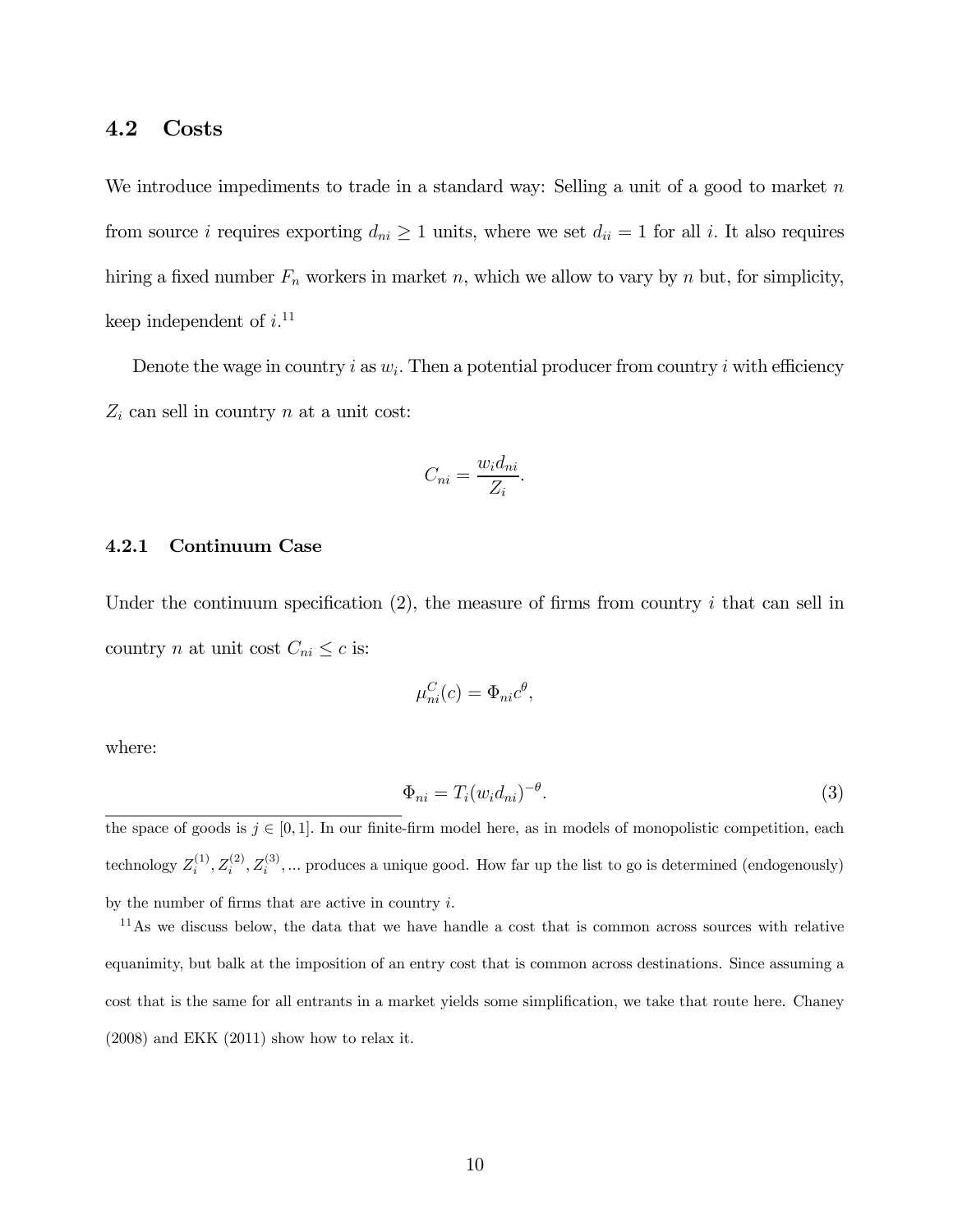Summing across sources  $i = 1, ..., N$ , the measure of firms from anywhere that can sell in *n* at unit cost  $c$  or less is:

$$
\mu_n^C(c) = \sum_{i=1}^N \mu_{ni}^C(c) = \Phi_n c^{\theta}
$$

where:

$$
\Phi_n = \sum_{i=1}^N \Phi_{ni}.\tag{4}
$$

Among firms with unit cost  $C_n \leq c$ , the fraction from country *i* is:

$$
\pi_{ni} = \frac{\Phi_{ni}}{\Phi_n} \tag{5}
$$

regardless of  $c$ .

### 4.2.2 Finite-Firm Case

With only an integer number of firms we can associate each technology  $Z_i^{(k)}$  in market *i* with a unit cost of delivering in market  $n$  of

$$
C_{ni}^{(k)} = w_i d_{ni} / Z_i^{(k)},
$$

so that  $C_{ni}^{(1)} < C_{ni}^{(2)} < C_{ni}^{(3)} < \dots$ . An implication of this connection between costs and efficiency is that the number of firms from country *i* that can sell in country *n* at a cost  $C \leq c$  is the realization of a Poisson random variable with parameter  $\mu_{ni}^C(c) = \Phi_{ni}c^{\theta}$  (instead of a measure  $\mu_{ni}^C(c)$  and the total number of firms that could sell in *n* at a cost  $C \leq c$  is the realization of a Poisson random variable with parameter  $\mu_n^C(c) = \Phi_n c^{\theta}$  (instead of a measure  $\mu_n^C(c)$ ) where  $\Phi_{ni}$  and  $\Phi_n$  are still given by (3) and (4).

We can rank these firms according to their unit costs in  $n$  irrespective of their source  $C_n^{(1)} < C_n^{(2)} < C_n^{(3)} < \dots$  To keep track of the source, we can define an indicator  $I_{ni}^{(k)}$  to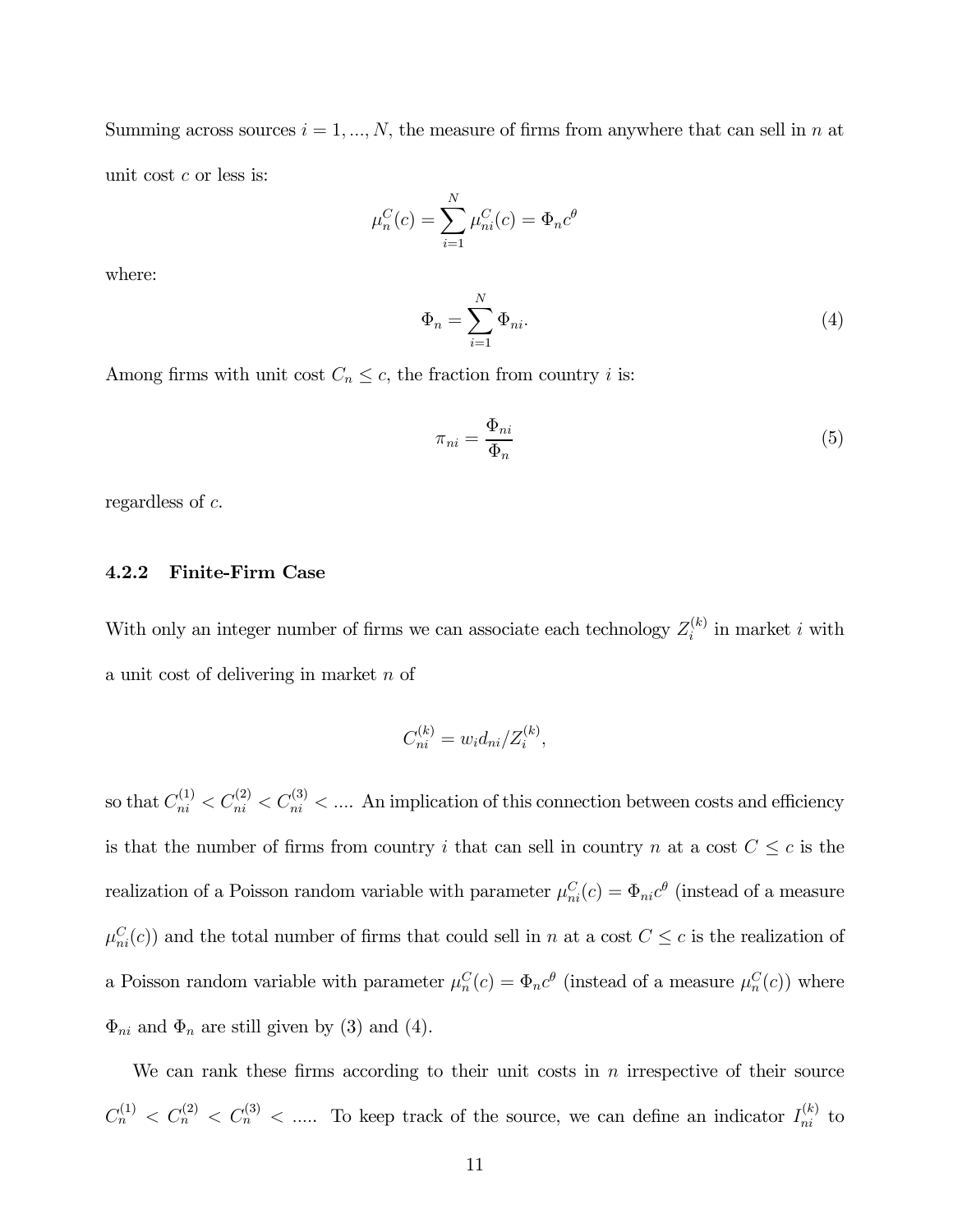equal 1 if the k'th lowest-cost firm in  $n$  is from  $i$  (and 0 otherwise). Properties of the Poisson distribution imply:

$$
\Pr\left[I_{ni}^{(k)}=1\right]=\pi_{ni},
$$

where  $\pi_{ni}$  is defined in (5). The probability that the firm is from *i* is independent of its rank k in country *n* or its unit cost there,  $C_n^{(k)}$ . Unlike the continuum model,  $\pi_{ni}$  is now the expected fraction of firms from  $i$  selling in  $n$ , rather than the realized fraction.

### 4.3 Entry

To close the model we specify total spending in a market as  $X_n$ , and make the standard assumption that demand derives from an aggregator with a constant elasticity of substitution  $\sigma > 1$ .

Under these assumptions a firm selling in market  $n$  with a unit cost  $C$  charging a price  $p$ makes a profit in that market, gross of the entry cost  $E_n = w_n F_n$ , of:

$$
\Pi_n(p, C) = \left(1 - \frac{C}{p}\right) \left(\frac{p}{P_n}\right)^{-(\sigma - 1)} X_n,
$$
\n(6)

where  $P_n$  is the price index in country n.

### 4.3.1 Continuum Case

In the case of a continuum of firms, each firm, no matter how efficient, has no effect on the overall price index  $P_n$ . It therefore sets a price  $p_n(C)$  to maximize (6) taking  $P_n$  as given, so chooses the standard Dixit-Stiglitz markup:

$$
p_n(C) = \overline{m}C,
$$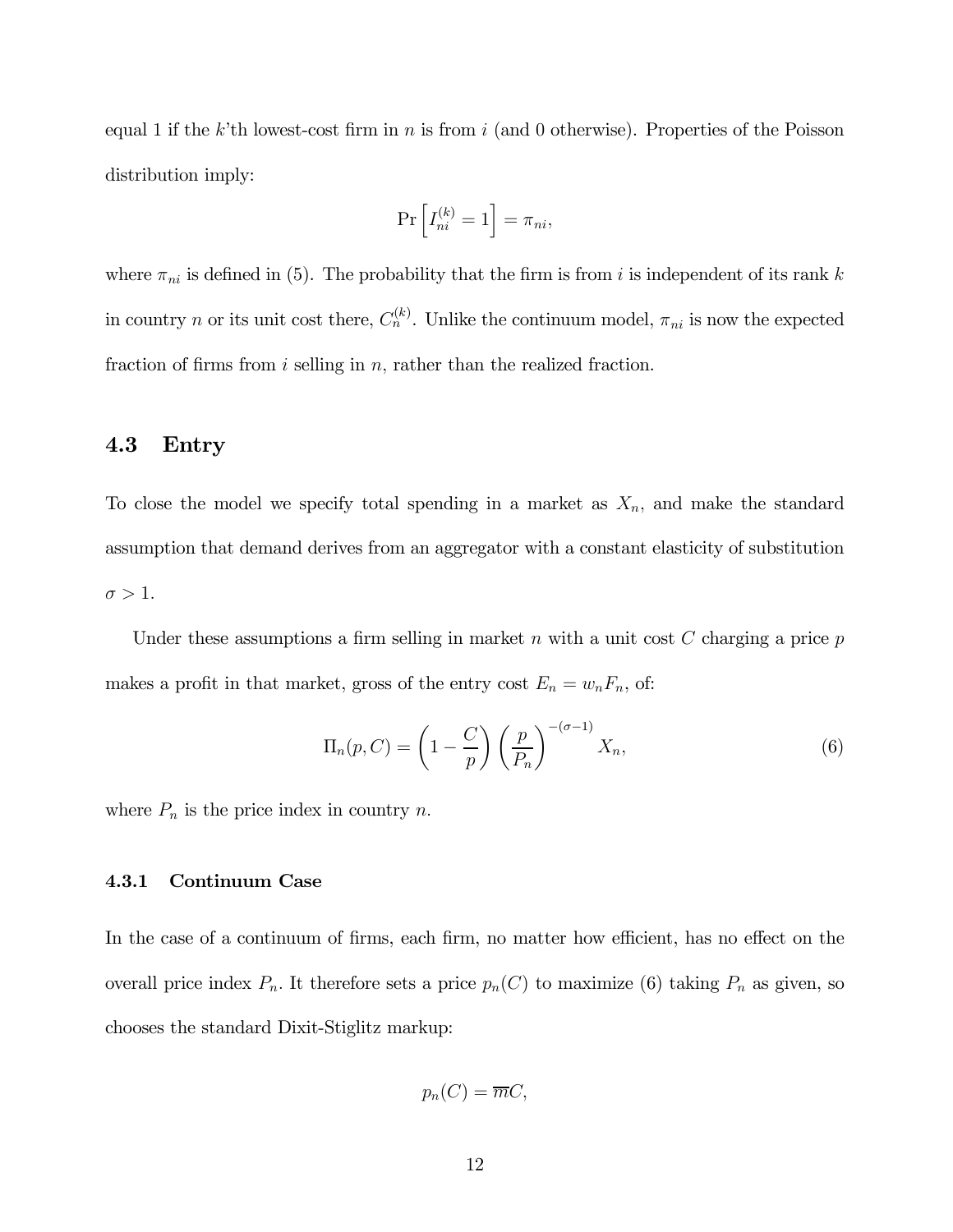where:

$$
\overline{m} = \frac{\sigma}{\sigma - 1}.
$$

Variable profit is decreasing in unit cost  $C$ . Hence firms will enter market  $n$  up to the point at which their unit cost implies zero profit (net of the fixed entry cost), at a cost threshold  $\overline{c}_n$ satisfying:

$$
\left(\frac{\overline{mc}_n}{P_n}\right)^{-(\sigma-1)}\frac{X_n}{\sigma} = E_n.
$$
\n(7)

The resulting price index is:

$$
P_n = \left[ \int_0^{\overline{c}_n} (\overline{m}c)^{-(\sigma-1)} d\mu_n^C(c) \right]^{-1/(\sigma-1)}.
$$
 (8)

Under the restriction that

$$
\theta > \sigma - 1 \tag{9}
$$

(7) and (8) together deliver nice analytic expressions for the price index:

$$
P_n = \overline{m} \left[ \frac{\theta}{\theta - (\sigma - 1)} \right]^{-1/\theta} \left( \frac{X_n}{\sigma E_n} \right)^{-[\theta - (\sigma - 1)]/[\theta(\sigma - 1)]} \Phi_n^{-1/\theta}
$$

and cutoff:

$$
\overline{c}_n = \left[\frac{\theta}{\theta - (\sigma - 1)}\right]^{-1/\theta} \left(\frac{X_n}{\sigma E_n}\right)^{1/\theta} \Phi_n^{-1/\theta}.
$$

Without the restriction (9), however, the price index and cutoff are undefined. The reason is that technological heterogeneity and the elasticity of substitution are so large that buyers achieve zero cost by squeezing all their spending into the lower tail of the cost distribution. Hence it is standard in models with a continuum of goods to impose a restriction like (9).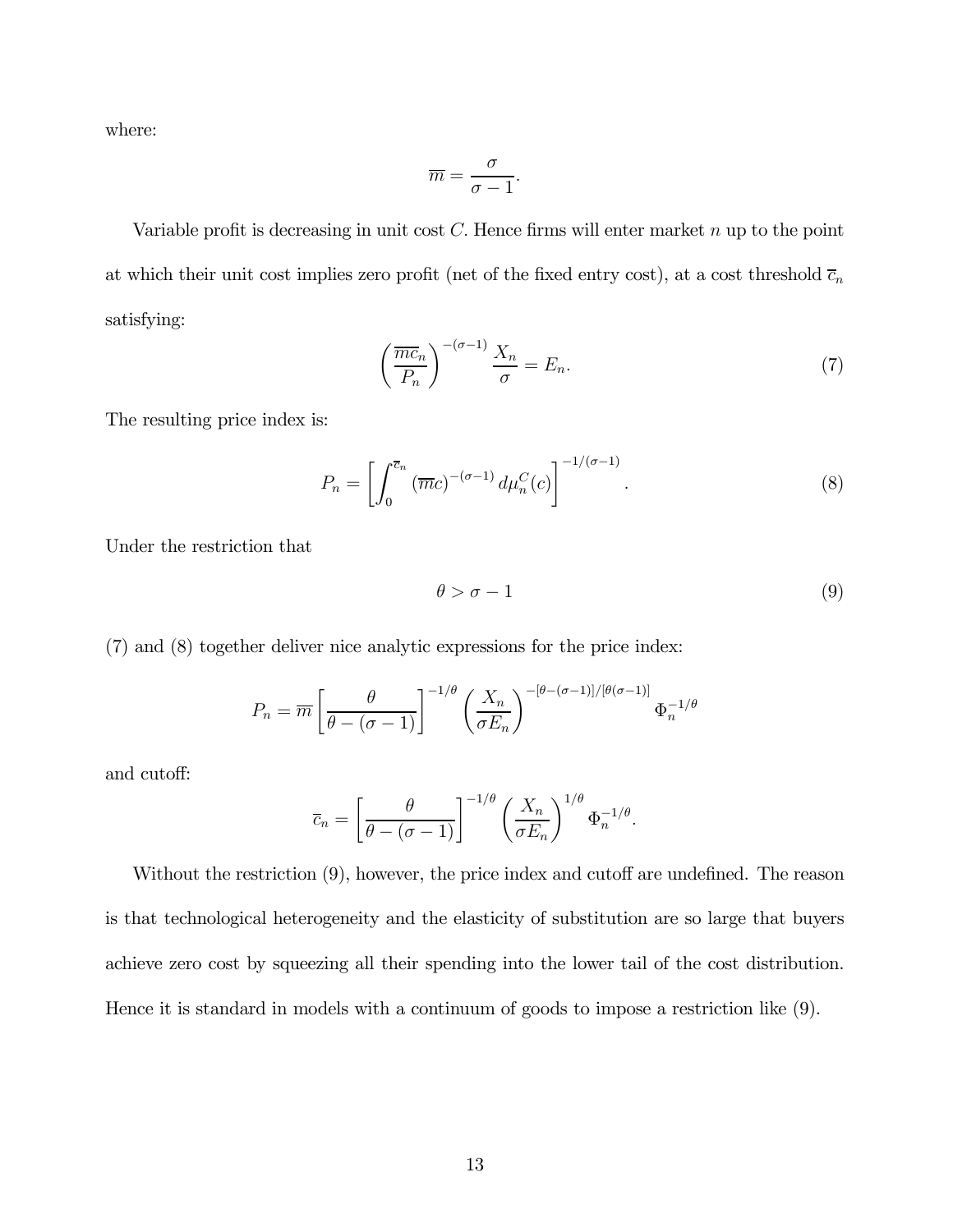In the continuum model the firm sales distribution is Pareto with parameter  $\theta/(\sigma-1)$ :<sup>12</sup>

$$
\Pr\left[X_n(C) \ge x \middle| C \le \overline{c}_n\right] = \left(\frac{x}{\sigma E_n}\right)^{-\theta/(\sigma-1)}.\tag{10}
$$

Note that the restriction (9) prevents this parameter from falling to one or below. Hence the model cannot predict a highly skewed sales distribution without wandering into forbidden territory.

#### 4.3.2 Finite-Firm Case

With only an integer number of firms the restriction (9) is not needed as at no point do we integrate over the distribution of prices. Solving for the equilibrium is less straightforward, however. In the continuum model an individual firm (being of measure zero) naturally takes aggregate spending  $X_n$ , the wage  $w_n$ , and the price index  $P_n$  as given in deciding what price to charge and whether or not to enter.

Not to introduce too many complications at once, we continue to assume that firms take <sup>12</sup>The sales of a firm with cost  $C \leq \overline{c}_n$  is

$$
X_n(C) = \left(\frac{\overline{m}C}{P_n}\right)^{-(\sigma-1)} X_n,
$$

while the distribution of costs for such firms is

$$
\Pr\left[C \le c | C \le \overline{c}_n\right] = \frac{\mu_n^C(c)}{\mu_n^C(\overline{c}_n)} = \left(\frac{c}{\overline{c}_n}\right)^{\theta}.
$$

Combining these results, using  $(7)$ , yields  $(10)$ . The expected sales of a firm in market *n* is:

$$
\overline{X}_n = \int_{\sigma E_n}^{\infty} x \frac{\theta}{\sigma - 1} x^{\theta/(\sigma - 1) - 1} (\sigma E_n)^{\theta/(\sigma - 1)} dx
$$

$$
= \frac{\theta \sigma E_n}{\theta - (\sigma - 1)},
$$

which is finite only under the parameter restriction (9).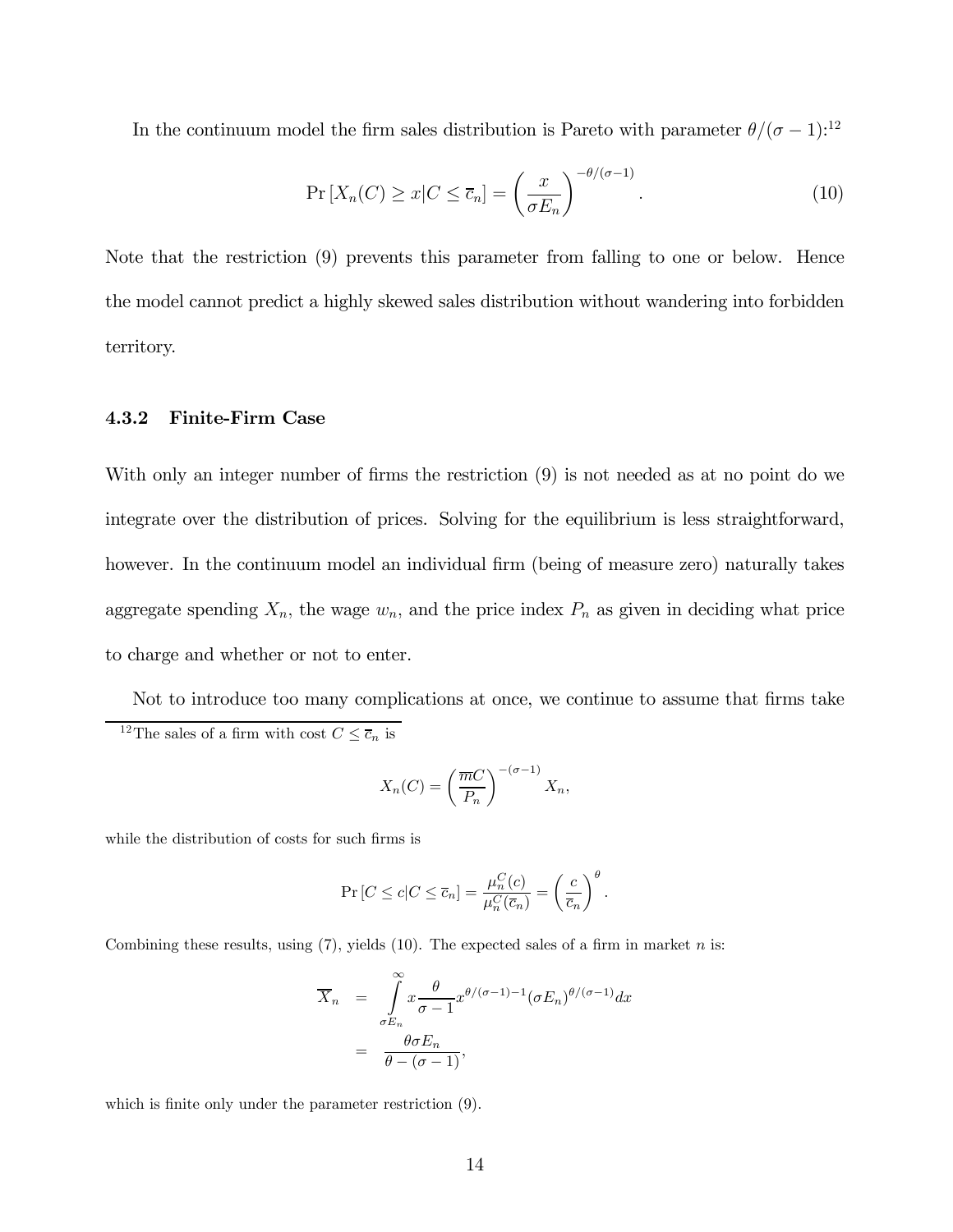expenditure  $X_n$  and the wage  $w_n$  as given, but incorporate the effect of their decisions on the price index  $P_n$ <sup>13</sup>

We treat equilibrium in any market as determined in two stages.

In stage two the number of firms  $K_n$  entering into each market is given. The firms present in each market engage in Bertrand competition there. This competition establishes a price associated with each unit cost C, denoted  $p_n(C)$ .<sup>14</sup> Gross profit in market n of a firm with unit cost  $C$  is:

$$
\Pi_n(C) = \left[1 - \frac{C}{p_n(C)}\right] \left(\frac{p_n(C)}{P_n}\right)^{-(\sigma-1)} X_n,\tag{11}
$$

where now the price index is:

$$
P_n = \left(\sum_{k=1}^{\infty} \left[p_n(C_n^{(k)})\right]^{-(\sigma-1)} I_n^{(k)}\right)^{-1/(\sigma-1)},
$$

<sup>13</sup>A huge benefit of treating  $X_n$  and  $w_n$  as unaffected by firms' entry and price decisions is that we can analyze equilibrium in each market separately. Otherwise, a pricing or entry decision in any market would affect sales and wages in every country of the world, making the equilibrium very hard to compute. Various assumptions can justify our treatment of  $X_n$  and  $w_n$  as exogenous to the entry decision, all of them inelegant. One is that wages are determined by trade in a different sector. A second that profits are all spent on output from a different sector. We can then set  $X_n = \alpha w_n L_n$  where  $L_n$  is the labor force in country n and  $\alpha$  is the Cobb-Douglas share of manufactures in workers' spending. The first assumption has a tradition in this literature, having been one of the cases considered in Eaton and Kortum (2002), and it appears in Chaney (2008) and Melitz and Ottaviano (2008). We believe the second is original to us. We hope that future research will explore the implications of more attractive assumptions, but don't expect results to differ much from those here.

<sup>14</sup>In fact the price chosen by each firm in Bertrand equilibrium in market  $n$  depends on the unit costs of all firms present there. We list only the firm's own unit cost  $C$  as an argument of  $p_n$  since two firms which happened to have the same C (a probability zero event) would charge the same price  $p_n(C)$ .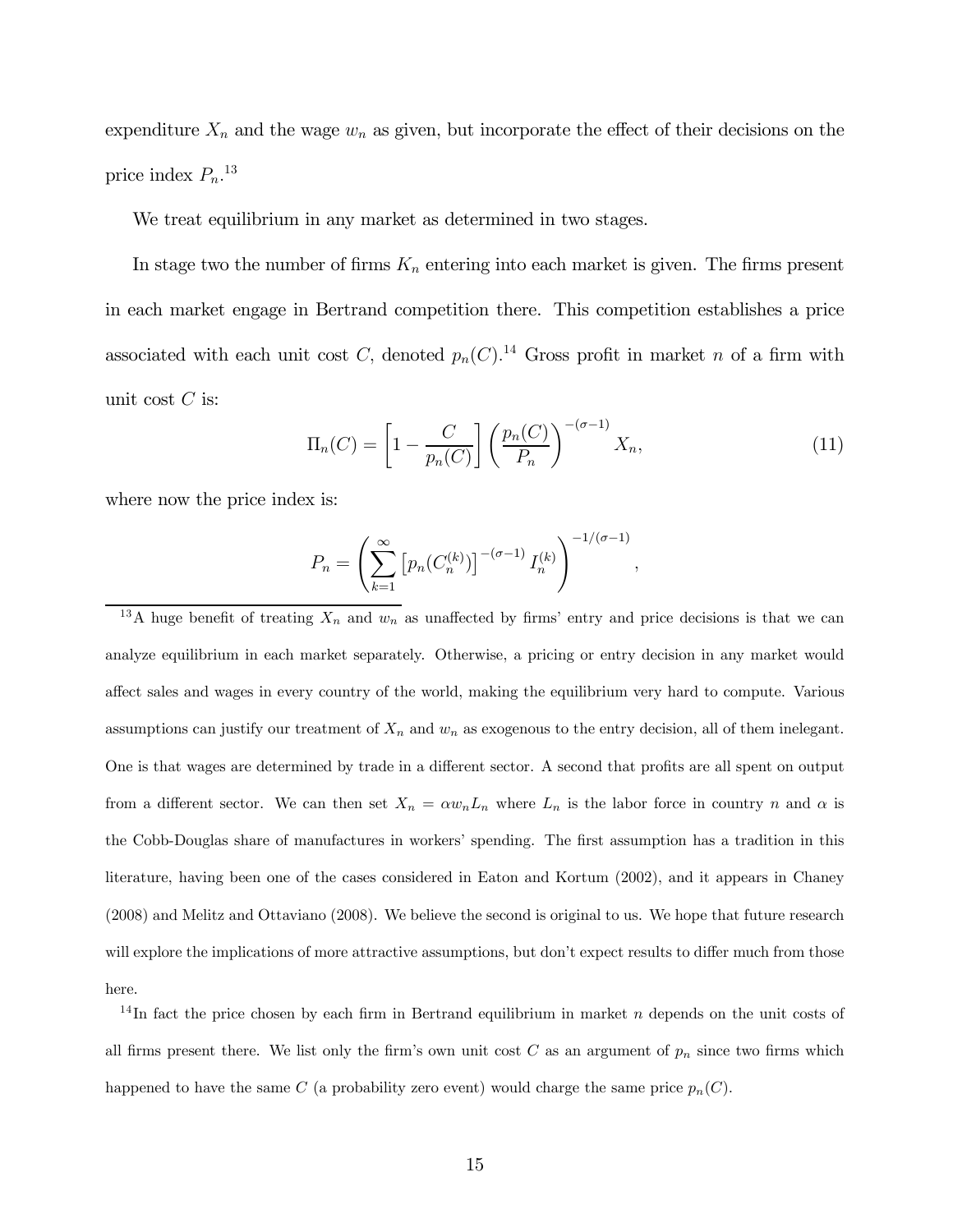where  $I_n^{(k)} = 1$  if the firm with the k<sup>th</sup> lowest unit cost enters and  $I_n^{(k)} = 0$  otherwise. Hence  $\sum_{k=1}^{\infty} I_n^{(k)} = K_n.$ 

Consider a situation in which  $I_n^{(k)} = 1$  for  $k \leq K_n$  and 0 otherwise, giving the price index:

$$
P_n^{K_n} = \left(\sum_{k=1}^{K_n} \left[ p_n^{K_n}(C_n^{(k)}) \right]^{-(\sigma-1)} \right)^{-1/(\sigma-1)}
$$

where the  $K_n$  superscript denotes the dependence of prices on the number of entrants. The corresponding gross profit of the kth lowest cost firm, with  $k \leq K_n$ , is:

$$
\Pi_n^{K_n}(C_n^{(k)}) = \left[1 - \frac{C_n^{(k)}}{p_n^{K_n}(C_n^{(k)})}\right] \left(\frac{p_n^{K_n}(C_n^{(k)})}{P_n^{K_n}}\right)^{-(\sigma-1)} X_n.
$$

The following (unsurprising) result, which we call profit monotonicity, is useful in nailing down entry:15

$$
\Pi_n^{K+1}(C_n^{(K+1)}) \le \Pi_n^K(C_n^{(K)})\tag{12}
$$

 $\overline{\phantom{a}}$ 

 $15$ An outline of the proof is as follows. The first thing to note is that in any Bertrand equilibrium

$$
\Pi_n^{K+1}(C_n^{(K+1)}) \leq \Pi_n^{K+1}(C_n^{(K)}).
$$

The reason is that the firm with unit cost  $C_n^{(K)}$  could always earn a higher profit than the firm with cost  $C_n^{(K+1)}$  simply by charging the same price as that firm (hence selling the same quantity at a lower cost). The second is to show that removing the firm with unit cost  $C_n^{(K+1)}$  raises the profit of all remaining firms. Consider the profit of the  $k$ 'th firm as a function of the price of each entrant (not necessarily its equilibrium price) which we denote by  $\Pi_n^{(k)}\left(p_n^{(1)}, p_n^{(2)}, \ldots, p_n^{(K+1)}\right)$ . Removing firm  $K+1$  is a special case of raising its price arbitrarily. That the profit of all remaining firms rises follows from the fact that both

$$
\frac{\partial \Pi^{(k)}_n}{\partial p^{(k')}_n} \geq 0
$$

and

$$
\frac{\partial^2 \Pi_n^{(k)}}{\partial p_n^{(k)} \partial p_n^{(k')}} \geq 0
$$

for  $k' \neq k$ . The first inequality implies that a higher price on the part of a rival raises profit and the second that a higher price by a rival raises the price charged by any other firm. Hence a higher price from the firm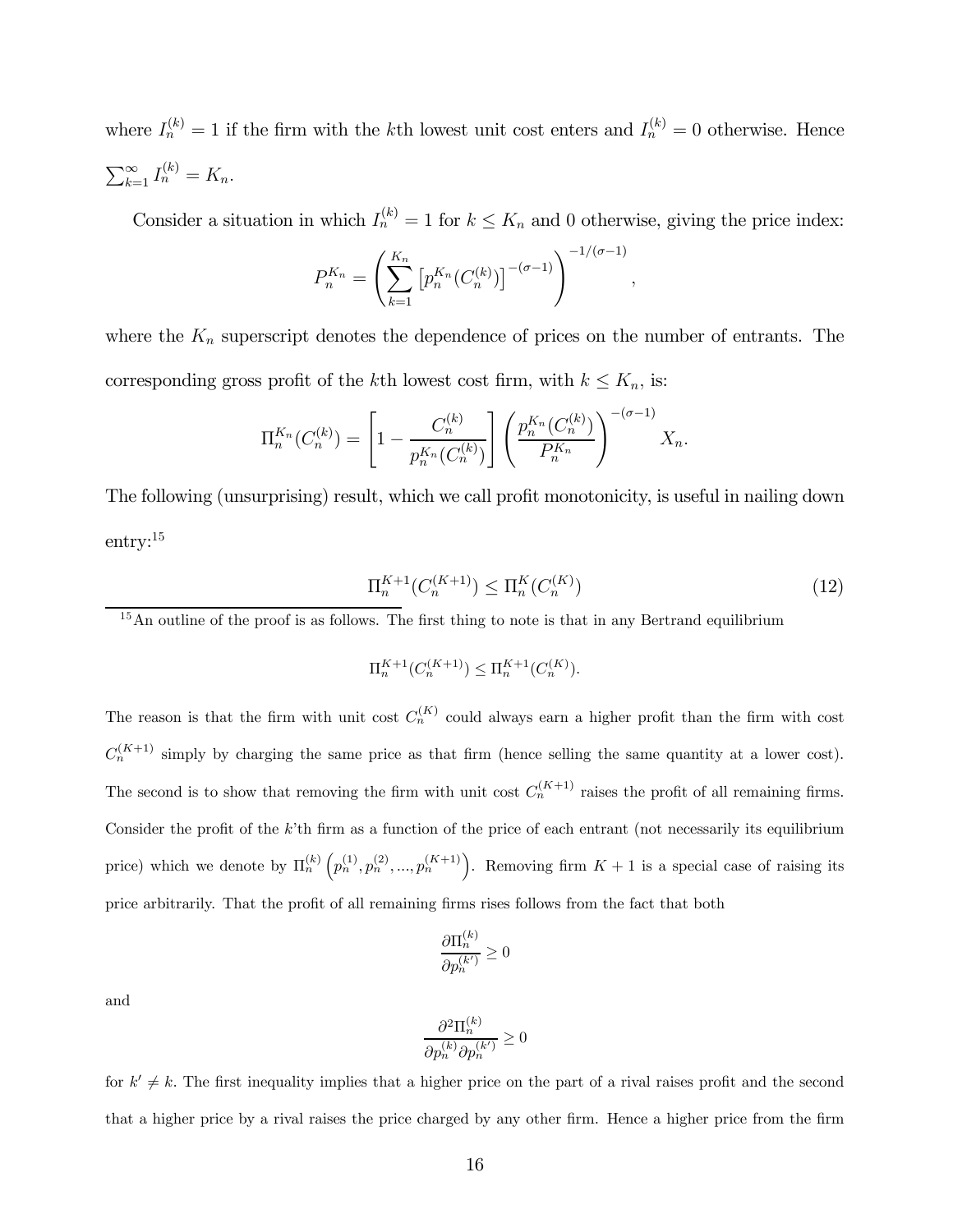In the first stage firms decide whether or not to enter each market. To avoid uninteresting multiple equilibria we assume that they make their entry decisions sequentially, starting with the firm with the lowest unit cost  $C_n^{(1)}$ , followed by the firm with unit cost  $C_n^{(2)}$ , etc.<sup>16</sup> Each firm when making its decision to enter anticipates perfectly what its profit would be in the subsequent second-stage Bertrand equilibrium.

An immediate implication of profit monotonicity (12) is that the two conditions:

$$
\Pi_n^{K_n}(C_n^{(K_n)}) \ge E_n
$$

and:

$$
\Pi_n^{K_n+1}(C_n^{(K_n+1)}) < E_n.
$$

determine  $K_n$ . Firms will enter up to the point at which the firm with unit cost  $C_n^{(K_{n+1})}$  would not be able to cover its entry cost.<sup>17</sup>

We have now completed the statement of the finite-firm model. With a finite number with unit cost  $C_n^{(K+1)}$  causes every other firm to raise its price, which raises the profit of all remaining firms, including that of the firm with unit cost  $C_n^{(K)}$ . Letting  $C_n^{(K+1)}$  rise without bound:

$$
\Pi_n^{K+1}(C_n^{(K)}) \le \Pi_n^{K}(C_n^{(K)}).
$$

Combining these two profit inequalities delivers the profit monotonicity result (12).

<sup>16</sup>With a discrete number of firms a possible outcome is entry by one or more less efficient firms blocking a more efficient one from entering. With a continuum of firms this possibility does not arise as no firm has any effect on the aggregate outcome.

<sup>17</sup>To avoid the outcome  $K_n = 0$  (in which case we could not have taken  $X_n$  as given) we assume  $X_n \ge E_n$ . A possible outcome is  $K_n = 1$ , in which case the monopolist charges a price approaching infinity, supplies a quantity approaching 0, and obtains gross profit of  $\Pi_n^1(C_n^{(1)}) = X_n$ . In sections below we fit the model to data and simulate entry. Not surprisingly, with realistic parameter values the monopoly outcome never comes close to happening.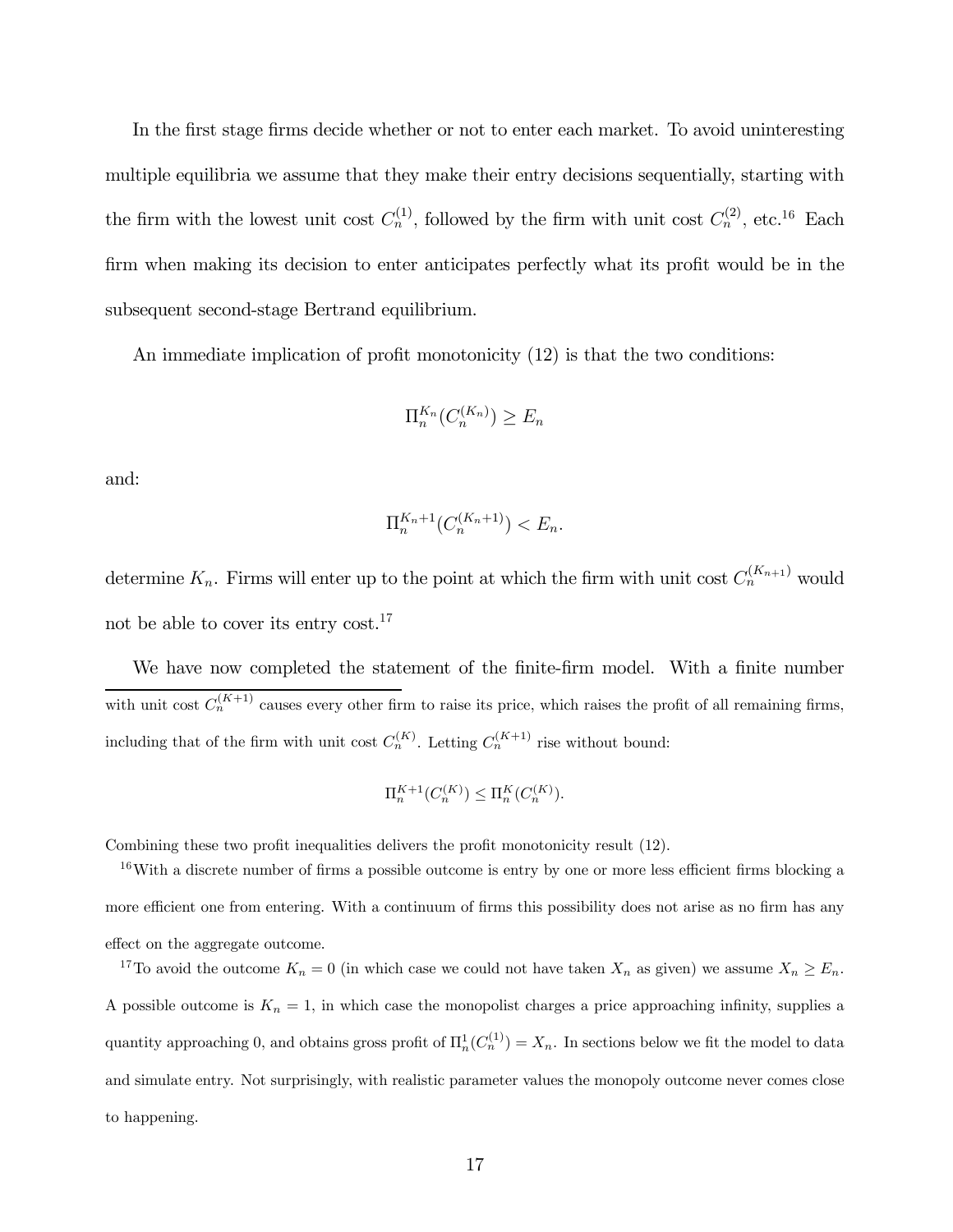of firms the full set of parameters  $\theta$ ,  $\sigma$ ,  $T_i$ ,  $d_{ni}$ ,  $X_n$ , and  $w_n$  are not enough to determine the equilibrium of the model. We also need the realizations of the technologies  $Z_i^{(k)}$  in each source i determining ordered costs  $C_n^{(k)}$  in each destination n. The equilibrium in each destination determines overall entry  $K_n$  and the price level  $P_n$ , as well as entry by individual firms, as indicated by  $I_{ni}^{(k)}$ , and their sales there:<sup>18</sup>

$$
X_n^{(k)} = \left(\frac{p_n^{K_n}(C_n^{(k)})}{P_n^{K_n}}\right)^{-(\sigma-1)} X_n.
$$
\n(13)

The total number of firms from  $i$  entering  $n$  is thus:

$$
K_{ni} = \sum_{k=1}^{K_n} I_{ni}^{(k)}
$$
\n(14)

and their total sales:

$$
X_{ni} = \sum_{k=1}^{K_n} I_{ni}^{(k)} X_n^{(k)}.
$$
\n(15)

We conclude with three implications of the discrete model important for the quantitative analysis that follows.

- 1. The probability  $\pi_{ni}$  that a firm selling in country *n* is from country *i* is independent of its rank k or its unit cost  $C_n^{(k)}$  in market n, and hence of its sales there,  $X_n^{(k)}$ .
- 2. Since the number of firms  $K_{ni}$  from i selling in n is determined by a finite number of Bernoulli trials, zero is a possibility.
- 3. Unlike the continuum model, we need no restrictions on  $\theta$  and  $\sigma$  other than  $\theta > 0$  and  $\sigma > 1$ .

$$
\sum_{k=1}^{K_n} X_n^{(k)} = X_n.
$$

<sup>&</sup>lt;sup>18</sup>Note that the definition of the price index ensures that the sales of each entrant sum to total spending: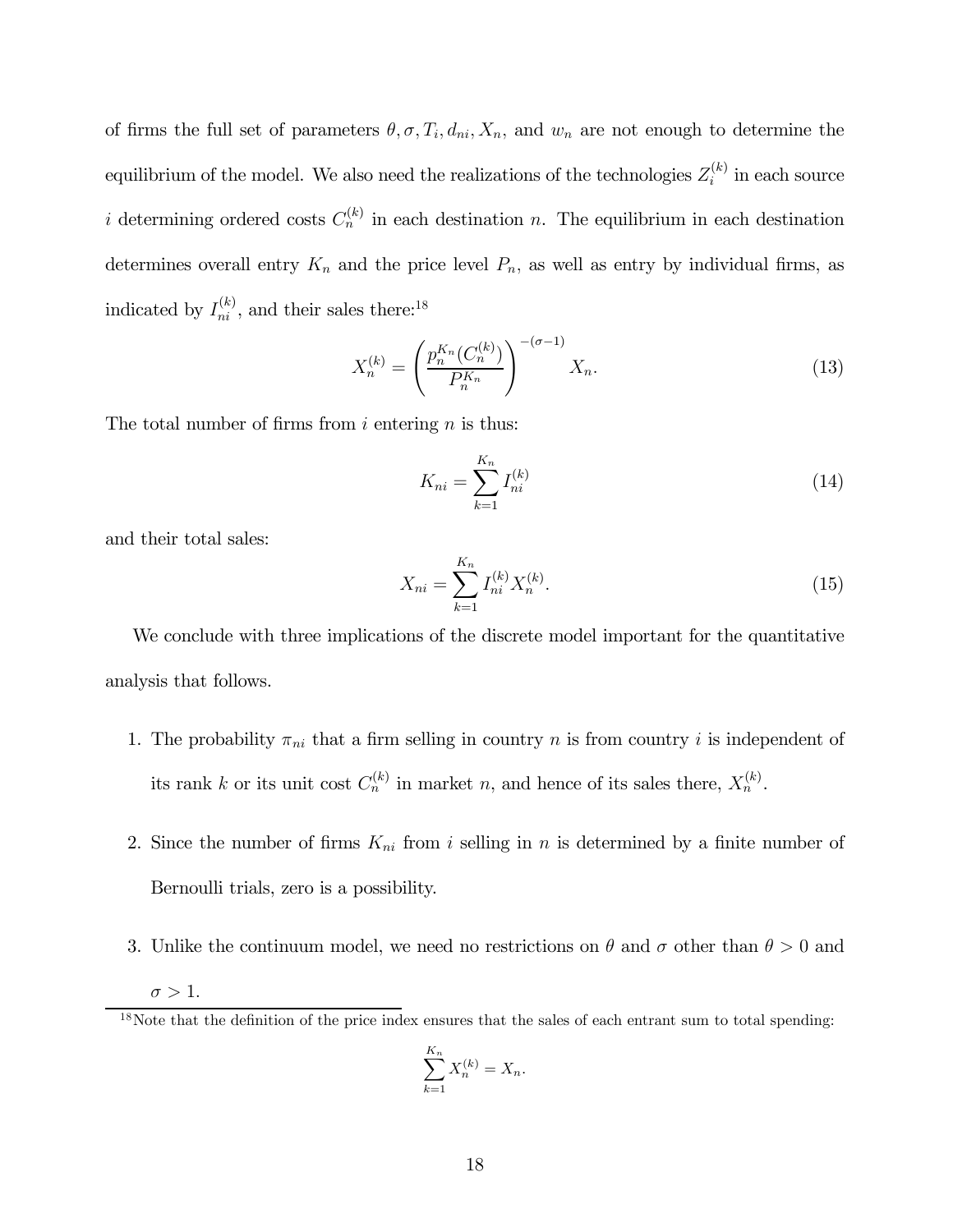# 5 Quantification

Our goal is to see if our finite-firm model can capture patterns of trade at both the aggregate and the firm level. We proceed in five steps which culminate in a fully-parameterized version of the finite-firm model:

- 1. We specify a gravity equation consistent with our firm-level model, which we estimate using data on bilateral trade in manufactures. This step gives us estimates of the market entry probability  $\pi_{ni}$  given in (5).
- 2. We use firm-level data to extract an estimate of mean sales per firm  $\overline{X}_n$  in each market n, from which we can estimate total entry  $K_n = X_n / \overline{X}_n$ . Our estimates of  $\pi_{ni}$  and  $K_n$  allow us to calculate the probability of zero exports from each source  $i$  to each destination  $n$ .
- 3. We construct cost draws which allow us to simulate a whole matrix of entry by firms from each source  $i$  in each destination  $n$ .
- 4. We use these cost draws to calculate the Bertrand equilibrium in each destination. This calculation yields the sales distribution of firms across markets.
- 5. We infer entry costs  $E_n$ , which completes the parameterization.

At the completion of the fifth step we will be fully armed to perform the counterfactuals of the subsequent section.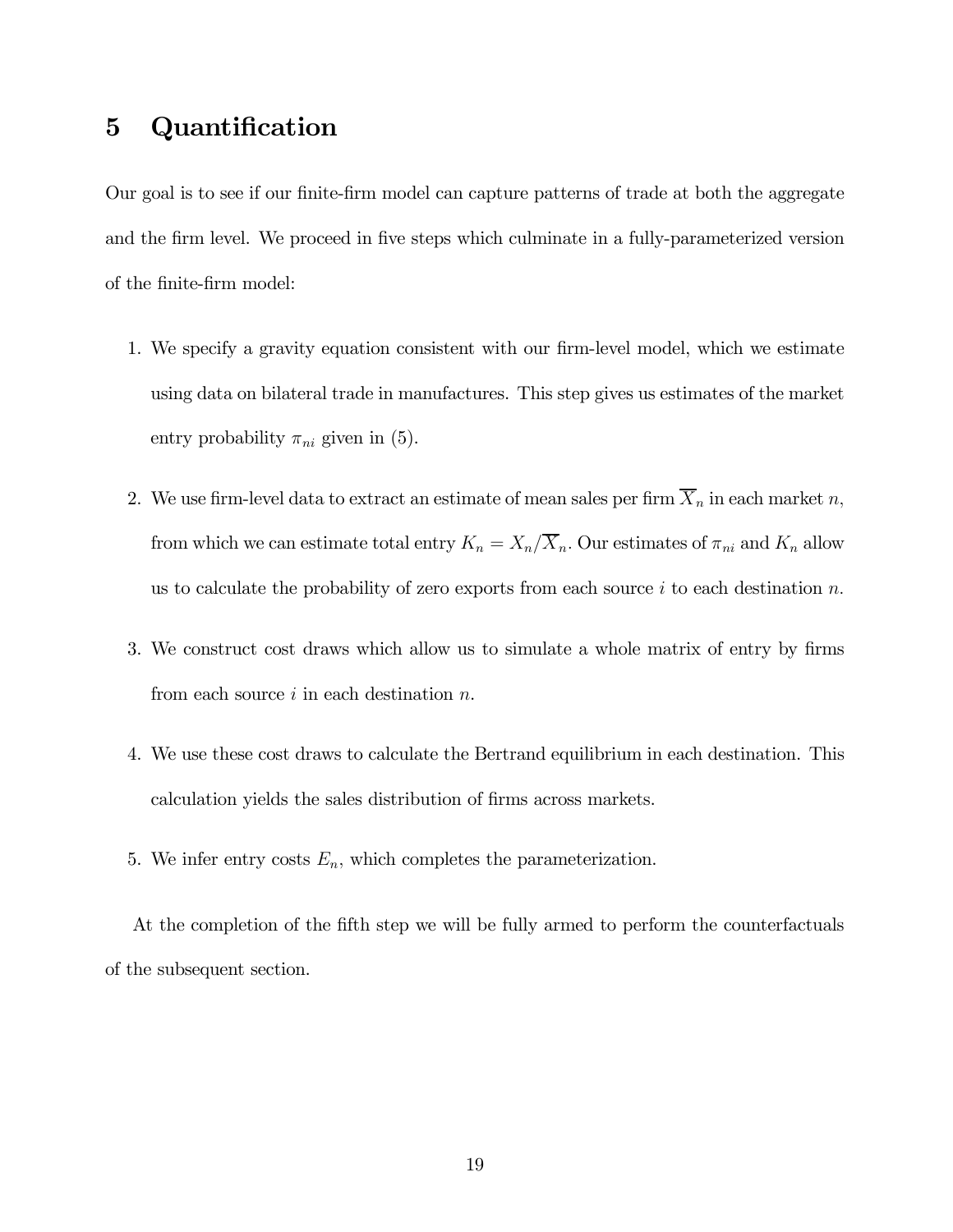## 5.1 The Gravity Equation

The gravity equation has a long and successful history of capturing empirically how much one country sells to another. A standard formulation is:

$$
X_{ni} = \frac{Y_i X_n}{k_{ni}}
$$

where  $Y_i$  is production in the exporting country i and  $k_{ni}$  is the distance from i to n. While there has been much progress in deriving such an equation (suitably modified) from theories of trade, an important remaining issue in taking this equation to data is the specification of the error term.

Our finite-firm model implies that randomness can emerge from two sources. First, given the provenance of firms that have entered a market, firms from some source might have drawn particularly low C's, and thus sell more. Second, given the expectation  $\pi_{ni}$  that a firm in n is from  $i$ , firms from  $i$  might have had particularly lucky rolls of the die, so have a larger than expected presence in  $n$ .

To capture these two sources of error divide each side of (15) by total expenditure on manufactures (absorption) in market  $n$  and take the expectations of each side to get:

$$
E\left[\frac{X_{ni}}{X_n}\right] = E\left[\sum_{k=1}^{K_n} I_{ni}^{(k)} \frac{X_n^{(k)}}{X_n}\right] = E\left[\sum_{k=1}^{K_n} E\left[I_{ni}^{(k)} | X_n^{(k)}\right] \frac{X_n^{(k)}}{X_n}\right].
$$

The first implication of our model enumerated above, that the probability of a firm being from *i* is independent of *k* and  $X_n^{(k)}$ , allows us to write this expression as:

$$
E\left[\frac{X_{ni}}{X_n}\right] = \pi_{ni} E\left[\sum_{k=1}^{K_n} \frac{X_n^{(k)}}{X_n}\right].
$$

Since the remaining summation is over all firms selling in  $n$  it is identically 1 (and hence its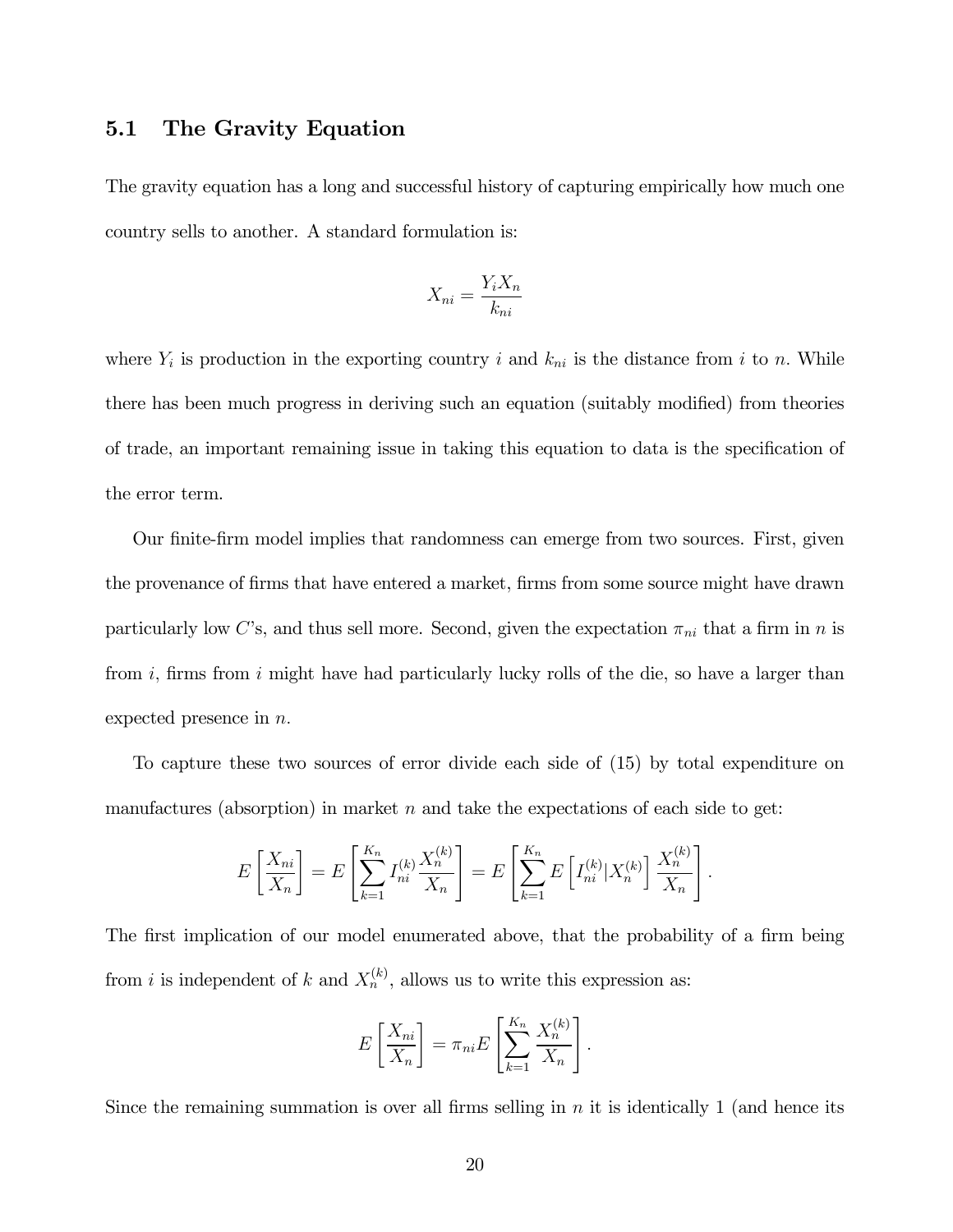expectation is too). We have simply:

$$
E\left[\frac{X_{ni}}{X_n}\right] = \pi_{ni},\tag{16}
$$

the expectation of country  $i$ 's market share in  $n$  is the probability that any particular firm in  $n$  is from  $i$ .

We can use equations (3), (4), and (5) to connect  $\pi_{ni}$  to our model, and write it as a multinomial logit function:

$$
E\left[\frac{X_{ni}}{X_n}\right] = \pi_{ni} = \frac{\exp\left(\ln T_i - \theta \ln w_i - \theta \ln d_{ni}\right)}{\sum_{l=1}^{N} \exp\left(\ln T_l - \theta \ln w_l - \theta \ln d_{nl}\right)}.
$$
\n(17)

Equation (17) is the basis of our gravity estimation, with  $X_{ni}/X_n$  measured by actual trade shares. We parameterize the right-hand side of (17) as follows. We set:

$$
S_i = \ln T_i - \theta \ln w_i,
$$

capturing source-specific determinants of trade as a fixed effect. We use geographical measures to capture the costs of exporting from  $i$  to  $n$ . Specifically, for  $i \neq n$ , we set:

$$
-\theta \ln d_{ni} = m_n + g'_{ni}\alpha + \ln \nu_{ni}.
$$

Here  $m_n$  is a destination fixed effect capturing differences in openness to imports and  $g_{ni}$ a vector of observables potentially raising trade costs (in our case the log of distance and indicators for lack of a common border, lack of a common language, lack of a common legal origin, lack of a common colonizer, and lack of colonial ties).19 Since these indicators are unlikely to reflect all aspects of trade costs, we also introduce an unobservable component of trade costs  $\nu_{ni}$  (with  $\nu_{nn} = 1$  since  $d_{nn} = 1$ ).

 $19$ These variables are from Head, Mayer, and Ries (2010), available on the CEPII web site.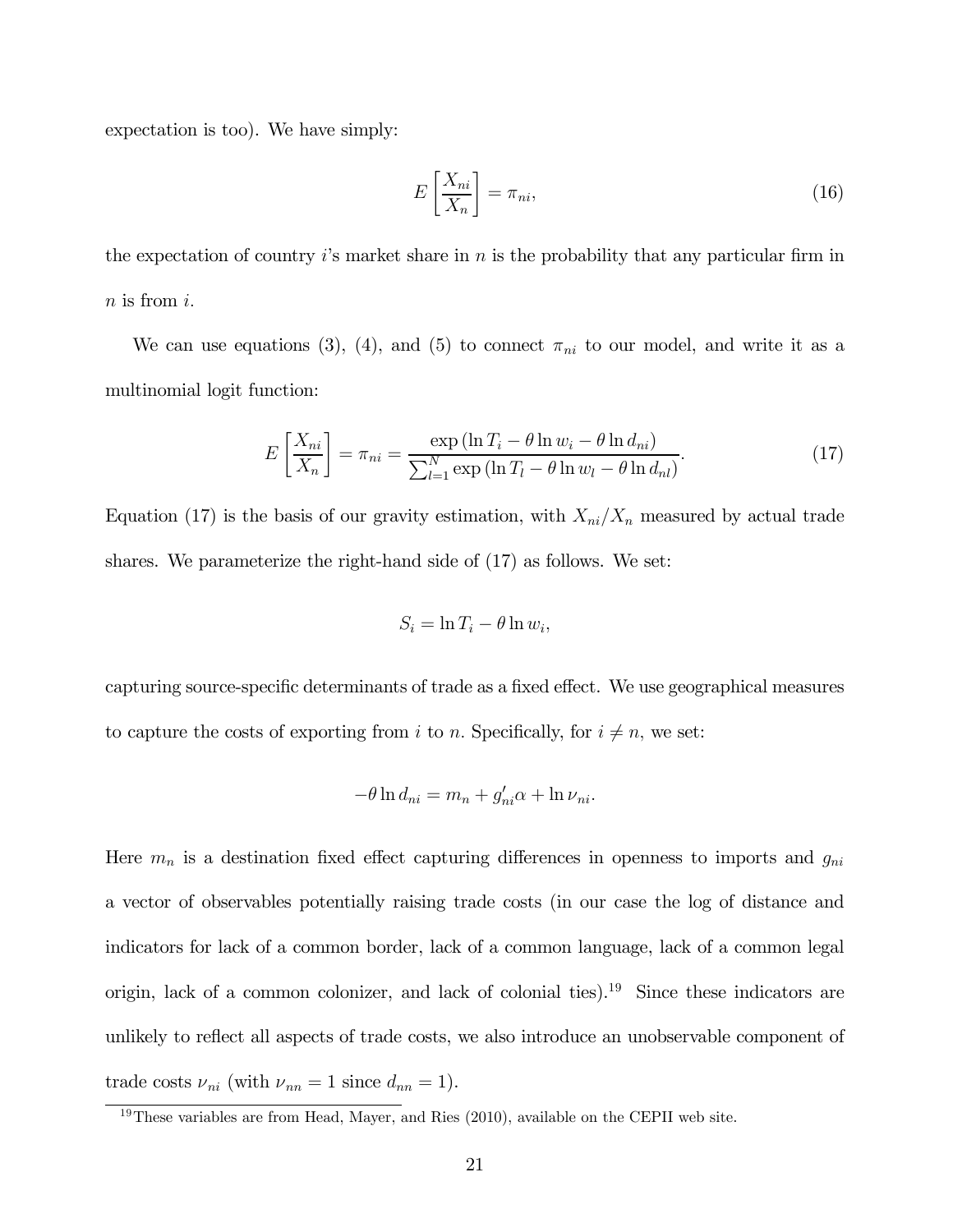We now have an additional source of randomness. The connection between observables and  $\pi_{ni}$  is itself random.<sup>20</sup>

To obtain an expression suitable for estimation we define:

$$
\varphi_{ni} = \begin{cases} \exp(S_i + m_n + g'_{ni}\alpha) & i \neq n \\ \exp(S_n) & i = n \end{cases},
$$

and:

$$
\Lambda_{ni} = \frac{\varphi_{ni}}{\sum_{l} \varphi_{nl}}.
$$

We can then write:

$$
\pi_{ni} = \frac{\varphi_{ni}\nu_{ni}}{\sum_{l} \varphi_{nl}\nu_{nl}}.\tag{18}
$$

To apply a standard estimation procedure we need  $\nu_{ni}$  to have the property that:

$$
E\left[\pi_{ni}|\Lambda\right] = E\left[\frac{\varphi_{ni}\nu_{ni}}{\sum_{l}\varphi_{nl}\nu_{nl}}\middle|\Lambda\right] = \Lambda_{ni},\tag{19}
$$

where conditioning on the observables  $\Lambda$  means that the  $\nu_{ni}$  are treated as random variables. Thus, constructing  $\Lambda_{ni}$  from the true parameters and observables delivers an unbiased predictor of  $\pi_{ni}.^{21}$ 

$$
\Pr[X \le x] = \frac{1}{\Gamma(a)} \int_0^{x/b} t^{a-1} \exp(-t) dt
$$

where:

$$
\Gamma(a) = \int_0^\infty t^{a-1} \exp(-t) dt
$$

 $20$ An analogy is the likelihood of a 3 from a roll of a die with unknown bias. There is randomness not only due to multinomial sampling but also due to the uncertainty of the bias. Our error term  $\nu_{ni}$  introduces such bias. We will assume that the distribution of  $\nu_{ni}$  is such that there is no ex-ante bias.

<sup>&</sup>lt;sup>21</sup>One way to construct  $\nu_{ni}$  that satisfy (19) is based on the gamma distribution. Recall that a random variable X is distributed Gamma $(a, b)$  (with mean ab and variance  $ab^2$ ) if its distribution is: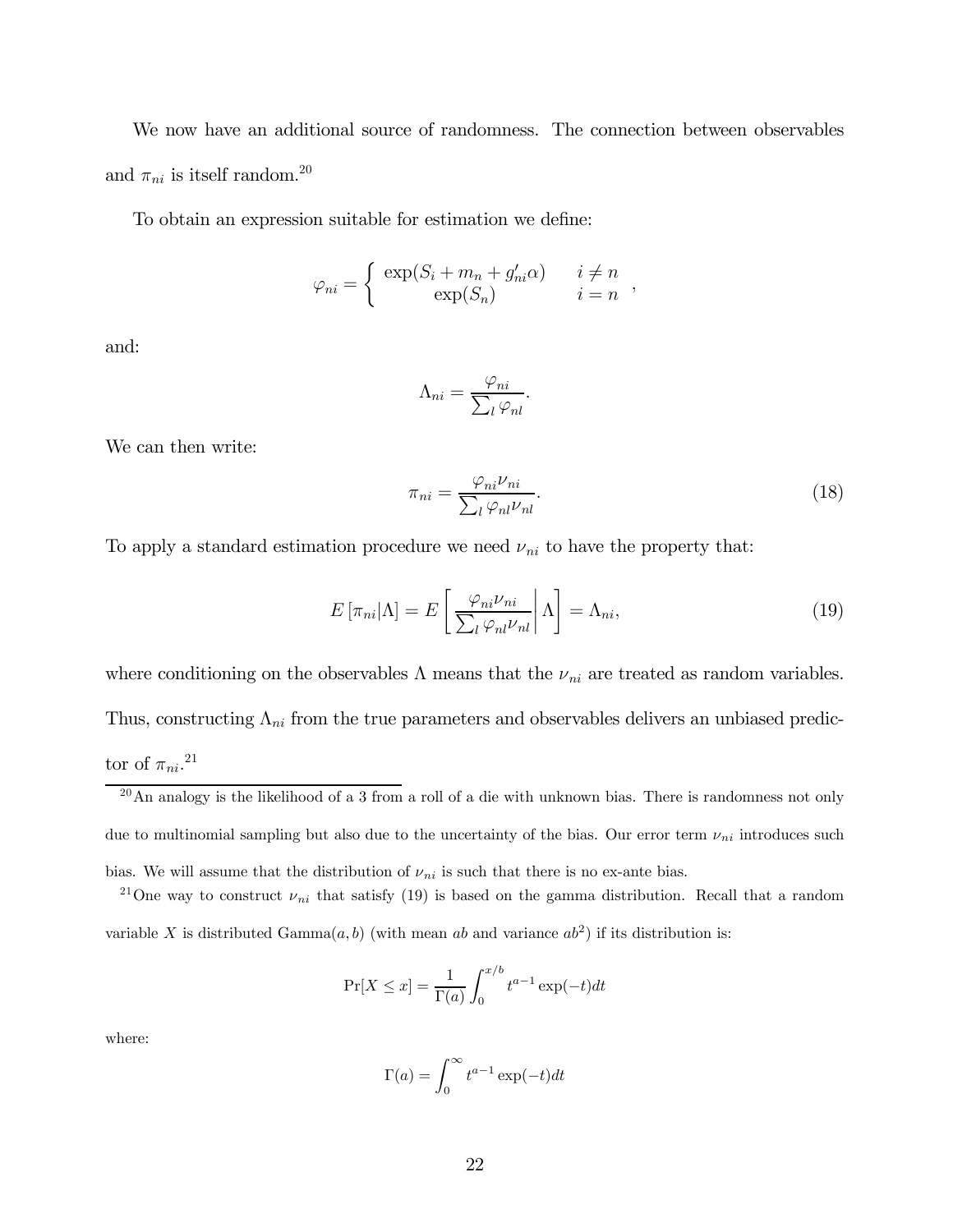Putting these sources of error together, the moment conditions we use for our estimation are:

$$
E\left[\frac{X_{ni}}{X_n}\middle|\Lambda\right] = \Lambda_{ni} = \begin{cases} \frac{\exp\left(S_i + m_n + g'_{ni}\alpha\right)}{\exp\left(S_n\right) + \sum_{l \neq n} \exp\left(S_l + m_n + g'_{nl}\alpha\right)} & i \neq n \\ \frac{\exp\left(S_n\right)}{\exp\left(S_n\right) + \sum_{l \neq n} \exp\left(S_l + m_n + g'_{nl}\alpha\right)} & i = n \end{cases}.
$$

These conditions are nonlinear in the parameters that we need to estimate. However, since the  $\Lambda_{ni}$  sum to one across all sources *i* (for any *n*), the parameters can be estimated quite easily by multinomial pseudo-maximum likelihood (PML), as described in Gouriéroux, Monfort, and Trognon (1984). We apply this estimator to our data on bilateral trade  $X_{ni}$  between 92 is the complete gamma function. We let  $\nu_{ni} = (V_{ni}/V_{nn})$  so that

$$
\pi_{ni} = \frac{\varphi_{ni}\nu_{ni}}{\sum_{l} \varphi_{nl}\nu_{nl}} = \frac{\Lambda_{ni}V_{ni}}{\sum_{l} \Lambda_{nl}V_{nl}}
$$

and assume that  $V_{ni}$  is distributed Gamma $\left(\frac{\Lambda_{ni}}{\eta^2}, \frac{\eta^2}{\Lambda_{ni}}\right)$ . From the properties of the gamma distribution, we have:

$$
\Lambda_{ni}V_{ni} \text{~}^{\sim} \text{Gamma}\left(\frac{\Lambda_{ni}}{\eta^2}, \eta^2\right),\,
$$

and

$$
\sum_{l} \Lambda_{nl} V_{nl} \circ \text{Gamma}\left(\frac{1}{\eta^2}, \eta^2\right).
$$

The vector of  $\pi_{ni}$ 's is therefore distributed:

$$
(\pi_{n1}, \pi_{n2}, \pi_{n3}, \dots, \pi_{nN})
$$
 "Dirichlet  $\left(\frac{\Lambda_{n1}}{\eta^2}, \frac{\Lambda_{n2}}{\eta^2}, \frac{\Lambda_{n3}}{\eta^2}, \dots, \frac{\Lambda_{nN}}{\eta^2}\right)$ 

with mean:

$$
E\left[\pi_{ni}\right] = \frac{\Lambda_{ni}/\eta^2}{\sum_l \Lambda_{nl}/\eta^2} = \Lambda_{ni}
$$

so that (19) is satisfied. The variance is given by:

$$
Var[\pi_{ni}] = \frac{\eta^2}{\eta^2 + 1} \Lambda_{ni} (1 - \Lambda_{ni})
$$

The derivation here follows the derivation of the random effects negative binomial model in Hausman, Hall, and Griliches (1984).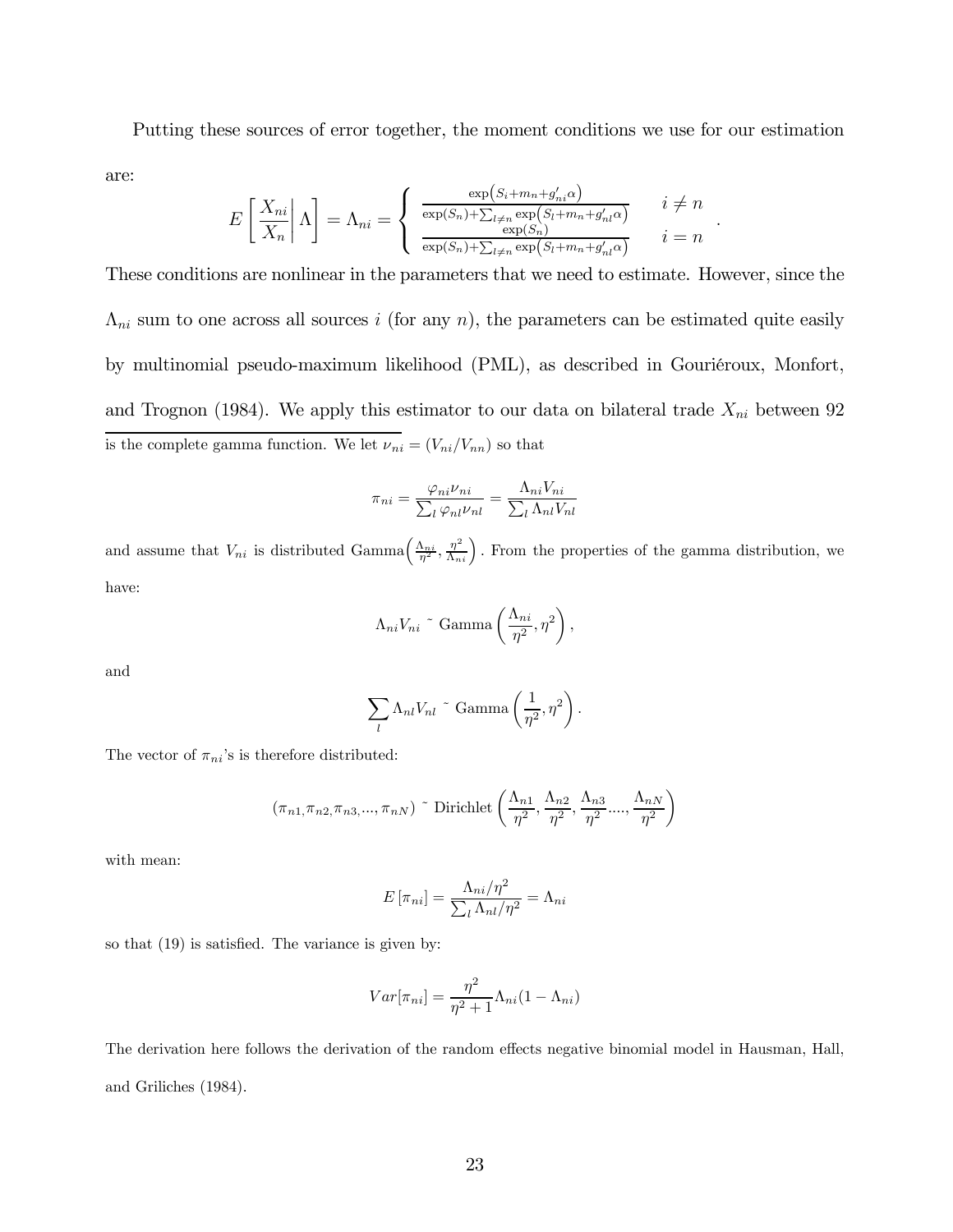countries, where we include home sales,  $X_{nn}$ , for  $i = n^{22}$ 

The results appear in the last column of Table 3 showing the coefficients  $\hat{\alpha}$  on the gravity variables. In line with most gravity equations specified in a more conventional form, the coefficient on the log of distance is estimated to be near minus one.<sup>23</sup> All of the other geography variables have the expected negative effect on trade as well. For comparison, the first two columns of the table show estimates of the same parameters obtained by approaches that have been used in earlier work.<sup>24</sup> Focussing on the coefficient of log distance, our results are in between what you get by running a regression in logs (dropping observations with zero trade flows) and what is delivered by Poisson PML.<sup>25</sup>

$$
\frac{X_{ni}}{X_n} = \pi_{ni}
$$

(without the expectation). In that case we can write (18) as:

$$
\frac{X_{ni}}{X_n} = \frac{\varphi_{ni}\nu_{ni}}{\sum_l \varphi_{nl}\nu_{nl}}.
$$

Eaton and Kortum could normalize by  $X_{nn}/X_n$  without violating Jensen's inequality to obtain the specification:

$$
\frac{X_{ni}}{X_{nn}} = \frac{\varphi_{ni}\nu_{ni}}{\varphi_{nn}}.
$$

If  $X_{ni} > 0$  for all country pairs (as it was in Eaton and Kortum's OECD sample) this equation could be estimated by OLS after taking logarithms of both sides. Closer to our approach here, and also tackling the zeros problem, is the Poisson pseudo-maximum likelihood approach taken by Santos Silva and Tenreyro (2006). 23Chaney (2011) provides a theoretical explanation for this regularity.

<sup>24</sup>The first column follows Eaton and Kortum (2002), in which the dependent variable is  $\ln(X_{ni}/X_{nn})$ . While this approach can be estimated using OLS, it requires dropping observations with zero trade. The middle column follows Santos Silva and Tenreyro (2006), applying Poisson PML, with the dependent variable  $X_{ni}$ . Neither of these other approaches is fully consistent with our finite-firm model.

<sup>25</sup>One explanation for the different results is that the three estimation approaches apply very different

 $^{22}$ In the continuum model of Eaton and Kortum (2002), instead of (16), we would have: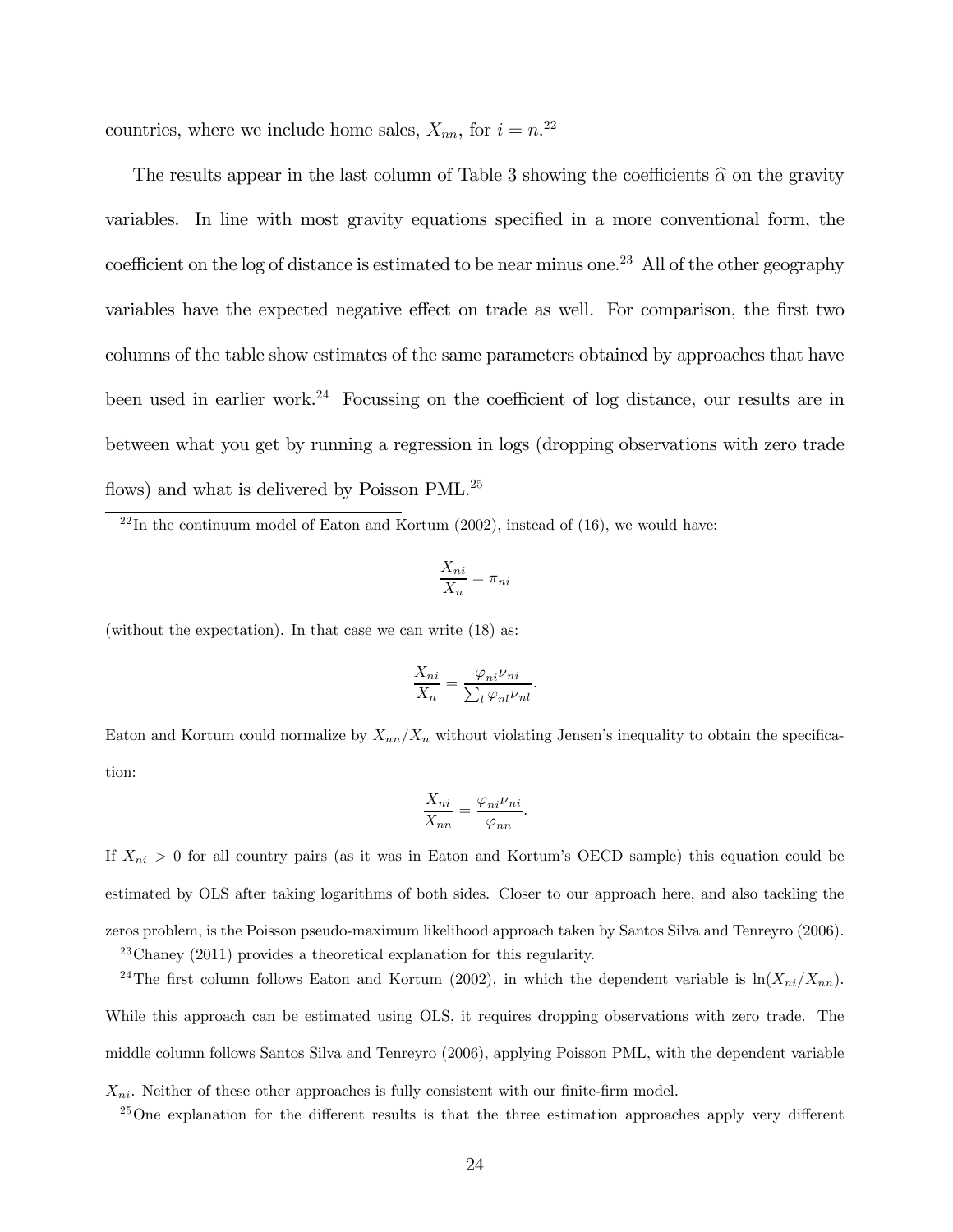We use our estimates of the gravity equation to calculate

$$
\widehat{\pi}_{ni} = \frac{\widehat{\varphi}_{ni}}{\sum_{k=1}^{N} \widehat{\varphi}_{nk}}
$$

using the estimated coefficients  $\hat{S}_i$ ,  $\hat{m}_n$ , and  $\hat{\alpha}$  and data on source and geography. These estimated entry probabilities  $\hat{\pi}_{ni}$  have the desirable properties of lying strictly between 0 and 1, even though they are based on trade shares that are frequently zero in the data. Thus, they predict a positive trade flow even when none is observed in the data.

## 5.2 Mean Sales per Firm

Since we assume the cost of entry  $E_n$  does not vary with the source country i, our model implies that, in expectation, mean sales in a destination should be the same for all  $i$ :

$$
E[\overline{X}_{ni}] = E[\overline{X}_n].
$$

We can exploit this restriction to estimate mean sales  $\overline{X}_n$  of firms in a market using our limited firm-level data. To do so we pool our data on sales across our four source countries (Brazil, Denmark, France, and Uruguay). As described above, we restrict ourselves to destinations for penalties to deviations between model and data for large and small trade flows. By taking logs, the approach in the first column treats proportional deviations as equally likely across all observations. At the other extreme, Poisson PML applies a much greater penalty to a given proportional deviation in a large trade flow than in a small one (since a proportional deviation from the mean becomes less likely for a Poisson distributed random variable as the mean is increased). Our current approach is in between. Our dependent variable normalizes bilateral trade flows by the importers' total absorption, thus eliminating different penalties for proportional deviations across large and small trade flows, to the extent that they vary with the size of the destination. Yet our approach is more like Poisson PML in that that proportional deviations from a large exporting country are much less likely than for a small exporter.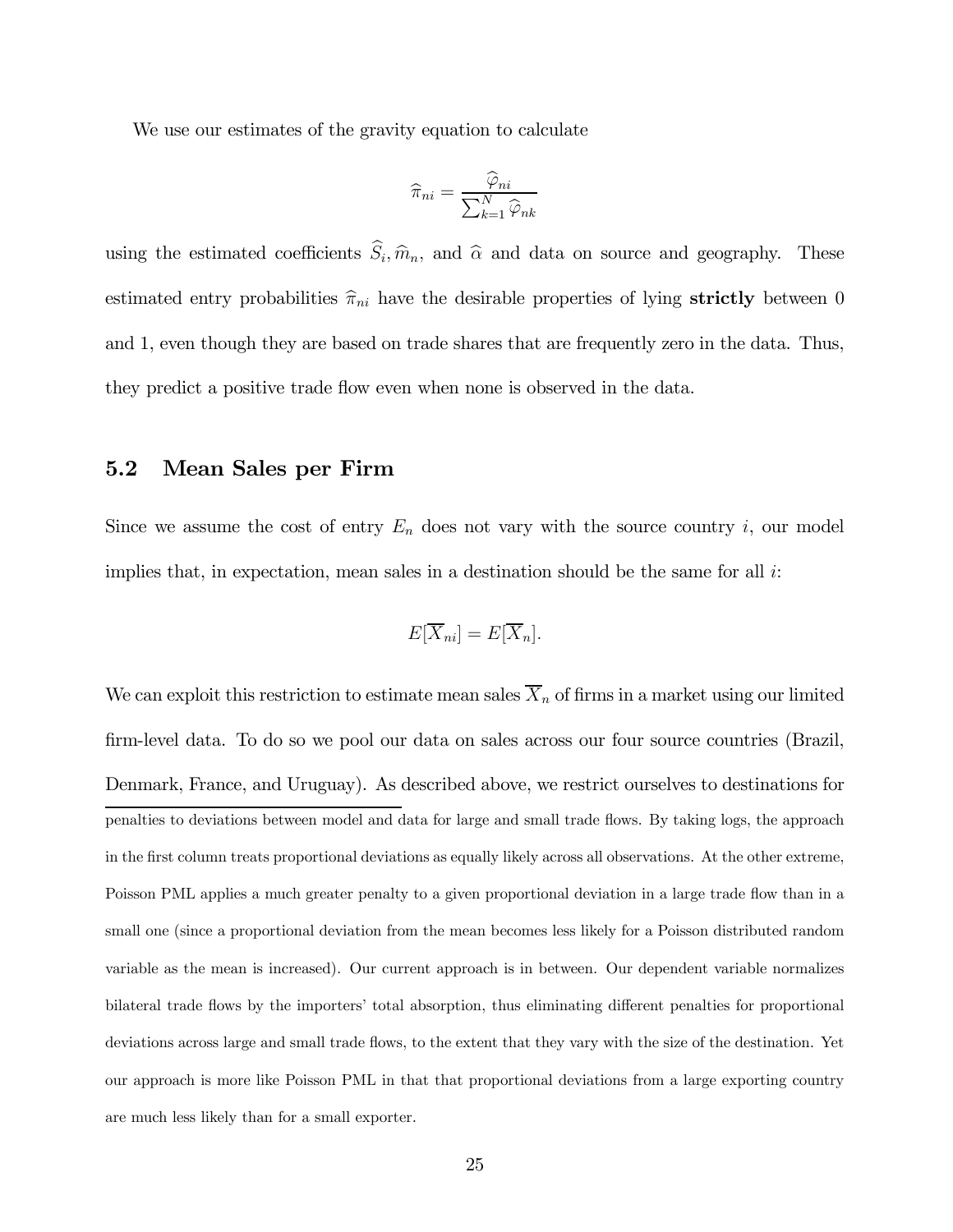which we have data from at least two sources.<sup>26</sup> Our estimate of mean sales is simply:

$$
\widehat{\overline{X}}_n = \frac{\sum_{i \in \Omega_n} K_{ni} \overline{X}_{ni}}{\sum_{i' \in \Omega_n} K_{ni'}},\tag{20}
$$

where  $\Omega_n$  is the set of source countries for which we have firm-level data on exports to destination *n*. The results are shown in Table  $4.^{27}$  Mean sales range from \$47,000 in the Central African Republic to \$1.6 million in the United States, with an elasticity with respect total expenditure  $X_n$  of 0.33.<sup>28</sup>

Since we treat expenditure on manufactures in a market  $X_n$  as fixed at its actual value, our estimate  $X_n$  gives us a way to infer the number of firms  $K_n = X_n/X_n$  that sell there. Simulating the model to generate  $K_n = \hat{K}_n$ , our simulation will automatically match our

 $26$ We drop the home-country observations (when available), since the universe of firms selling in the home market is typically measured very differently. The customs data tell us the number of exporters and their sales in a foreign market. The total number of active firms in a country is more difficult to tie down since many may not be counted. Since there are so few exporters from Uruguay, we merge the data for that country in 1992 and 1993.

<sup>27</sup>To gauge the plausibility of our restriction that  $E_{ni} = E_n$ , we examine whether mean sales  $\overline{X}_{ni}$  of our four source countries (which are diverse in economic size and development) differ among each other in a systematic way. We run a weighted OLS regression of the unbalanced panel  $\overline{X}_{ni}$  on a full set of destination country effects and source country effects. (The weights,  $K_{ni}/(\overline{X}_n)^2$ , correct for the fact that the observations are averages over different numbers of firms, and destination countries differ in mean sales.) Table 5 reports the sourcespecific intercepts (relative to France, which is normalized to zero). The estimates imply modest variation across sources, with Brazil's mean sales about \$70,000 higher than France while Denmark's and Uruguay's are about \$25,000 lower. While we can easily reject the joint hypothesis of equal mean sales by source, the small magnitude of the deviations suggests we will not do great violence to the data by simply ignoring them.

<sup>28</sup>The slope in Figure 1 implied that exports per firm rise with a country's total exports with an elasticity of 029. As is known from the gravity literature, total exports increase with destination expenditures with an elasticity close to one, so the two results are very much in line.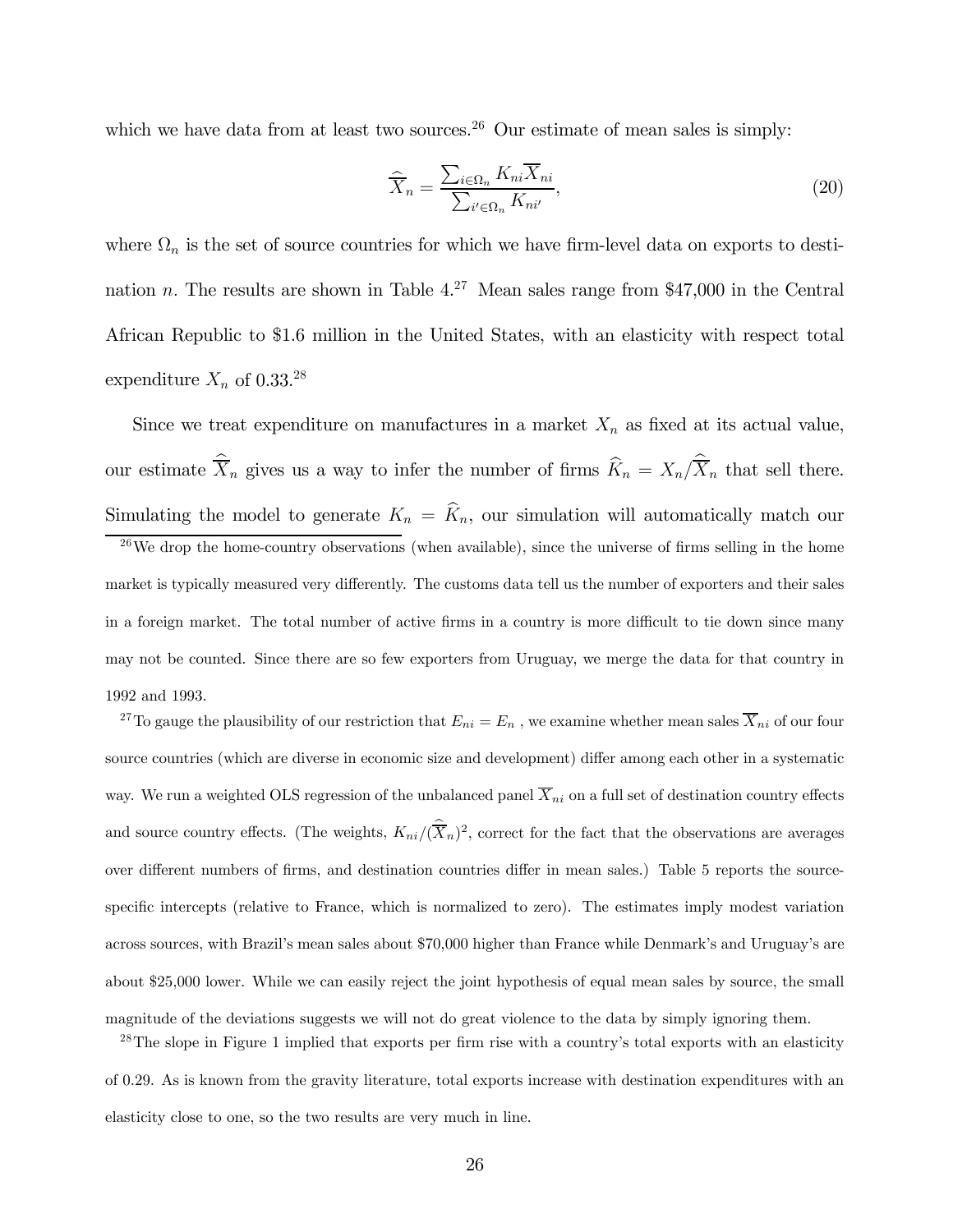estimate of mean sales per firm.

With  $\hat{\pi}_{ni}$  and  $\hat{K}_n$  in hand we can calculate the likelihood of a zero bilateral export as follows. Without the trade cost shocks  $\nu_{ni}$ , we can use the binomial distribution to obtain an expression for the probability of a zero:

$$
Pr[K_{ni} = 0] = (1 - \pi_{ni})^{K_n},
$$
\n(21)

which we evaluate at  $K_n = \hat{K}_n$  and  $\pi_{ni} = \hat{\pi}_{ni}^{29}$ . Figure 2a reports a histogram with the predicted probability of zero trade along the horizontal axis and the frequency of observations with that predicted probability on the vertical axis, for all country pairs in which  $X_{ni} = 0$ (Figure 2b reports the corresponding histogram for pairs in which  $X_{ni} > 0$ ). While we predict a low probability of zero trade when there is in fact trade (Figure 2b), we sometimes also predict a low probability of zero trade even when there is no trade (Figure 2a). Including trade cost shocks helps a little in reducing the errors in Figure 2a.

We can also use equation (21) to simulate the number of export destinations and import sources for each country (the actual values are shown in the last two columns of Table 1).<sup>30</sup>

<sup>29</sup>We can also incorporate  $\nu_{ni}$ 's along the lines proposed in footnote 16 as follows. Our assumptions there imply that the vector of  $\pi_{ni}$ 's for each destination *n* are distributed Dirichlet $(\Lambda_{n1}/\eta^2, \Lambda_{n2}/\eta^2, ..., \Lambda_{nN}/\eta^2)$ . The corresponding marginal distribution for any source *i* is distributed Beta $(\Lambda_{ni}/\eta^2, (1-\Lambda_{ni})/\eta^2)$ . The probability of a zero is then:

$$
\Pr[K_{ni} = 0] = \frac{\Gamma(1/\eta^2)}{\Gamma(\Lambda_{ni}/\eta^2)\Gamma((1-\Lambda_{ni})/\eta^2)} \int_0^1 (1-x)^{K_n} x^{(\Lambda_{ni}/\eta^2)-1} (1-x)^{(1-\Lambda_{ni})/\eta^2-1} dx
$$
  
= 
$$
\frac{\Gamma(1/\eta^2)\Gamma(K_n + (1-\Lambda_{ni})/\eta^2)}{\Gamma((1-\Lambda_{ni})/\eta^2)\Gamma(K_n + 1/\eta^2)},
$$

which we evaluate at  $K_n = \hat{K}_n$  and  $\Lambda_{ni} = \hat{\pi}_{ni}$  and  $\eta^2 = 0.0001$  (the results deteriorate with larger values of  $\eta^2$ ).

<sup>30</sup>A simulation proceeds as follows, letting  $q_{ni}$  denote the left hand side of (21). Draw  $W_i$  independently for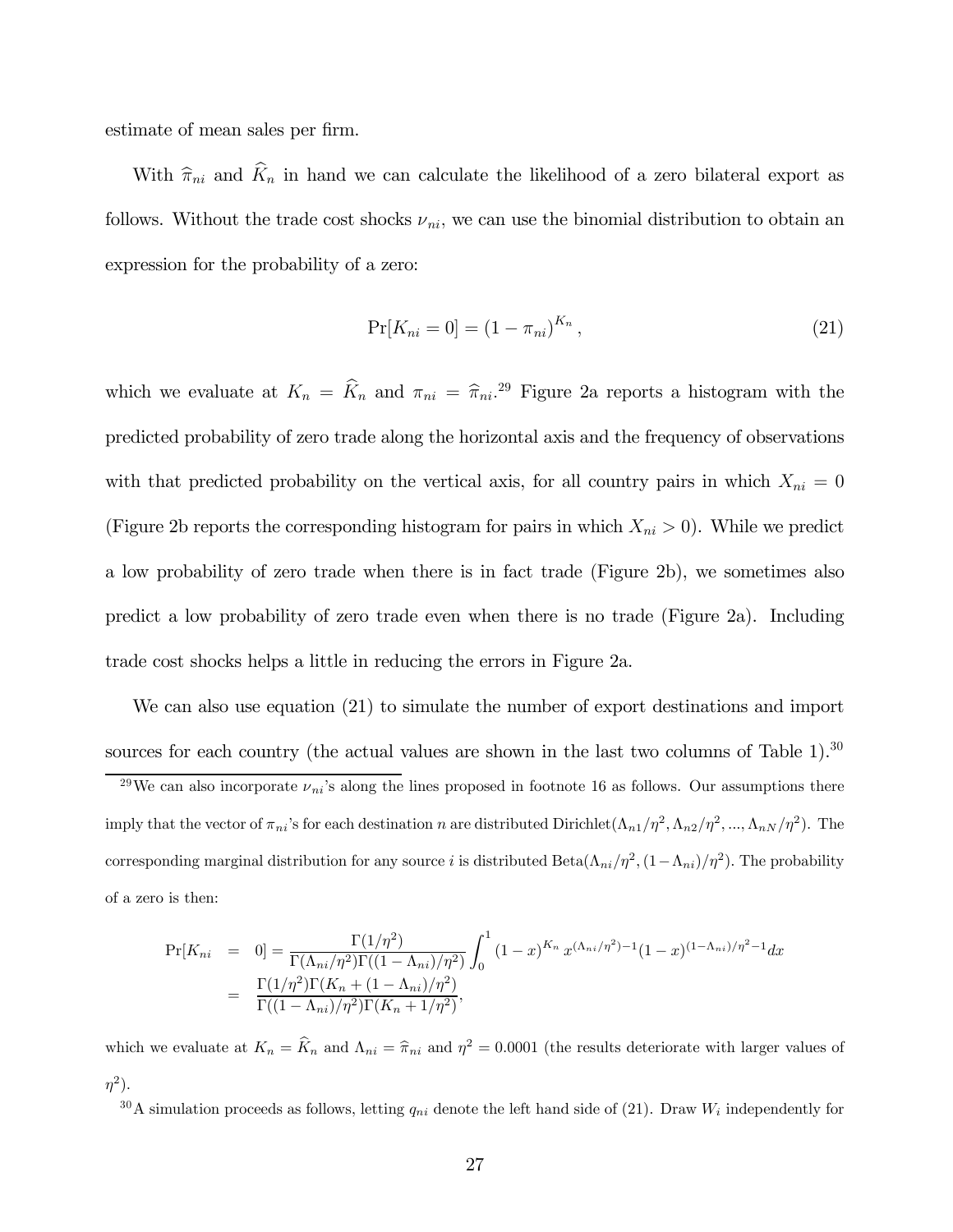The simulated average number of unidirectional trade links per country is 70.5 (out of a maximum of 91), somewhat overpredicting the actual number. The simulations also fit the fact that the variance is higher across export destinations (1077) than across import sources (48.6), although this difference is substantially magnified relative to the data. Figures 3a and 3b provides a more detailed comparison of the simulations and the data, plotting each against a country's expenditure on manufactures (a convenient measure of country size). While the model captures the basic pattern that trade links rise with country size, for small countries it typically undershoots the number of export destinations and overshoots the number of import sources.

Why is our model able to predict that zeros are so much more variable across exporters than across importers? A reason is that a country's success in penetrating a market as an exporter depends on the efficiency of its most efficient firm, generating enormous correlation across foreign markets in entry. Thus two countries with the same geography and size would likely be very similar in terms of their ability to attract entry from other countries. But the two countries would differ enormously in their ability to penetrate foreign markets if the lead firm in one was much more efficient than the lead firm in the other. The much greater variance in exporter zeros is thus consistent with the finite-firm model.

 $i = 1, 2, ..., N$  from the uniform distribution on [0,1]. Construct the indicator  $\delta_{ni} = 1$  if  $W_i > q_{ni}$  and  $\delta_{ni} = 0$ otherwise. Count up  $i$ 's export destinations as:

$$
N^{E}(i) = \sum_{n \neq i} \delta_{ni}
$$

and count up  $n$ 's import sources as

$$
N^{I}(n) = \sum_{i \neq n} \delta_{ni}.
$$

The results presented are based on averages from carrying out this simulation 1000 times.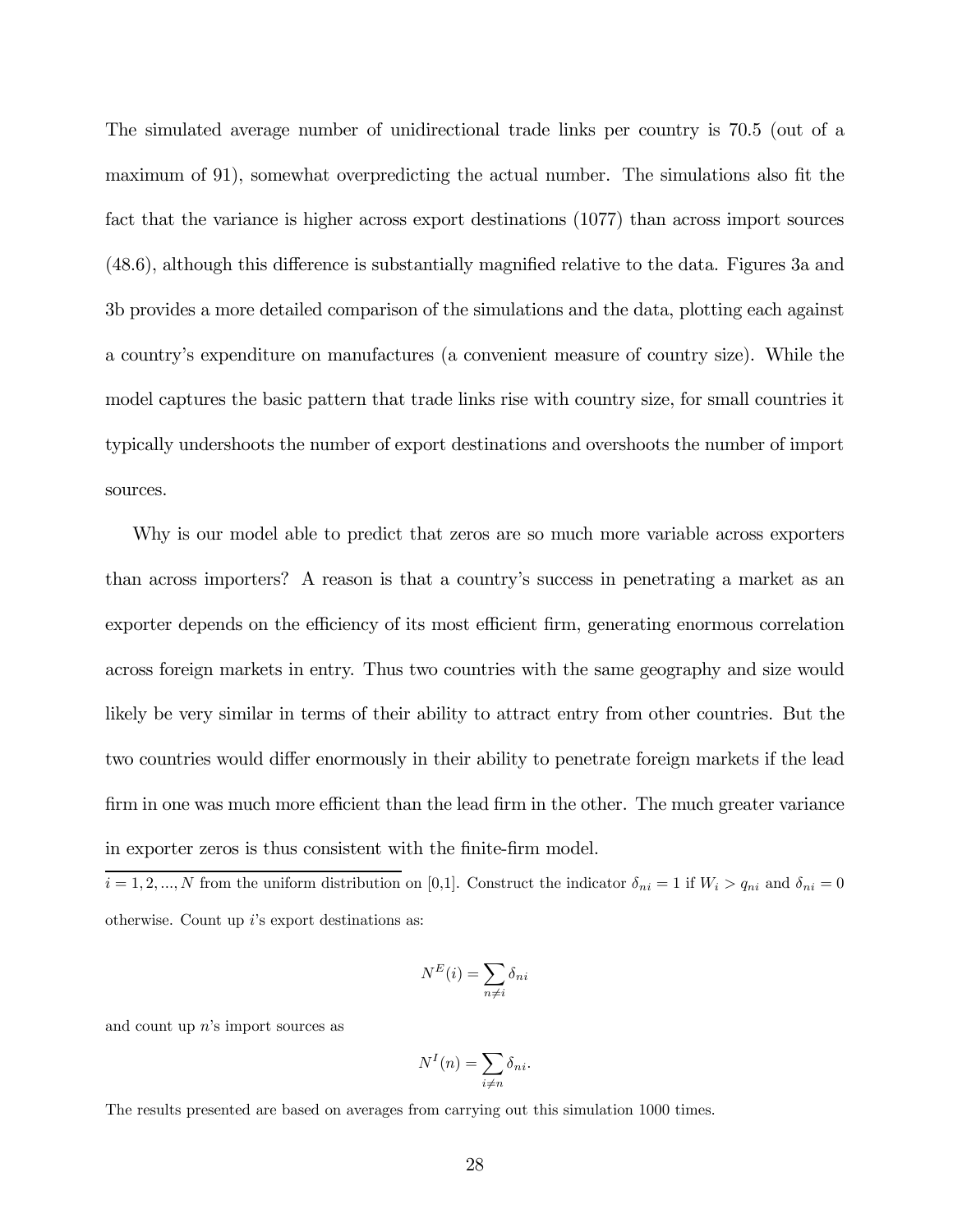## 5.3 Simulating Unit Costs

An advantage of formulating the model in terms of an ordering of efficiencies and unit costs is that we can exploit properties of order statistics to simulate these objects. In particular, our model implies that the most efficient firm from each source *i* has an efficiency  $Z_i^{(1)}$  drawn from the type II extreme value (Fréchet) distribution

$$
\Pr[Z_i^{(1)} \le z] = e^{-T_i z^{-\theta}}.
$$

It follows that  $U_i^{(1)} = T_i \left( Z_i^{(1)} \right)$  $\int$ <sup>- $\theta$ </sup> is distributed exponential, free of any parameters:  $\Pr\left[U_i^{(1)} \le u\right] = 1 - e^{-u}.$ 

We can proceed up the ordered efficiencies, defining

$$
U_i^{(k)} = T_i \left( Z_i^{(k)} \right)^{-\theta} \tag{22}
$$

for any  $k > 1$ . In EK (2010) we show that the spacings in this sequence also have an exponential distribution:

$$
\Pr \left[ U_{i}^{(k+1)} - U_{i}^{(k)} \leq u \right] = 1 - e^{-u}.
$$

For each source *i* we construct  $U_i^{(k)}$  for *k* up to a large number  $\overline{K}$  which exceeds how many we ever need (32 million). The resulting normalized ordered costs (inversely related to efficiency) for each source *i* are simply a random walk of length  $\overline{K}$  with unit exponential increments and an initial value drawn from a unit exponential.

We use these normalized ordered costs to construct ordered unit costs  $C_{ni}^{(k)}$  of delivery to country *n* by firms from *i*, invoking  $(22)$ ,  $(5)$ , and  $(3)$ :

$$
C_{ni}^{(k)} = \frac{w_i d_{ni}}{\left(U_i^{(k)}/T_i\right)^{-1/\theta}} = \left(\frac{U_i^{(k)}}{\Phi_n \pi_{ni}}\right)^{1/\theta},
$$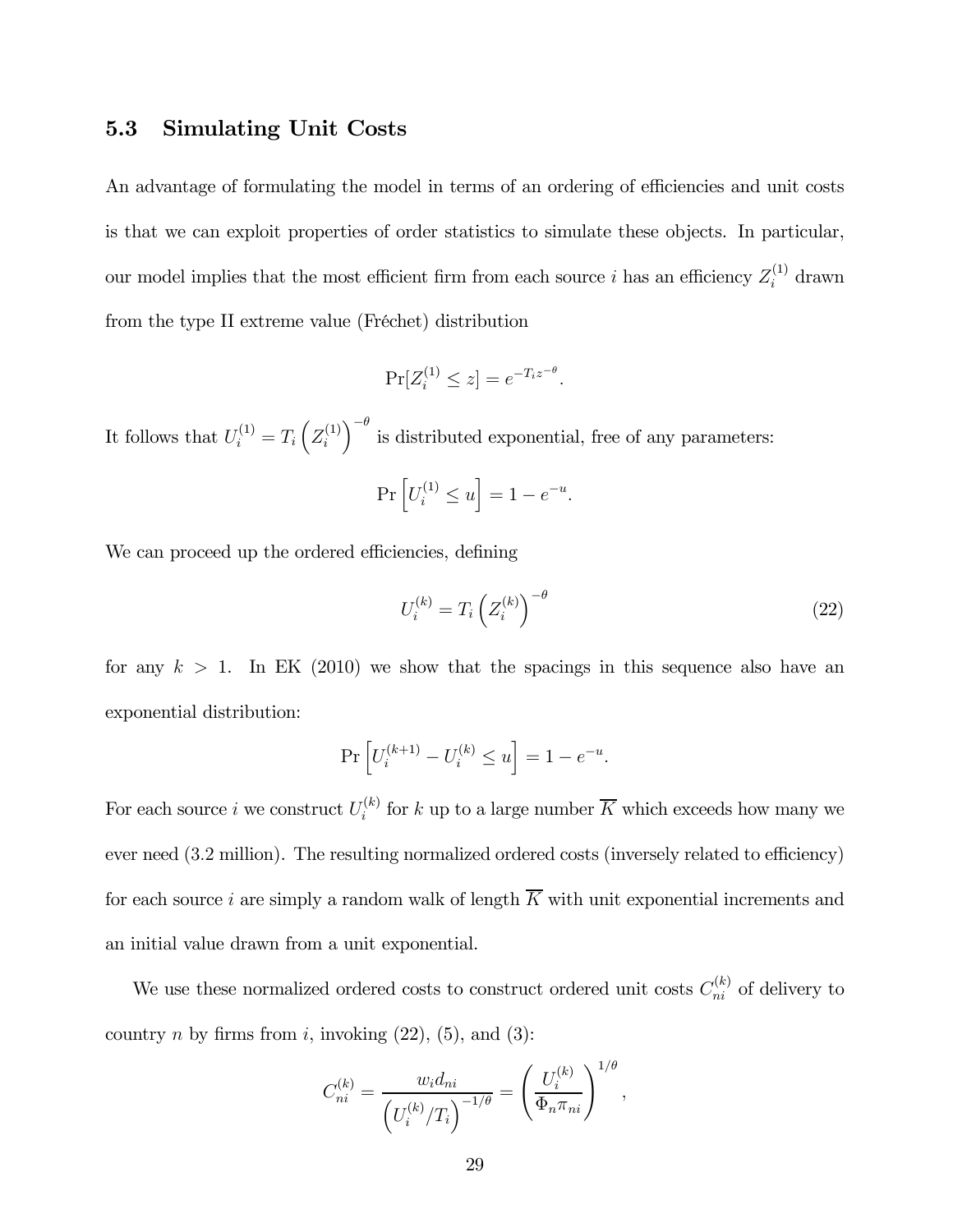for  $k = 1, 2, 3, ..., \overline{K}$ . Notice that  $\pi_{ni}$  and  $\theta$  are needed in this step. We use  $\hat{\pi}_{ni}$  for  $\pi_{ni}$  and set  $\theta = 4.87$  from EKK (2011).<sup>31</sup> (The term  $\Phi_n$  cancels out of the relevant formulas.)

In any particular destination *n* we can combine all the  $C_{ni}^{(k)}$  from each source *i* and for all  $k$  and then order them once again (without regard to source) to form:

$$
C_n^{(1)} < C_n^{(2)} < C_n^{(3)} < \ldots < C_n^{(\widehat{K}_n)}
$$

(Note that this ordering is invariant to  $\Phi_n$ .) These ordered costs are the basis for calculating the Bertrand equilibrium in the next section. The source country  $i$  of any firm is irrelevant for calculating the Bertrand equilibrium. We nevertheless keep track of the source  $I_{ni}^{(k)}$  for each firm in order to calculate who sells where.

### 5.4 Simulating Sales

We can focus on a particular destination  $n$  since the same routine applies to each market and our assumptions shut down any interactions between them. For a fixed  $K_n$ , all that is relevant for calculating the equilibrium in market *n* are the  $C_n^{(k)}$ 's and a value of  $\sigma$ . We start with  $\sigma = 2.98$  from EKK (2011). In the continuum case our values of  $\theta$  and  $\sigma$  would imply that sales are distributed Pareto with parameter  $\theta/(\sigma - 1) = 2.46$ . We also try  $\sigma = 5.64$  and  $\sigma = 7.09$ . In the continuum model the implied parameters for the sales distribution would be 1.05 (with infinite variance) and 0.8 (with infinite mean and variance), respectively. Note that for this last value the continuum model would explode.

We solve for the Bertrand equilibrium prices  $p_n^{K_n}$  $(C_n^{(k)})$  in each country along with each  $31$ EKK's estimate is based on productivity and sales data from French exporters. Simonovska and Waugh (2011) find a similar value (4.12) using international price comparisons data.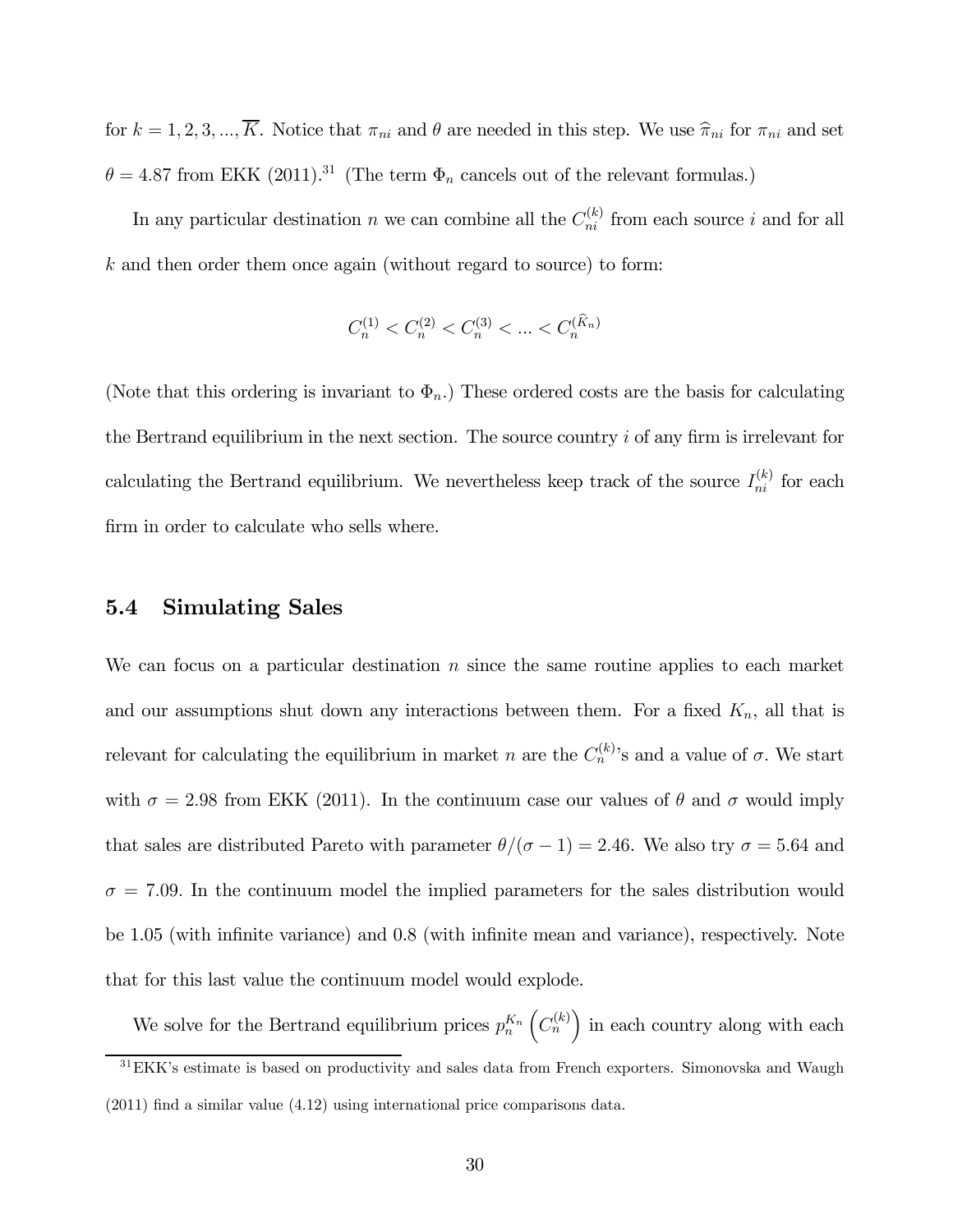firm's market share: $32$ 

$$
s_n^{(k)} = \frac{\left[p_n^{K_n} \left(C_n^{(k)}\right)\right]^{-(\sigma-1)}}{\sum_{k=1}^{K_n} \left[p_n^{K_n} \left(C_n^{(k)}\right)\right]^{-(\sigma-1)}}.
$$
\n(23)

Our iterative numerical procedure exploits the condition for Bertrand equilibrium markups given in Atkeson and Burstein (2008):

$$
m_n^{(k)} = \frac{p_n^{K_n} \left( C_n^{(k)} \right)}{C_n^{(k)}} = 1 + \frac{1}{(\sigma - 1)(1 - s_n^{(k)})}.
$$
\n(24)

One issue of interest is how much these markups  $m_n^{(k)}$  exceed the Dixit-Stiglitz markup  $\overline{m} = \sigma/(\sigma-1)$ . Figure 4 shows the simulated distribution of markups among the  $k = 1, ..., 10$ largest firms across all markets (for  $\sigma = 5.64$ ). While that of the largest firm  $m_n^{(1)}$  can substantially exceed  $\overline{m}$ , typically the rest are no more the one percent above the value in the continuum case.

We can also calculate the sales of each firm where it has entered as:

$$
X_{ni}^{(k)} = I_{ni}^{(k)} X_n^{(k)} = I_{ni}^{(k)} s_n^{(k)} X_n.
$$

 $>$ From these simulated sales we identify the top 10, 100, 1000, and 10,000 French exporters across all foreign markets. We then calculate the contribution of each group both to total

<sup>32</sup>As mentioned earlier, we can simulate costs only up to an unknown constant  $\Phi_n^{1/\theta} > 0$ . Inspection of (23) and (24) shows that multiplying all costs  $C_n^{(k)}$  by  $\Phi_n^{1/\theta}$  leaves  $s_n^{(k)}$  and  $m_n^{(k)}$  unchanged, with

$$
p^{K_n}_n\big(\Phi^{1/\theta}_n C_n^{(k)}\big) = \Phi^{1/\theta}_n p^{K_n}_n\big(C_n^{(k)}\big),
$$

for all  $k = 1, 2, ..., K_n$ . As a consequence sales  $X_n^{(k)} = s_n^{(k)} X_n$  and gross profits

$$
\Pi_n^{K_n}(C_n^{(k)}) = (1 - 1/m_n^{(k)})X_n^{(k)}
$$

are unchanged. Our solutions for what firms sell, their markups, and entry (discussed below) are therefore all invariant to  $\Phi_n$ .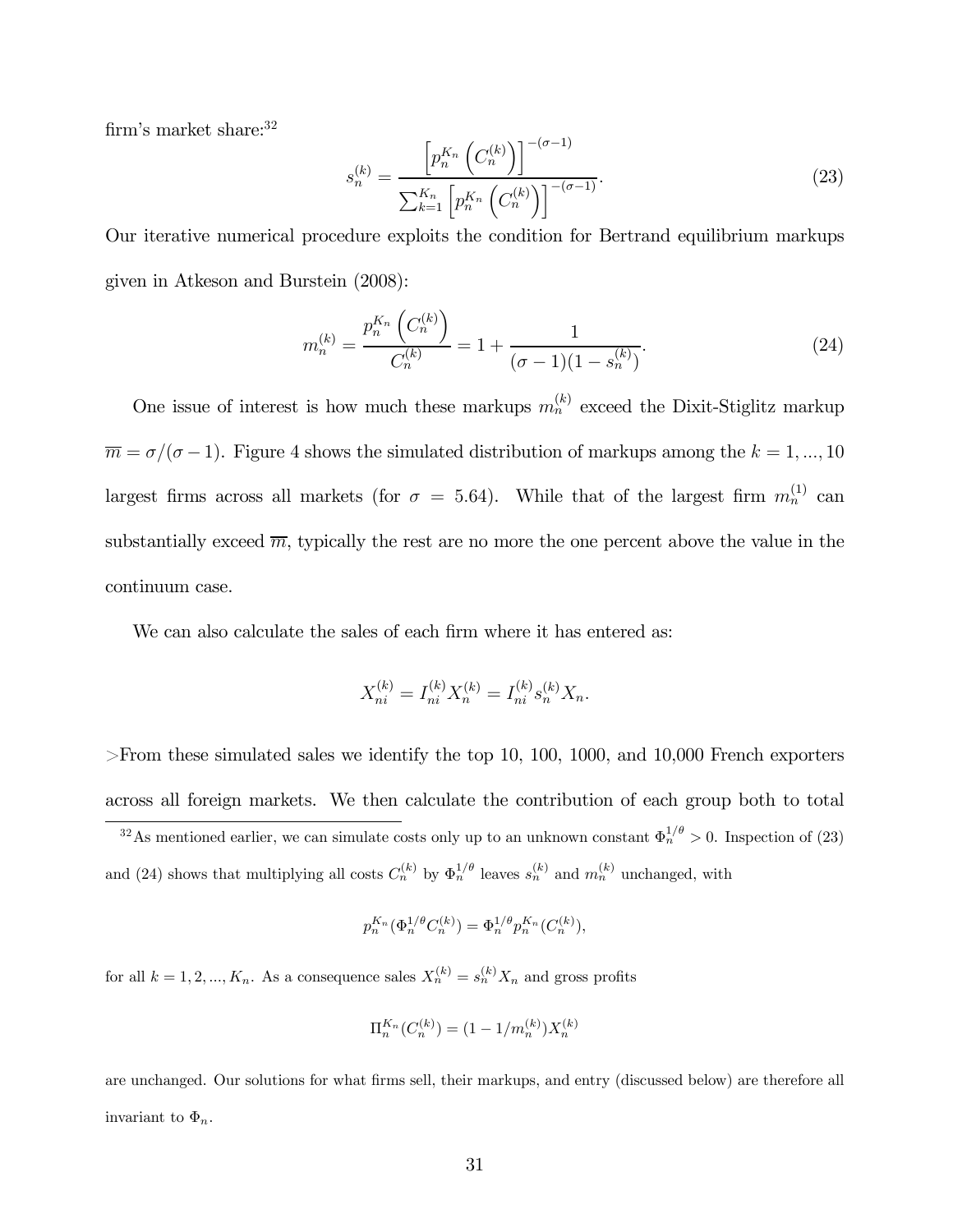French exports of all firms and to French exports in each foreign market. Table 6 shows the results. Consider first the results with  $\sigma = 2.98$ , taken from EKK (2011). In that case we do not come close to capturing the substantial contribution (shown in Table 2) of the largest French exporters. On the other hand, increasing  $\sigma$  to 7.09 goes too far, with the top 100 firms accounting for over 80 percent of French exports. The simulations with  $\sigma = 5.64$  (and hence  $\theta/(\sigma - 1) = 1.05$ ) match the data in Table 2 most closely. The last three columns of Table 6 show that there is substantial variation in the contribution of the largest French exporters across simulation runs, but in all cases the middle value of  $\sigma$  delivers results that are closest to the data.<sup>33</sup>

## 5.5 Entry Costs

>From the results of the previous section we can calculate the gross profits of the th lowest  $\cos t$  firm in market *n* as:

$$
\Pi_n^{\widehat{K}_n}(C_n^{(k)}) = \left[1 - \frac{C_n^{(k)}}{p_n^{\widehat{K}_n}(C_n^{(k)})}\right] \left(\frac{p_n^{\widehat{K}_n}(C_n^{(k)})}{P_n^{\widehat{K}_n}}\right)^{-(\sigma-1)} X_n.
$$

We calculate upper and lower bounds  $\overline{E}_n$  and  $\underline{E}_n$  on the entry costs as:

$$
\overline{E}_n = \Pi_n^{\widehat{K}_n} (C_n^{(\widehat{K}_n)})
$$
  

$$
\underline{E}_n = \Pi_n^{\widehat{K}_n+1} (C_n^{(\widehat{K}_n+1)}).
$$

In our simulations that follow we set  $\widehat{E}_n = \overline{E}_n$  (the bounds are so tight that in the figures below the upper and lower would appear as one). The implied entry costs range from \$1000 to \$32,700.

<sup>&</sup>lt;sup>33</sup>We have considered a very course grid of parameter values. We leave it to future work to carry out a more formal estimation procedure.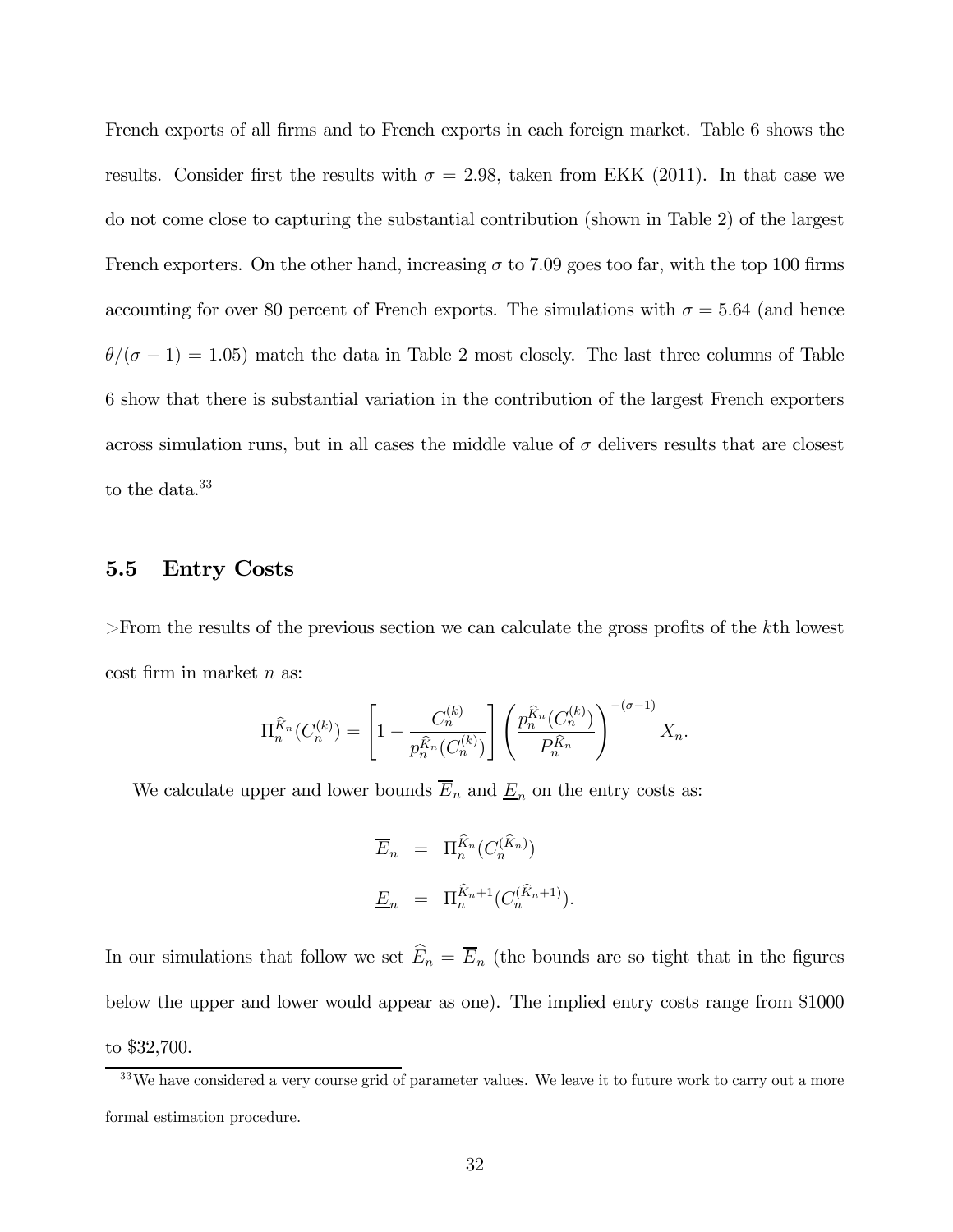We plot these values against mean sales across countries in Figures 5a. The relationship is tight, with an elasticity close to one. Recall that in the continuum model the elasticity would be exactly one. Figure 5b plots the entry costs against total absorption of manufactures. The relationship is more noisy, with an elasticity of 0.29.

We are now fully equipped to look at the implications of various changes in the environment. In particular, knowing the entry costs, we can ask how such changes would affect the number of firms active in different markets.

## 6 Two Experiments

With values for  $E_n$  we can combine our simulation of unit costs and simulation of sales from the previous section (which were conditional on the number of entrants  $K_n$ ) to simulate a new global equilibrium in which entry into each market is endogenous. We continue to use the  $\hat{\pi}_{ni}$ (from our estimation of the gravity equation),  $\theta = 4.87$ , and  $\sigma = 5.64$ .

We do simulations of two types. One type examines the effect of changes in exogenous parameters, such as those governing trade costs  $d_{ni}$  and competitiveness  $S_i$ . We do these simulations using the same normalized cost draws  $U^{(k)}$  as in the analysis above. We hold the  $U_i^{(k)}$ 's fixed in conducting these counterfactuals in order to isolate the role of the parameters under consideration from changes introduced by a resampling of technology.

Another type focusses on the sensitivity of aggregate outcomes to the technology draws of the individual firms.<sup>34</sup> A major part of our analysis seeks to understand the sensitivity of the

<sup>&</sup>lt;sup>34</sup>In attempting to simulate the continuum model with a (computationally necessary) finite set of draws, sampling error would be a nuisance that the researcher would want to minimize by sampling to the extent allowed by her hardware and patience. In our finite-firm model sampling "error" is an integral part of the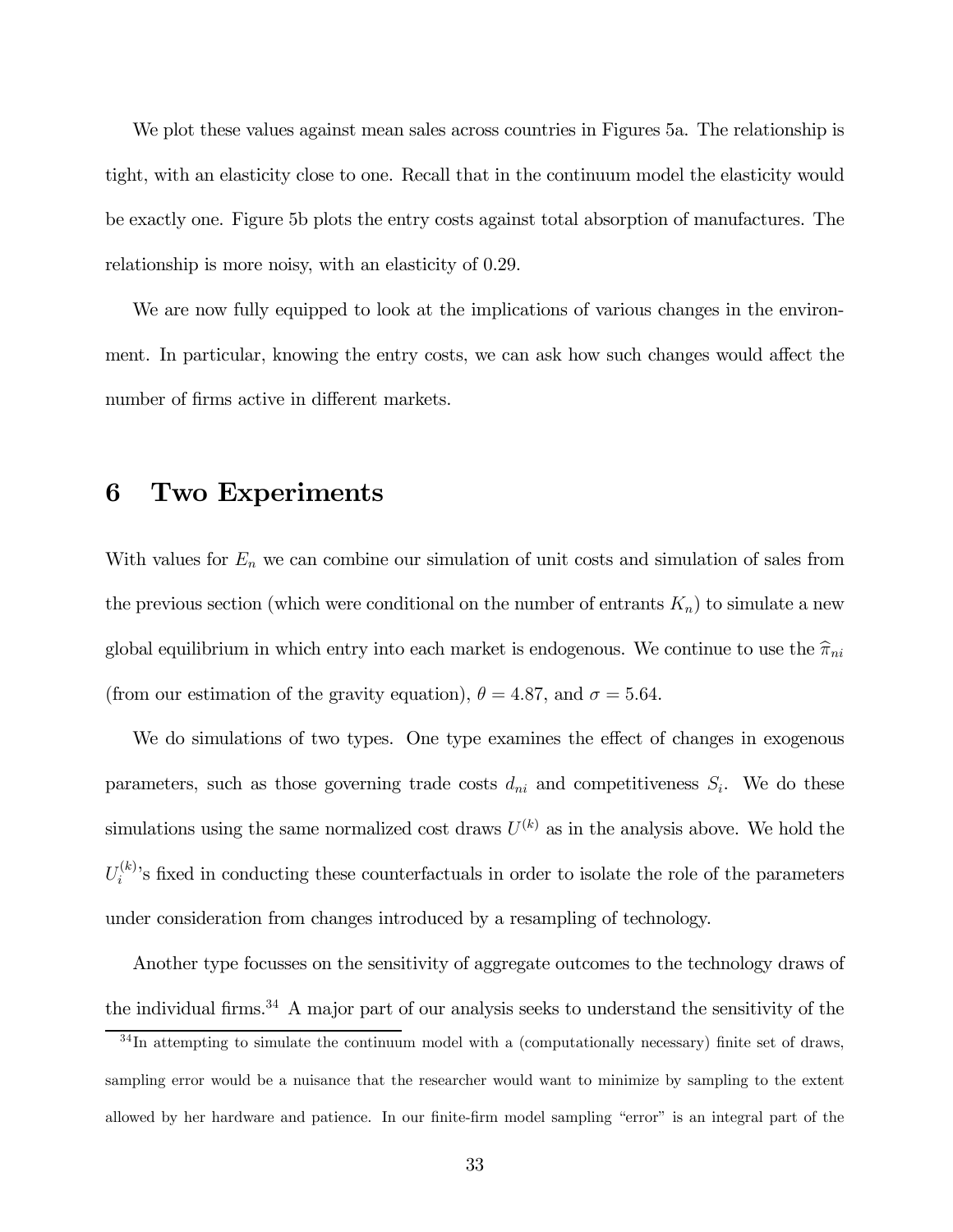aggregate equilibrium to these draws. To assess their importance we examine the implications of drawing different sets of  $U_i^{(k)}$ 's given the parameters of the model.

In either type of simulation the number of firms  $K_n'$  entering a given market n is determined by the condition:

$$
\Pi_n^{K'_n+1}(C_n^{(K'_n+1)}) < \widehat{E}_n \le \Pi_n^{K'_n}(C_n^{(K'_n)}).
$$

### 6.1 Globalization

We begin by considering the consequence of a 10 percent decline in trade costs between countries. This experiment is similar to one carried out in EKK (2011) using a continuum model. In that experiment, some individual firms entered export markets and others were driven out of their home market. In our experiment here, with a finite-firm model, entire countries may enter new export markets. This counterfactual experiment illustrates the first type of simulation described above, in which technology draws are held fixed as we consider the equilibrium implications of a change in the model parameters.

For each country pair  $n \neq i$  we set the counterfactual trade cost to  $d'_{ni} = d_{ni}/1.1$ .<sup>35</sup> The decline in trade costs will alter the simulations by giving us counterfactual values  $\widehat{\pi}'_{ni}$  to replace  $\hat{\pi}_{ni}$  for constructing unit costs (for given  $U_i^{(k)}$ s). These counterfactual values relate to the baseline values  $\hat{\pi}_{ni}$  according to

$$
\widehat{\pi}'_{ni} = \frac{\widehat{\pi}_{ni}(1.1)^{\theta}}{\widehat{\pi}_{nn} + \sum_{l \neq n}^{N} \widehat{\pi}_{nl}(1.1)^{\theta}}.
$$

economic environment. Specifically, aggregate outcomes do indeed depend on the individual firms' luck of the draw.

<sup>&</sup>lt;sup>35</sup>This change is equivalent to adding a constant  $\theta \ln(1.1) = 0.464$  to each of the parameters  $m_n$  that appear in the gravity equation estimated above.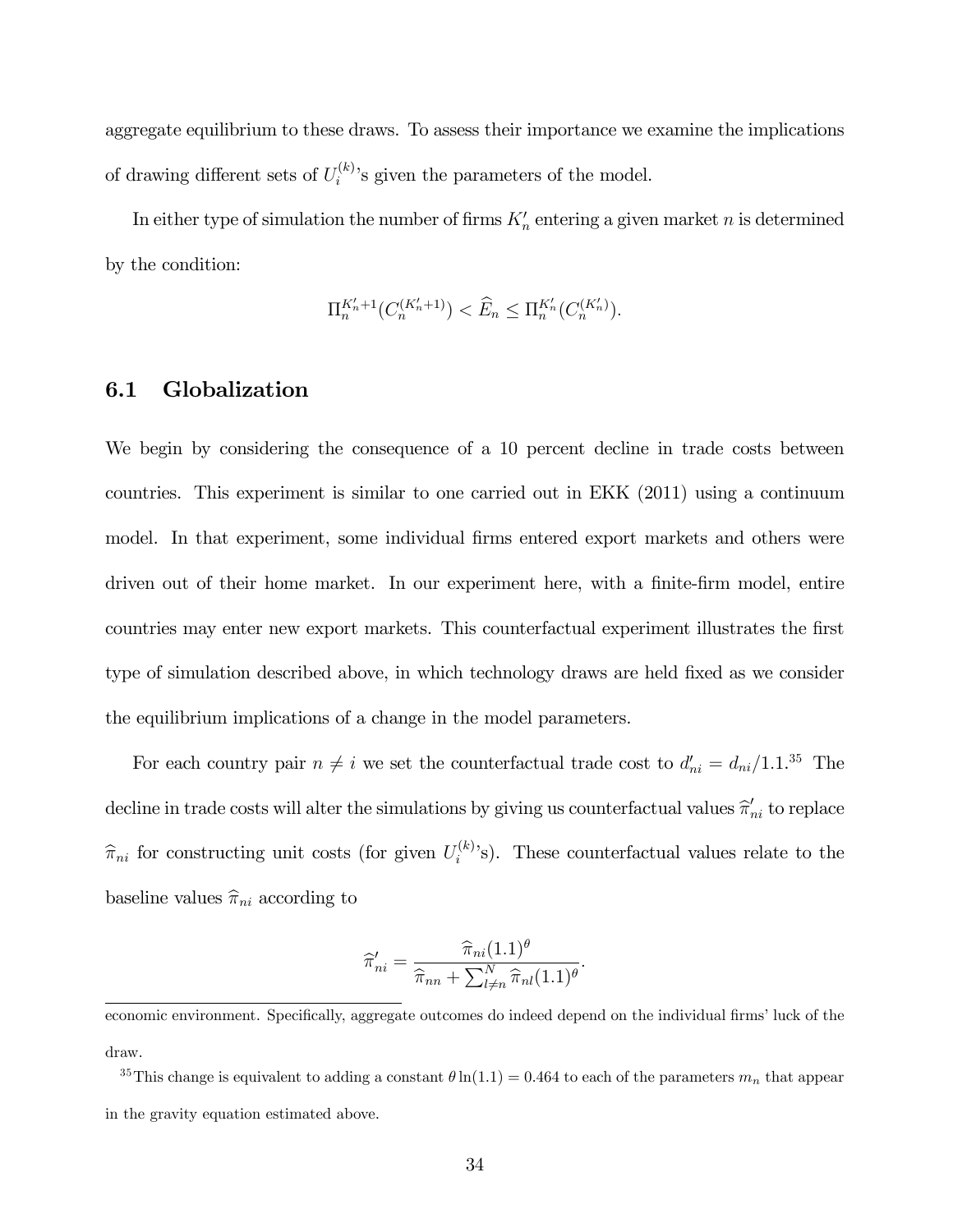After computing equilibrium entry  $K_n'$  together with a Bertrand equilibrium in prices, we can evaluate the resulting counterfactual trade flows  $X'_{ni}$ .

World exports rise by 43 percent due to lower trade costs, in line with results in EKK (2011). While nearly all of this increased trade occurs within pairs of countries that were already trading (99.9984 percent to be exact), there are still perceptible changes along the extensive margin. Overall, 206 new trade flows emerge between country pairs for which one had not previously exported to the other. Among countries in the lowest size quartile (measured by absorption of manufactures), the average number of export destinations increases by nearly 12 percent, but sales in these new markets account for less than 0.2 percent of the increase in the value of their exports.

## 6.2 Granularity

Our second simulation evaluates the importance for aggregate outcomes of the luck of the technology draw at the level of individual firms. We look at variation in the manufacturing price level at the country level and at the role of the largest global firms. This experiment illustrates the second type of simulation in which parameters are held constant but technologies of all potentially active firms are redrawn repeatedly, with aggregate equilibrium outcomes recalculated for each draw.

For each draw of technologies, generating a new set of costs  $C_n^{(k)}$  in each market n, we calculate the equilibrium number of entrants  $K'_n$  and Bertrand equilibrium prices  $p_n^{K'_n}(C_n^{(k)})$ in order to evaluate the log of the manufacturing price level: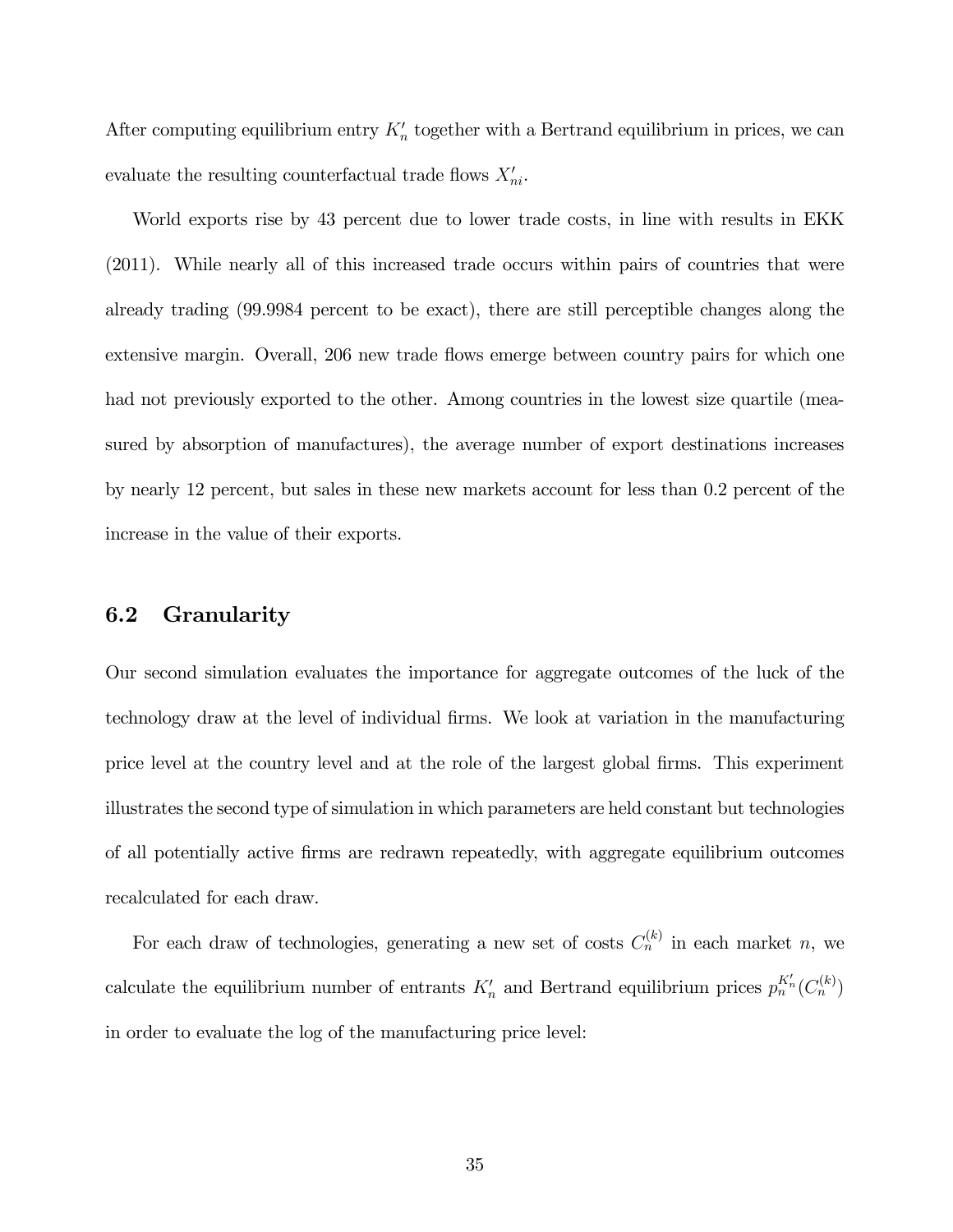$$
\ln P'_n = \frac{-1}{\sigma - 1} \ln \left( \sum_{k=1}^{K'_n} \left[ p_n^{K'_n} \left( C_n^{(k)} \right) \right]^{-(\sigma - 1)} \right).
$$

We present the  $\ln P'_n$  for each simulation relative to its the mean across all 200 simulations.

Figure 6 shows the results for two values of  $n$ , the United States and Denmark. Each point on the scatter represents the percentage deviation (log difference) of the price level for the United States and Denmark for one of the 200 simulations. The variance for Denmark is 24.4 compared with 14.4 for the United States. While it is notably smaller for the larger country it remains substantial even in the largest destination. By plotting the results for both countries in the same figure we capture the extent to which the model generates outcomes that move together across countries due to international trade. The results do point to positive covariation (correlation of 0.48).

In some cases the same firm is the top firm in both the United States and Denmark, in which case Figure 6 indicates its origin with a 3-letter abbreviation. For example, along the northwest frontier of the scatter, the top firm in both the United States and Denmark is often a US firm. Not surprisingly, in these cases the United States has a low price level, while Denmark's is not so low. On the east-by-southeast frontier of the scatter, the largest firm in each country is often European, leading to a lower price level in Denmark than in the United States. In one case the top firm is from Guatemala and in another Vietnam, demonstrating the possibility of extreme outcomes in this model. For the vast majority of the observations, the top firm in Denmark is different than the top firm in the United States. For the United States, a U.S. firm is at the top in 180 simulations while Denmark's top firm is Danish in 105 simulations.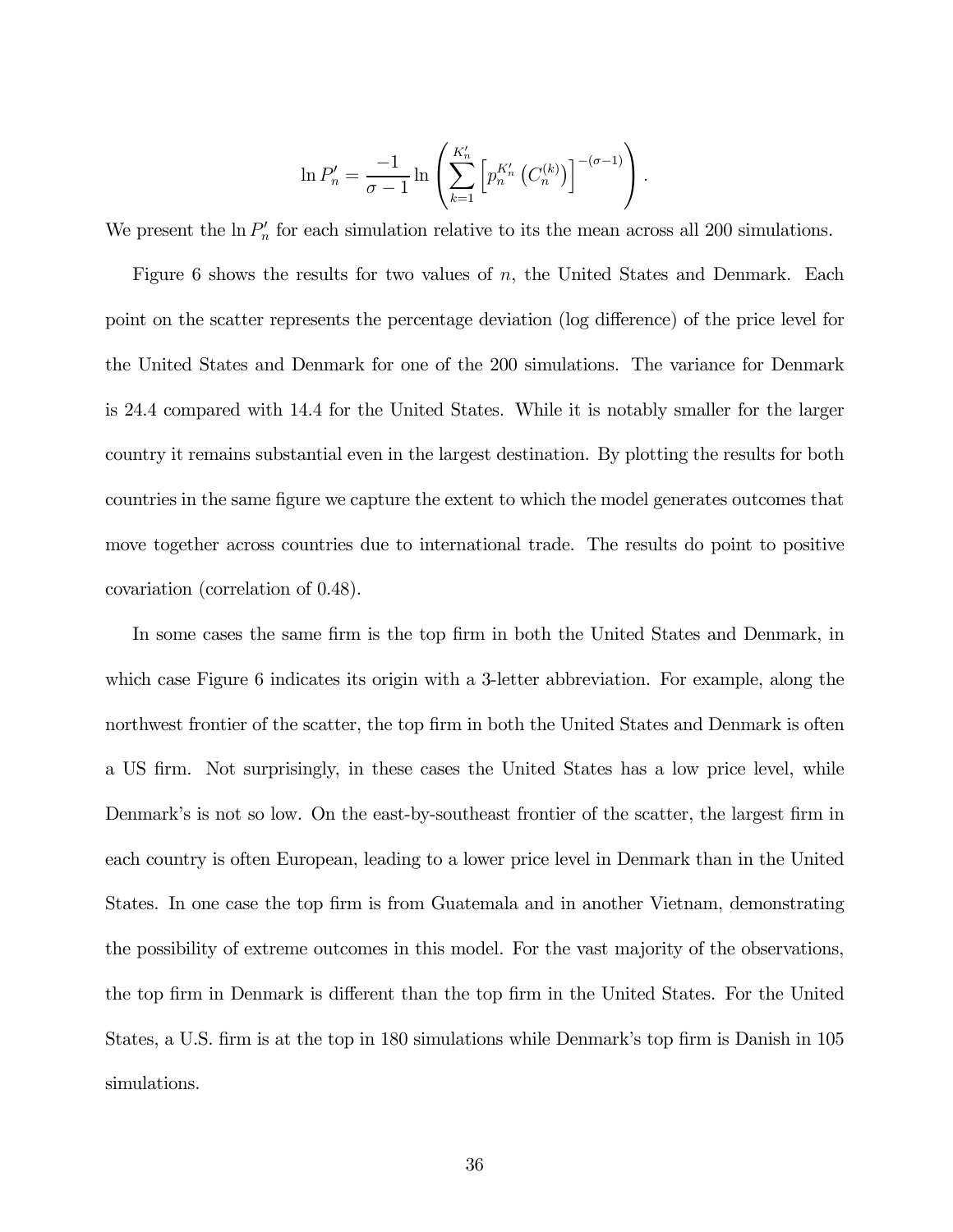# 7 Conclusion

We have amended a standard heterogeneous-firm model of exporting by keeping the number of firms finite. Our quantification of the model suggests that it can fit a number of features of the data quite well.

Finiteness introduces both richness and complexity. To focus on its specific contribution we have kept our model simple in other dimensions. For one thing, we have introduced only one dimension of firm heterogeneity, underlying efficiency. For another, we have not incorporated endogenous entry costs as in Arkolakis (2010).

As a consequence the model makes some obviously false predictions. By stripping out additional dimensions of heterogeneity, firms from the same source will enter markets according to a strict hierarchy (a firm will always sell in an easy to enter market if it sells in a more difficult market) and multiple firms from the same source selling in common destinations will always rank the same in terms of relative sales in each destination. By ignoring the endogeneity of entry costs, the model cannot account for systematic deviations from Zipf's law among small exporters.

EKK (2011) show how introducing heterogeneity to a firm's cost of entry and to its demand in each market, and adopting Arkolakis' formulation of endogenous entry costs, can break these rigid predictions. With these embellishments the standard Melitz model can replicate multiple features of the data very well (although, of course, it fails to explain how zeros can arise in the trade data). Introducing additional sources of firm heterogeneity and endogenous entry costs into the model developed here should serve the same purpose in loosening up this rigidity. In addition, we conjecture that introducing these features would also improve the model's ability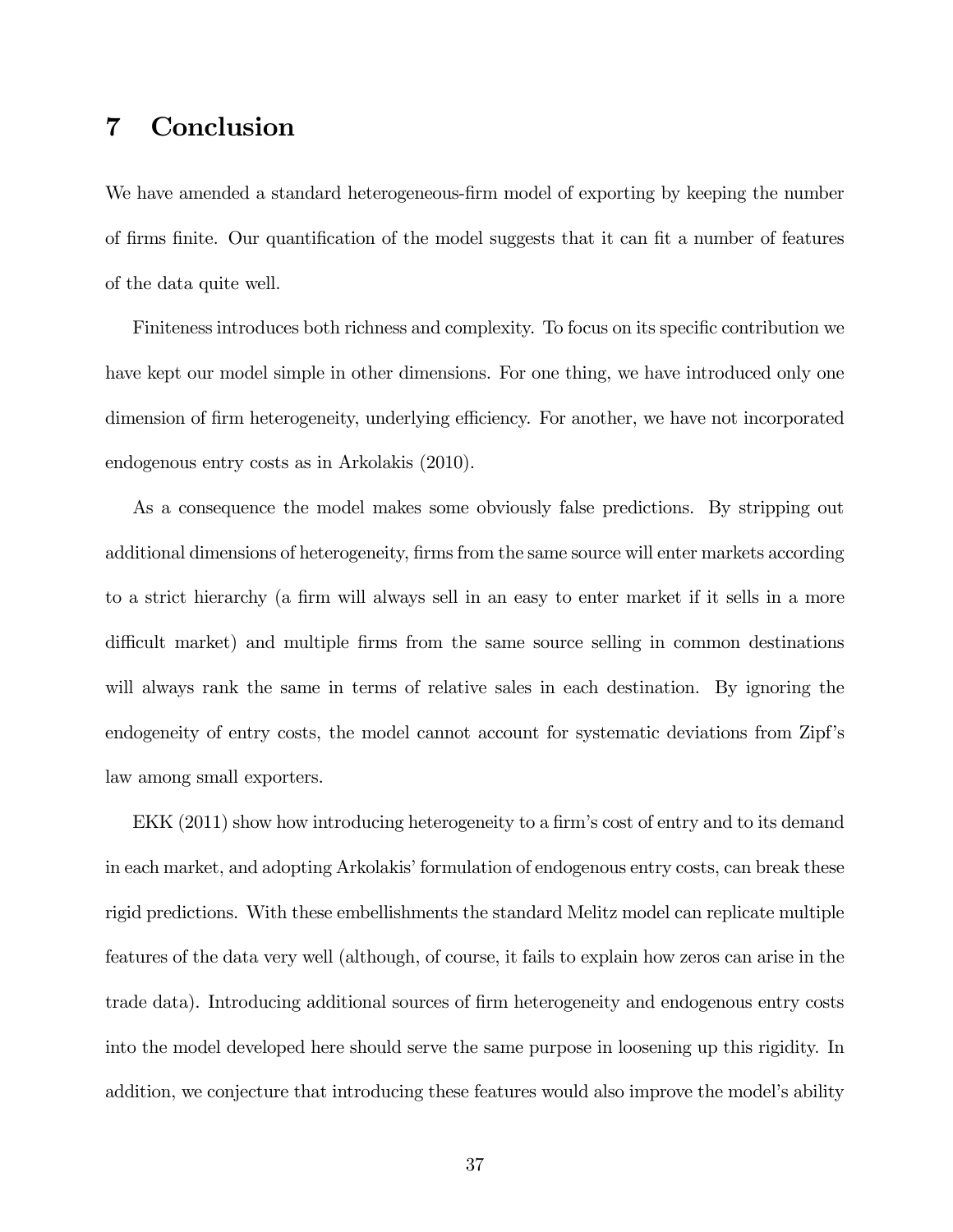to predict zeros among very small source countries. These additions pose modeling challenges which we hope that future research will overcome.

The domain of macroeconomics has been the study of aggregate relationships while industrial organization has focussed on the interaction of individual firms. Our exploratory analysis here, in building a bridge (or perhaps just a tightrope) connecting their two domains, provides a new perspective on empirical relationships in international trade.

# References

- Arkolakis, Costas (2010) "Market Penetration Costs and the New Consumers Margin in International Trade," Journal of Political Economy, 118: 1151-1199.
- Arkolakis, Costas, Arnaud Costinot, and Andres Rodríguez-Clare (2010) "New Trade Model, Same Old Gains?," forthcoming American Economic Review.
- Arkolakis, Costas and Marc-Andreas Muendler, (2010) "The Extensive Margin of Exporting Goods: A Firm-level Analysis," NBER Working Paper No. 16641.
- Armenter, Roc and Miklos Koren (2008) "A Balls-and-Bins Model of Trade," unpublished working paper, Philadelphia Federal Reserve Bank.
- Atkeson, Andrew and Ariel Burstein (2008) "Pricing to Market, Trade Costs, and International Relative Prices," American Economic Review, 98: 1998-2031.
- Baldwin, Richard and James Harrigan (2009) "Zeros, Quality and Space: Trade Theory and Trade Evidence," unpublished working paper, University of Virginia.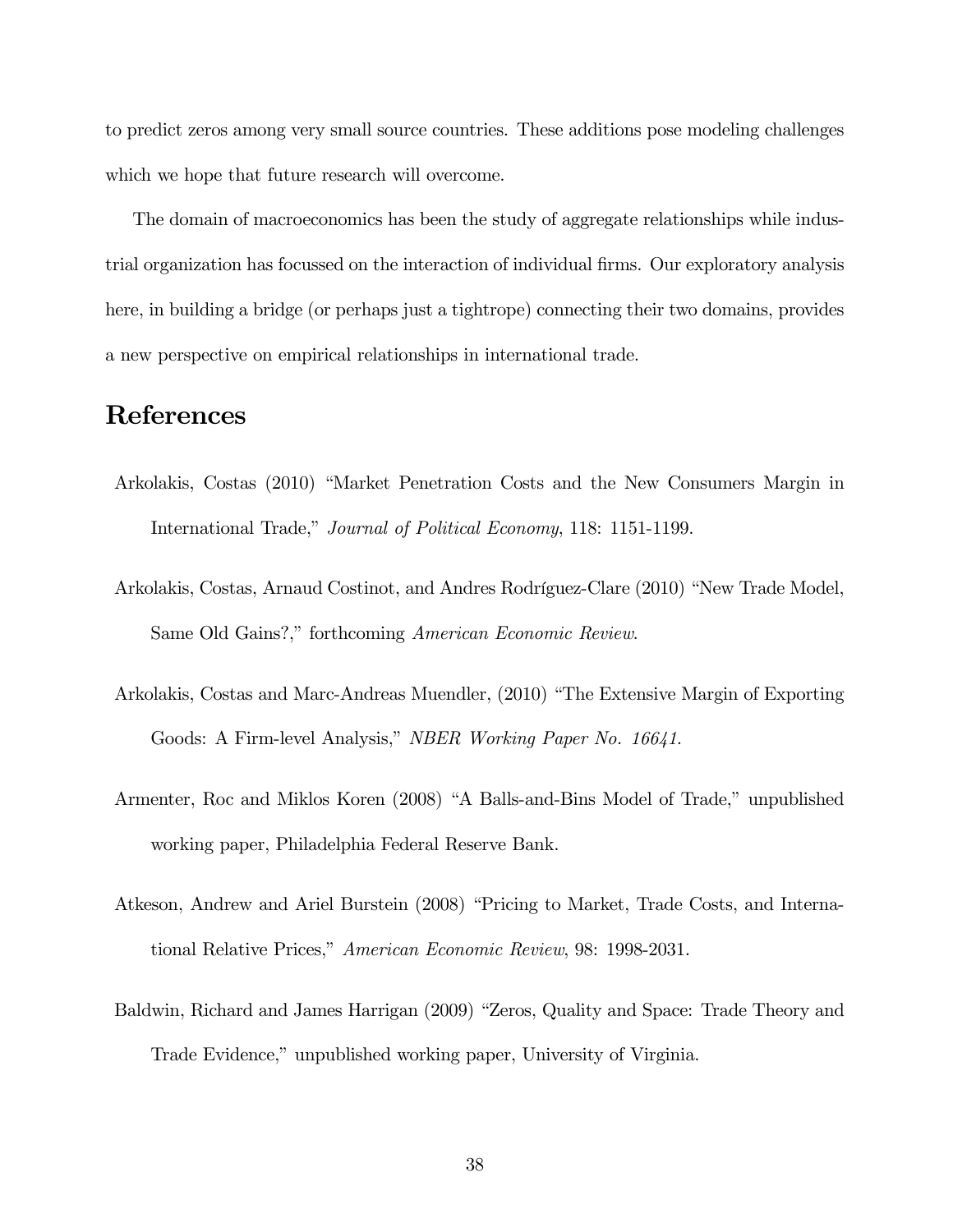- Balistreri, Edward J., Russell H. Hillberry, and Thomas F. Rutherford (2011) "Structural Estimation and Solution of International Trade Models with Heterogeneous Firms," Journal of International Economics, 83: 95-108.
- Bernard, Andrew B., Jonathan Eaton, J. Bradford Jensen, and Samuel Kortum, (2003) "Plants and Productivity in International Trade," American Economic Review, 93: 1268- 1290.
- Bernard, Andrew B., J. Bradford Jensen, Stephen J. Redding, and Peter K. Schott (2007) "Firms in International Trade," Journal of Economic Perspectives, 21: 105-130.
- Canals, Claudia, Xavier Gabaix, Josep Vilarrubia, and David Weinstein (2007) "Trade Shocks, Trade Balances, and Idiosyncratic Shocks," Documentos de Trabajos No. 0721, Banco de España.
- Chaney, Thomas (2008) "Distorted Gravity: Heterogeneous Firms, Market Structure, and the Geography of International Trade," American Economic Review, 98: 1707-1721.
- Chaney, Thomas (2011) "The Gravity Equation in International Trade: an Explanation," unpublished working paper, University of Chicago.
- di Giovanni, Julian and Andrei Levchenko (2009) "International Trade and Aggregate Fluctuations in Granular Economies," unpublished working paper, University of Michigan.
- Dornbusch, R., S. Fischer, and P.A. Samuelson (1977) "Comparative Advantage, Trade, and Payments in a Ricardian Model with a Continuum of Goods," American Economic Review, 67: 823-839.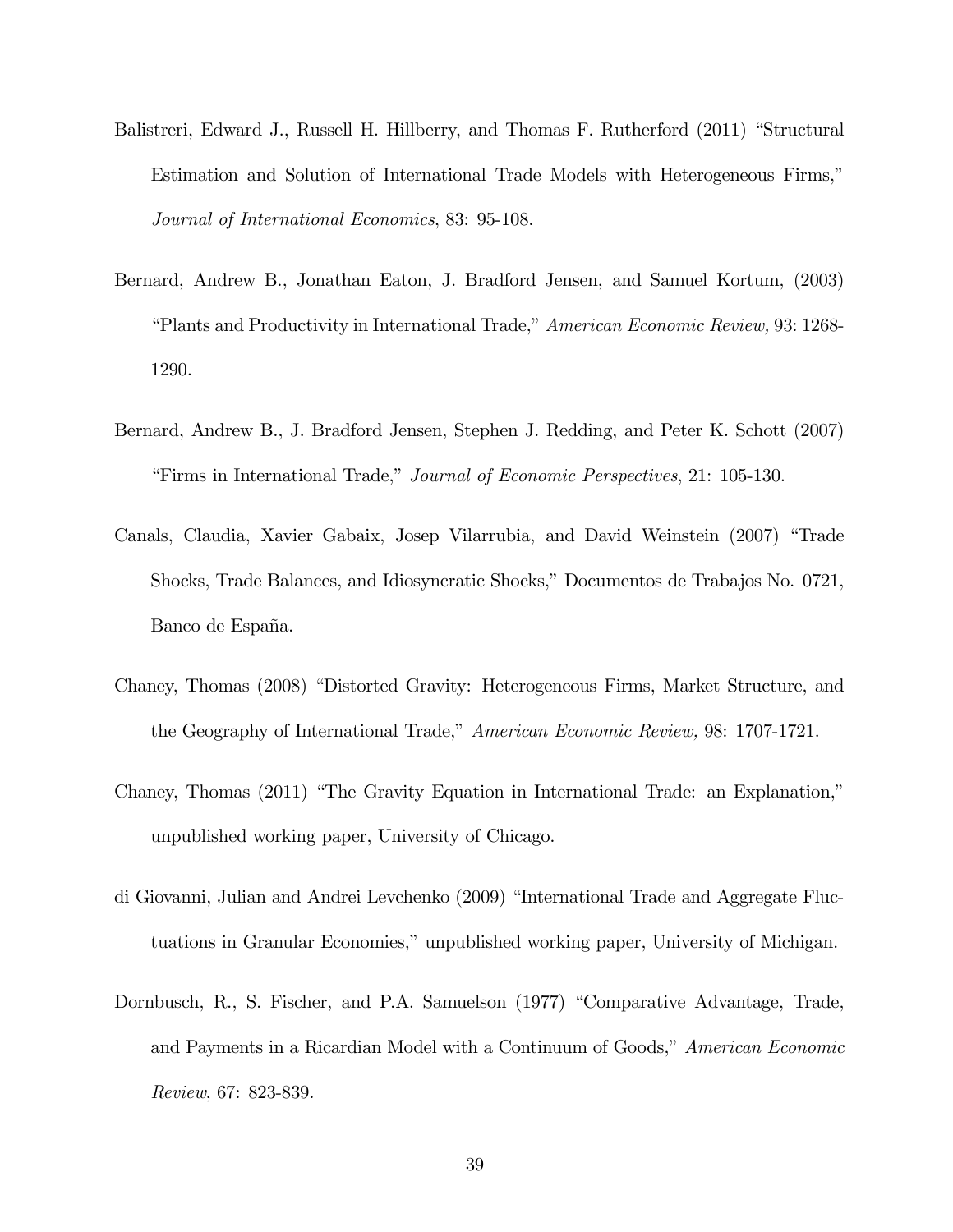- Eaton, Jonathan and Samuel Kortum (2002) "Technology, Geography, and Trade," Econometrica 70: 1741-1780.
- Eaton, Jonathan and Samuel Kortum (2010) Technology in the Global Economy: A Framework for Quantitative Analysis, unpublished manuscript, University of Chicago.
- Eaton, Jonathan, Samuel Kortum and Francis Kramarz (2004) "Dissecting Trade: Firms, Industries, and Export Destinations," NBER Working Paper No. 10344.
- Eaton, Jonathan, Samuel Kortum and Francis Kramarz (2011) "An Anatomy of International Trade: Evidence from French Firms," Econometrica, 79: 1453-1498.
- Eaton, Jonathan and Akiko Tamura (1994) "Bilateralism and Regionalism in Japanese and U.S. Trade and Direct Foreign Investment Patterns," Journal of the Japanese and International Economies, 8: 478-510.
- Feenstra, Robert C., Robert E. Lipsey, and Henry P. Bowen (1997) "World Trade Flows, 1970-1992, with Production and Tariff Data," NBER Working Paper No. 5910.
- Gabaix, Xavier (1999) "Zipf's Law for Cities: An Explanation," Quarterly Journal of Economics, 94: 739-767.
- Gabaix, Xavier (2011) "The Granular Origins of Aggregate Fluctuations," *Econometrica*, 79: 733-772.
- Gourieroux, C, A. Monfort, and A. Trognon (1984) "Pseudo Maximum Likelihood Methods: Theory," Econometrica, 52: 681-700.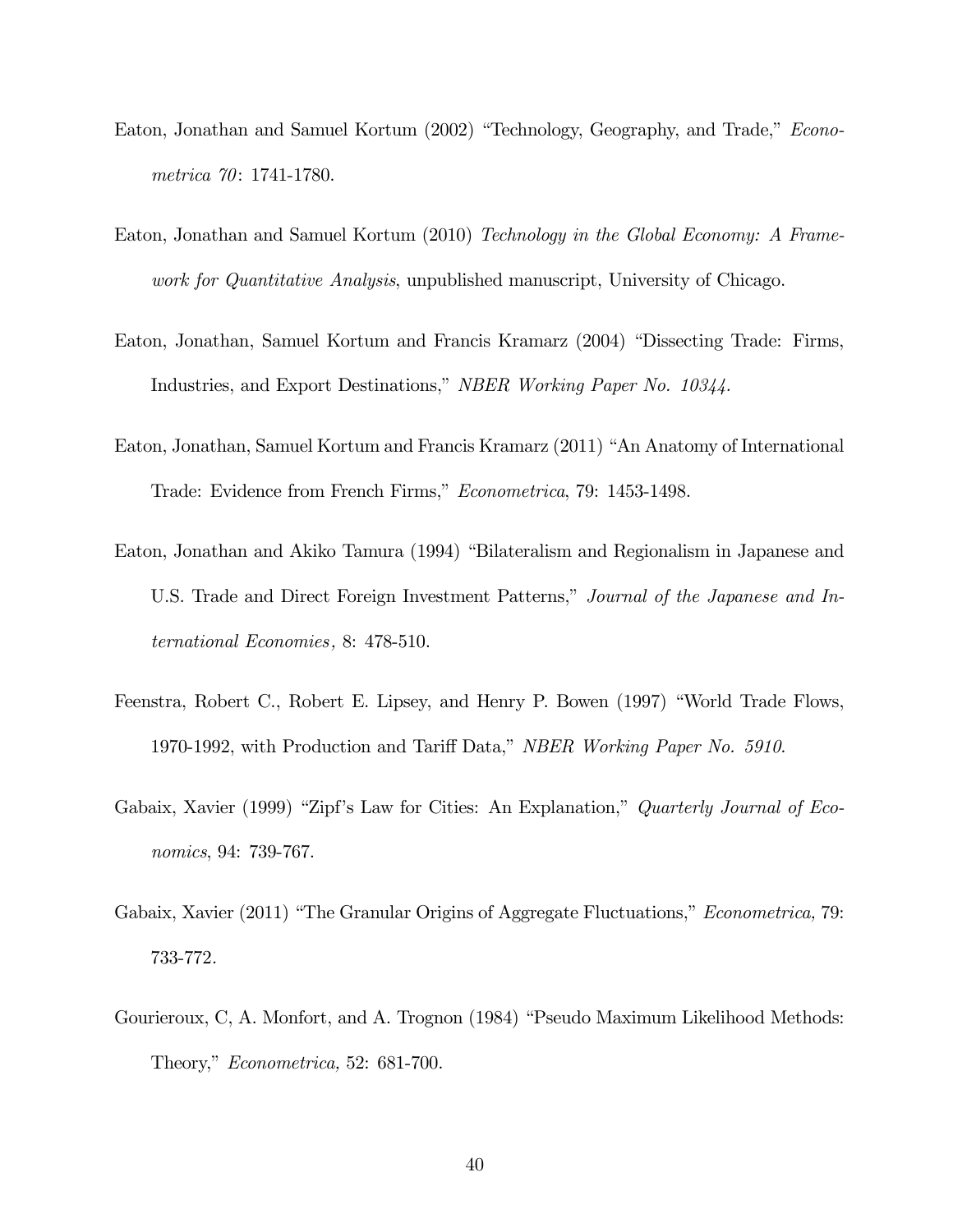- Hausman, J. S., B. H. Hall, and Zvi Griliches, (1984) "Econometric Models Count Data with an Application to the Patents-R and D Relationship," Econometrica, 52: 909-938.
- Head, Keith, Thierry Mayer, and John Ries (2010) "The Erosion of Colonial Trade Linkages After Independence," Journal of International Economics, 81: 1-14.
- Helpman, Elhanan, Marc J. Melitz, and Yona Rubinstein (2008) "Estimating Trade Flows: Trading Partners and Trading Volumes," Quarterly Journal of \*Economics, 123: 441- 487.
- Luttmer, Erzo (2011) "On the Mechanics of Firm Growth," Review of Economic Studies, 78: 1042-1068.
- Mariscal, Asier (2010) Global Ownership Patterns. Ph.D. dissertation, University of Chicago.
- Martin, Will and Cong S. Pham (2008) "Estimating the Gravity Model When Zero Trade Flows are Frequent," unpublished working paper, World Bank.
- Melitz, Marc J. (2003) "The Impact of Trade on Intra-Industry Reallocations and Aggregate Industry Productivity," Econometrica, 71: 1695-1725.
- Melitz, Marc J. and Gianmarco Ottaviano (2008) "Market Size, Trade, and Productivity," Review of Economic Studies, 75: 295-316.
- Pedersen, Niels K. (2009) Essays in International Trade. Ph.D. dissertation, Northwestern University, Evanston, Illinois.
- Redding, Stephen J. (2011) "Theories of Heterogenous Firms and Trade," Annual Review of Economics, 3: 77-105.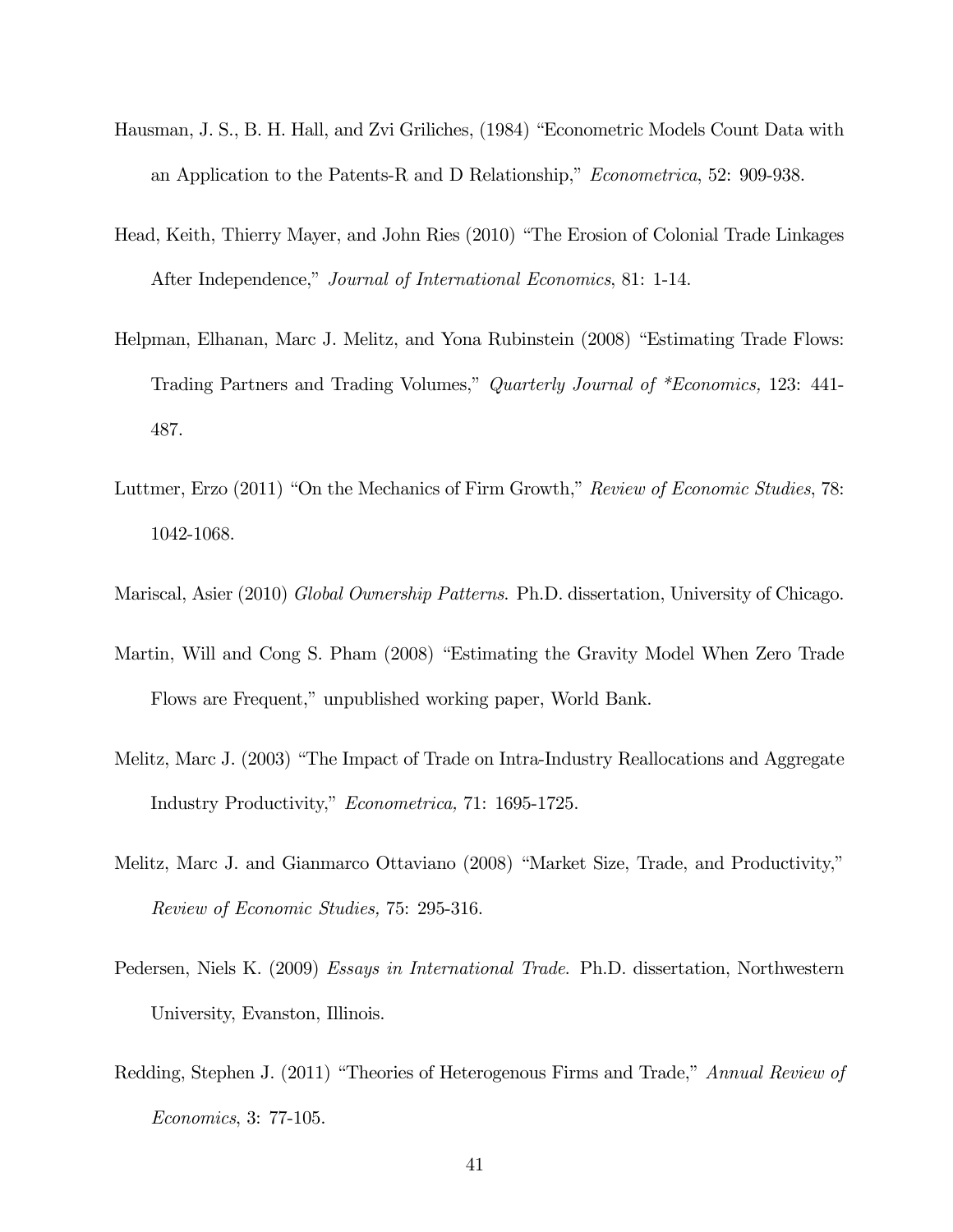- Santos Silva, J.M.C. and Silvana Tenreyro (2006) "The Log of Gravity," Review of Economics and Statistics, 88: 641-658.
- Simon, H.A., and C.P. Bonini (1958) "The Size Distribution of Business Firms," American Economic Review, 98: 607-617.
- Simonovska, Ina and Michael E. Waugh (2011) "The Elasticity of Trade: Estimates and Evidence," unpublished, New York University.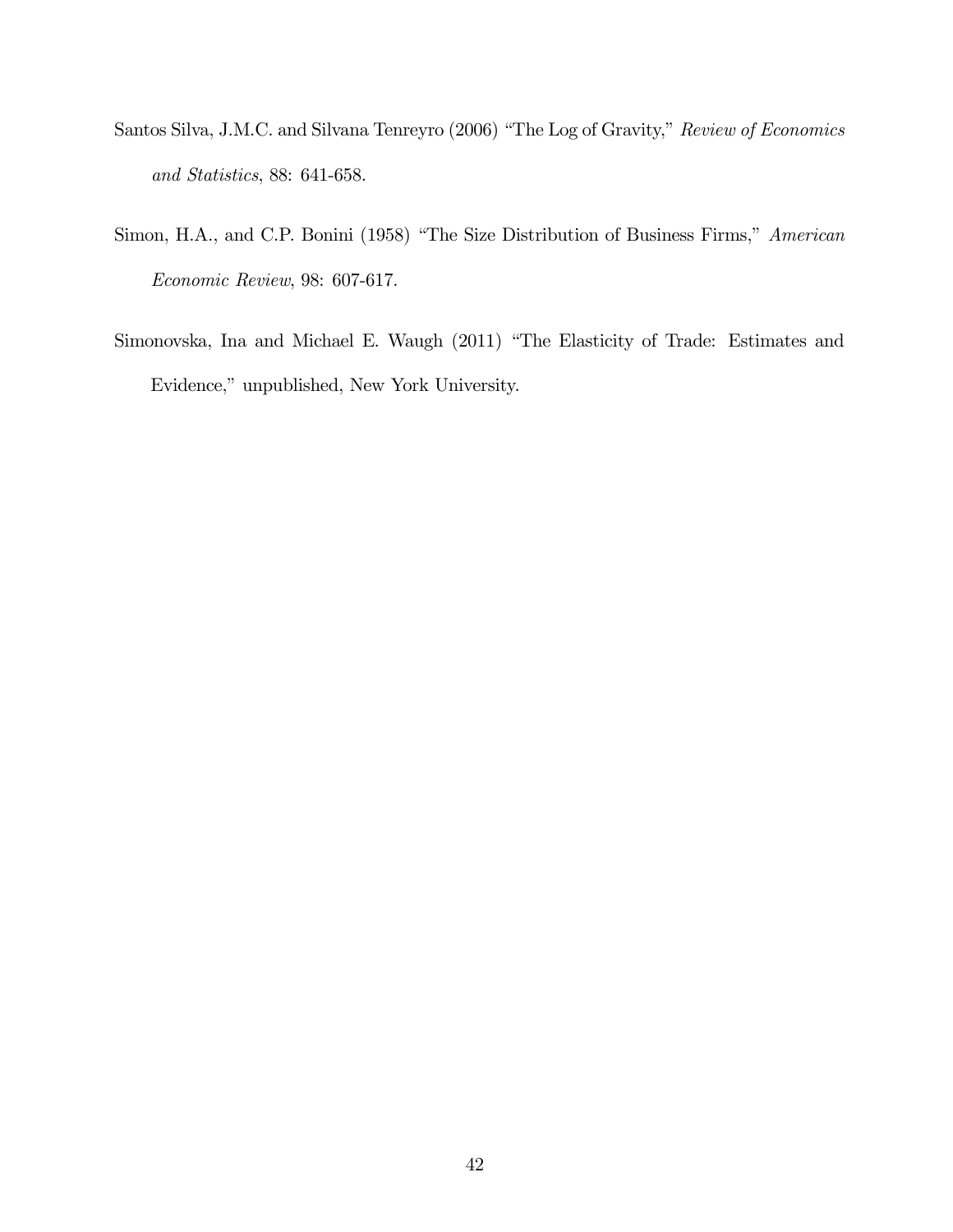### Table 1. Trade in Manufactures

|                  |                          | Value of Trade                               |               | Trade Partners in Sample  |             |  |
|------------------|--------------------------|----------------------------------------------|---------------|---------------------------|-------------|--|
|                  |                          | (Million USD)                                |               | (out of a total of $91$ ) |             |  |
|                  | Country                  | <b>Total Exports</b><br><b>Total Imports</b> |               | No. Destinations          | No. Sources |  |
| 1                | Algeria                  | 262.02                                       | 6230.41       | 34                        | 47          |  |
| $\,2$            | Angola                   | 48.04                                        | 2149.29       | $20\,$                    | $38\,$      |  |
| $\sqrt{3}$       | Argentina                | 7111.71                                      | 12284.37      | 83                        | 64          |  |
| $\overline{4}$   | Australia                | 15566.94                                     | 30132.72      | 86                        | 72          |  |
| $\mathbf 5$      | Austria                  | 22085.23                                     | 21720.69      | 91                        | $85\,$      |  |
| $\,6$            | Bangladesh               | 1446.20                                      | 1188.85       | $72\,$                    | 48          |  |
| $\overline{7}$   | Benin                    | 15.96                                        | 448.10        | 17                        | $36\,$      |  |
| $8\,$            | <b>Bolivia</b>           | $305.03\,$                                   | 1111.53       | 41                        | $54\,$      |  |
| $\boldsymbol{9}$ | <b>Brazil</b>            | 27212.22                                     | 13626.56      | 91                        | $70\,$      |  |
| $10\,$           | Bulgaria                 | 1341.33                                      | 1283.07       | 60                        | 53          |  |
| 11               | Burkina Faso             | 26.11                                        | 232.03        | 21                        | 34          |  |
| 12               | Burundi                  | 5.08                                         | 88.01         | 21                        | 35          |  |
| 13               | Cameroon                 | 390.73                                       | 877.53        | 38                        | $\rm 45$    |  |
| $14\,$           | Canada                   | 106421.63                                    | 106100.68     | 91                        | 84          |  |
| 15               | Central African Republic | 17.02                                        | 87.79         | 17                        | $31\,$      |  |
| 16               | Chad                     | 2.69                                         | 110.86        | 19                        | 27          |  |
| 17               | Chile                    | 7067.69                                      | 7613.92       | $75\,$                    | 68          |  |
| 18               | China                    | $31071.30\,$                                 | 39042.04      | 91                        | 74          |  |
| 19               | Colombia                 | 2557.45                                      | 6204.99       | 70                        | 69          |  |
| 20               | Costa Rica               | 639.36                                       | 2363.57       | 47                        | $55\,$      |  |
| 21               | Côte d'Ivoire            | 675.01                                       | 1457.22       | $45\,$                    | 47          |  |
| $22\,$           | Demmark                  | 23624.13                                     | 19651.31      | 91                        | $83\,$      |  |
| 23               | Dominican Republic       | 2294.14                                      | 2882.82       | 42                        | $49\,$      |  |
| 24               | Ecuador                  | 876.57                                       | 2565.07       | 43                        | $55\,$      |  |
| 25               | Egypt                    | 995.60                                       | 6324.02       | 76                        | 65          |  |
| ${\bf 26}$       | El Salvador              | 326.56                                       | 1291.13       | 42                        | $52\,$      |  |
| $27\,$           | Ethiopia                 | 31.62                                        | 535.79        | 18                        | $49\,$      |  |
| 28               | Finland                  | 17197.93                                     | 11243.78      | 91                        | 71          |  |
| $\,29$           | France                   | 141492.66                                    | 130104.82     | 91                        | 91          |  |
| $30\,$           | Ghana                    | 723.87                                       | 1184.87       | $49\,$                    | 67          |  |
| $31\,$           | Greece                   | 4535.57                                      | 13795.85      | $85\,$                    | 81          |  |
| $32\,$           | Guatemala                | 514.37                                       | 2201.65       | $40\,$                    | $53\,$      |  |
| 33               | Honduras                 | 122.73                                       | 910.98        | 27                        | $52\,$      |  |
| 34               | Hungary                  | 4567.63                                      | 5024.21       | 88                        | 67          |  |
| $35\,$           | India                    | 12955.11                                     | 8470.82       | $\rm 91$                  | $73\,$      |  |
| 36               | Indonesia                | 16126.92                                     | 18685.77      | 84                        | 72          |  |
| $37\,$           | Iran                     | 640.27                                       | 12368.96      | $51\,$                    | 48          |  |
| $38\,$           | Ireland                  | 21663.64                                     | 17493.05      | 91                        | $77\,$      |  |
| $39\,$           | Israel                   | 9252.63                                      | 11270.82      | $64\,$                    | $59\,$      |  |
| $40\,$           | Italy                    | 117066.40                                    | 93372.11      | 91                        | $90\,$      |  |
| $41\,$           | Jamaica                  | 1071.58                                      | 1172.92       | $45\,$                    | 46          |  |
| $42\,$           | Japan                    | 273219.72                                    | 121513.38     | 91                        | $90\,$      |  |
| $43\,$           | Jordan                   | 353.57                                       | 1974.08       | $52\,$                    | 51          |  |
| $44\,$           | Kenya                    | $327.22\,$                                   | 1031.39       | $56\,$                    | 69          |  |
| 45               | Korea                    | 59662.13                                     | 47027.97      | 91                        | 75          |  |
| $46\,$           | Kuwait                   | 274.11                                       | $\rm 4757.93$ | $44\,$                    | 51          |  |

continued next page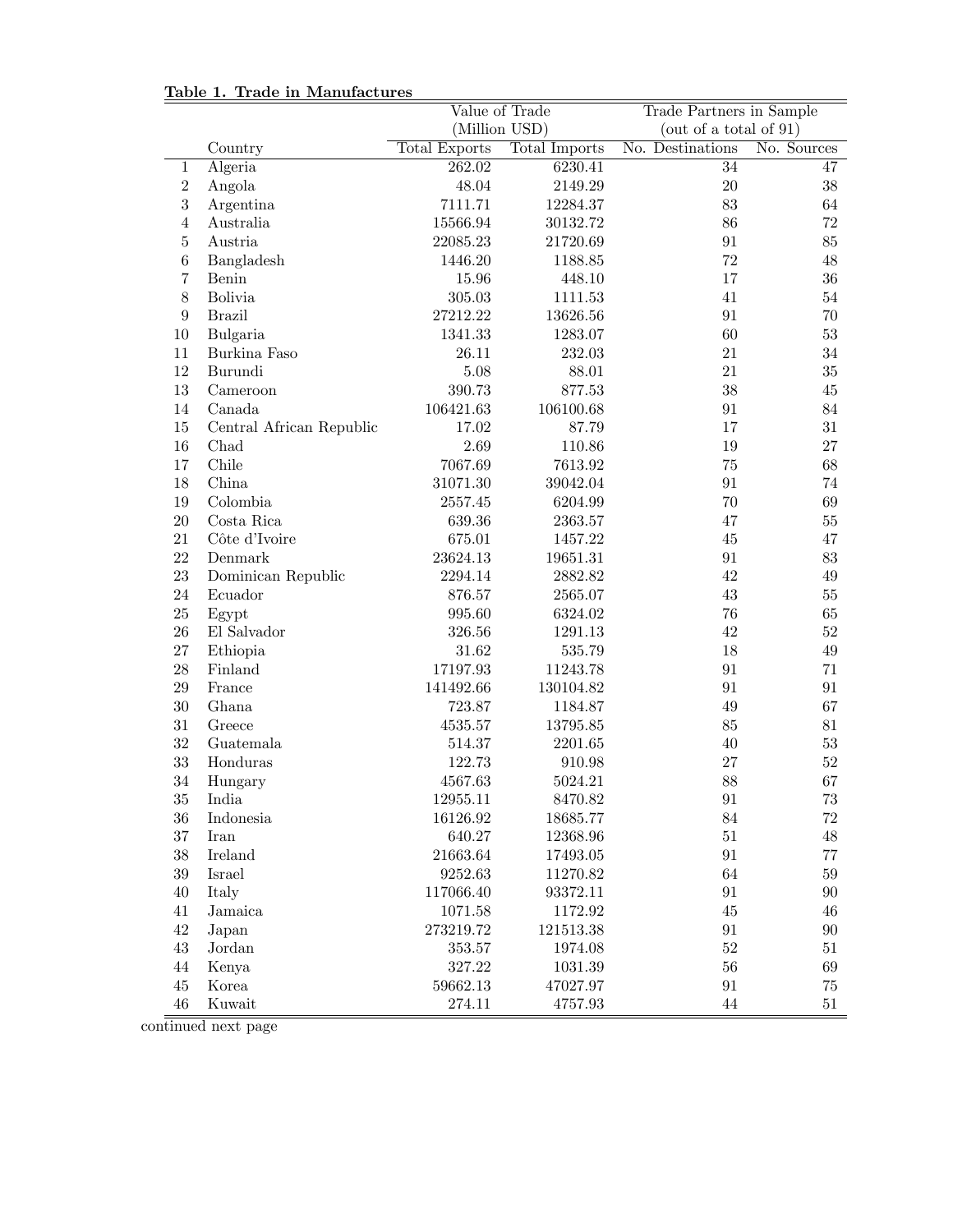|        |                          | Value of Trade<br>(Million USD)       |           | Trade Partners in Sample<br>(out of a total of $91$ ) |        |
|--------|--------------------------|---------------------------------------|-----------|-------------------------------------------------------|--------|
|        | Country                  | <b>Total Exports</b><br>Total Imports |           | No. Destinations<br>No. Sources                       |        |
| 47     | Madagascar               | 74.45                                 | 289.07    | $\overline{28}$                                       | 47     |
| $48\,$ | Malawi                   | 33.71                                 | 448.13    | ${\bf 28}$                                            | $43\,$ |
| 49     | Malaysia                 | 21881.53                              | 25116.63  | 86                                                    | 72     |
| $50\,$ | Mali                     | 28.84                                 | 270.31    | 21                                                    | $38\,$ |
| 51     | Mauritania               | 215.04                                | 363.36    | 23                                                    | $36\,$ |
| 52     | Mauritius                | 749.66                                | 1122.83   | $55\,$                                                | $59\,$ |
| 53     | Mexico                   | 36481.61                              | 56450.13  | 77                                                    | 69     |
| $54\,$ | Morocco                  | 2723.01                               | 4864.38   | $73\,$                                                | 67     |
| $55\,$ |                          | 129.24                                | 702.29    | 33                                                    | $38\,$ |
| 56     | Mozambique               |                                       |           | 26                                                    | $36\,$ |
|        | Nepal                    | 124.93                                | 290.90    |                                                       |        |
| 57     | Netherlands              | 63075.79                              | 63236.59  | $\rm 91$                                              | 91     |
| 58     | New Zealand              | 7167.16                               | 6989.50   | 77                                                    | $60\,$ |
| $59\,$ | Nigeria                  | 261.50                                | 5915.16   | $43\,$                                                | $56\,$ |
| 60     | Norway                   | 14116.79                              | 18442.85  | 91                                                    | 71     |
| 61     | Oman                     | 440.42                                | 2292.31   | 45                                                    | $52\,$ |
| 62     | Pakistan                 | 4808.01                               | 5441.02   | 86                                                    | $63\,$ |
| 63     | Panama                   | 320.01                                | 7850.87   | 43                                                    | 56     |
| 64     | Paraguay                 | 295.52                                | 1532.92   | 43                                                    | $47\,$ |
| 65     | Peru                     | 2422.71                               | 2731.93   | 63                                                    | 57     |
| 66     | Philippines              | 4675.29                               | 8433.17   | 69                                                    | 60     |
| 67     | Portugal                 | 12726.92                              | 19680.55  | 90                                                    | 86     |
| 68     | Romania                  | 2182.08                               | 2094.73   | 83                                                    | $55\,$ |
| 69     | Rwanda                   | $5.51\,$                              | 114.88    | 17                                                    | 33     |
| 70     | Saudi Arabia             | 3088.77                               | 27632.93  | $55\,$                                                | 61     |
| 71     | Senegal                  | 373.17                                | 804.17    | 32                                                    | $39\,$ |
| 72     | South Africa             | 6671.92                               | 10369.34  | 88                                                    | $82\,$ |
| 73     | Spain                    | 46963.64                              | 63036.14  | 91                                                    | $90\,$ |
| 74     | Sri Lanka                | 1476.41                               | 2182.93   | 59                                                    | 54     |
| 75     | Sweden                   | 40954.33                              | 29656.78  | 91                                                    | $83\,$ |
| 76     | Switzerland              | 44029.96                              | 36146.51  | 91                                                    | 87     |
| 77     | Syrian Arab Republic     | 141.13                                | 2141.40   | 41                                                    | 48     |
| 78     | Taiwan                   | 65581.95                              | 50130.16  | 64                                                    | $58\,$ |
| 79     | Tanzania, United Rep. of | 72.00                                 | 842.68    | 40                                                    | 46     |
| $80\,$ | Thailand                 | 21645.97                              | 27416.26  | $\rm 91$                                              | 80     |
| 81     | <b>Togo</b>              | 20.69                                 | 489.79    | $\sqrt{28}$                                           | 43     |
| 82     | Trinidad and Tobago      | 481.03                                | 1068.05   | $46\,$                                                | $52\,$ |
| 83     | Tunisia                  | 2230.96                               | 4130.15   | 56                                                    | $54\,$ |
| 84     | Turkey                   | 6824.79                               | 12386.31  | 88                                                    | 67     |
| 85     | Uganda                   | $23.50\,$                             | 266.95    | $31\,$                                                | 41     |
| 86     | United Kingdom           | 128688.75                             | 137566.47 | 91                                                    | 91     |
| 87     | United States of America | 359292.84                             | 395010.78 | 91                                                    | 91     |
| 88     | Uruguay                  | 1324.24                               | 1672.66   | $56\,$                                                | $56\,$ |
| 89     | Venezuela                | 2819.75                               | 11546.50  | 57                                                    | 60     |
| 90     | Viet Nam                 | 833.21                                | 1695.58   | $53\,$                                                | $37\,$ |
| 91     | Zambia                   | 912.95                                | 768.91    | $36\,$                                                | 43     |
| 92     | Zimbabwe                 | $555.31\,$                            | 1286.70   | $52\,$                                                | 56     |
|        | Average                  |                                       |           | 59.6                                                  | 59.6   |
|        | Variance                 |                                       |           | 652.5                                                 | 283.6  |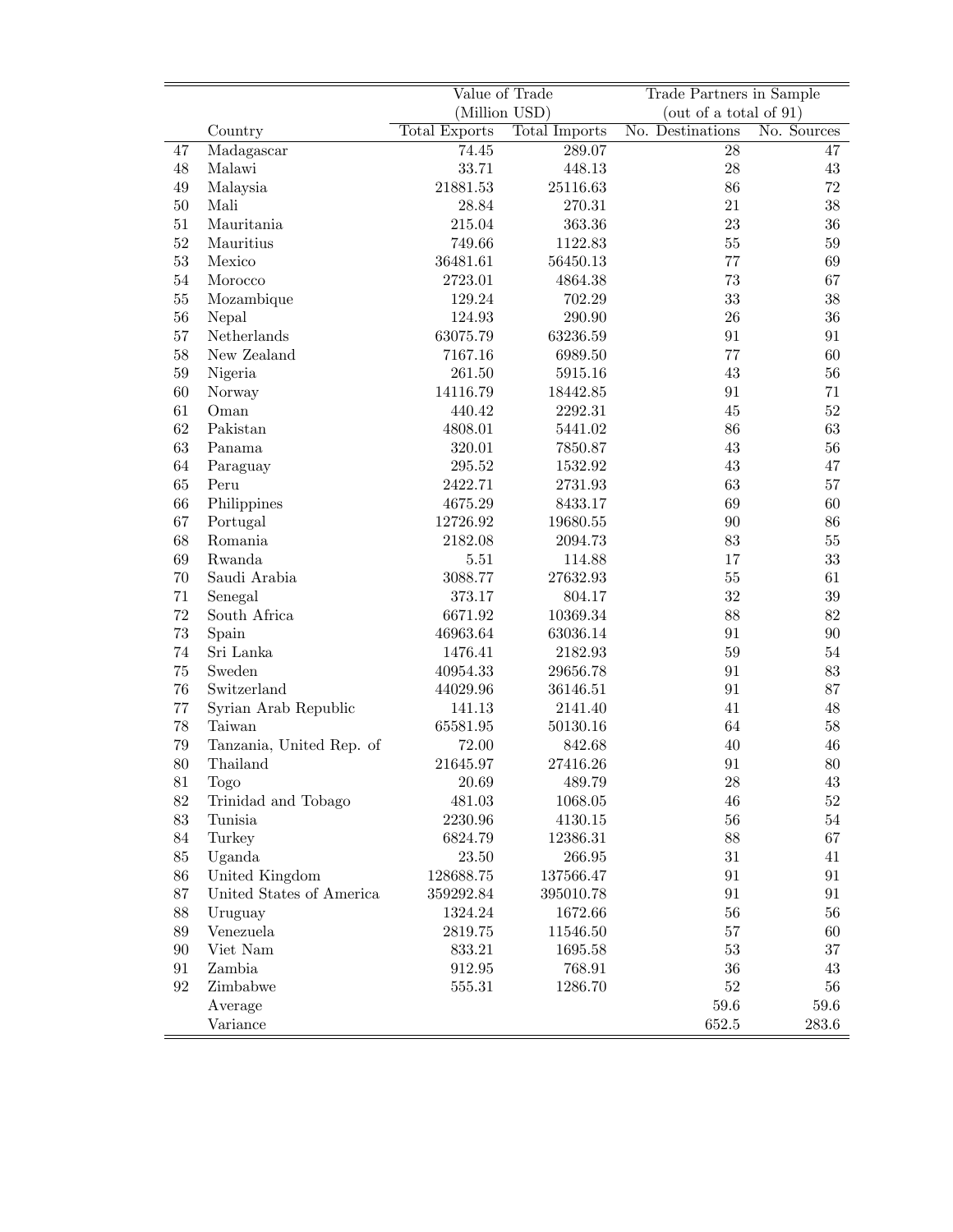|                   |                                     | French Exports to:  | Std. Dev. of Shares |      |
|-------------------|-------------------------------------|---------------------|---------------------|------|
|                   | United States Denmark<br>Everywhere | across Destinations |                     |      |
| Top <sub>10</sub> | 23.6                                | 22.4                | 22.2                | 18.9 |
| Top $100$         | 47.9                                | 54.6                | 52.2                | 16.8 |
| Top $1,000$       | 80.5                                | 84.8                | 83.5                | 12.4 |
| Top 10,000        | 98.9                                | 99.3                | 99.2                | 12   |

Table 2. Share of Largest French Exporters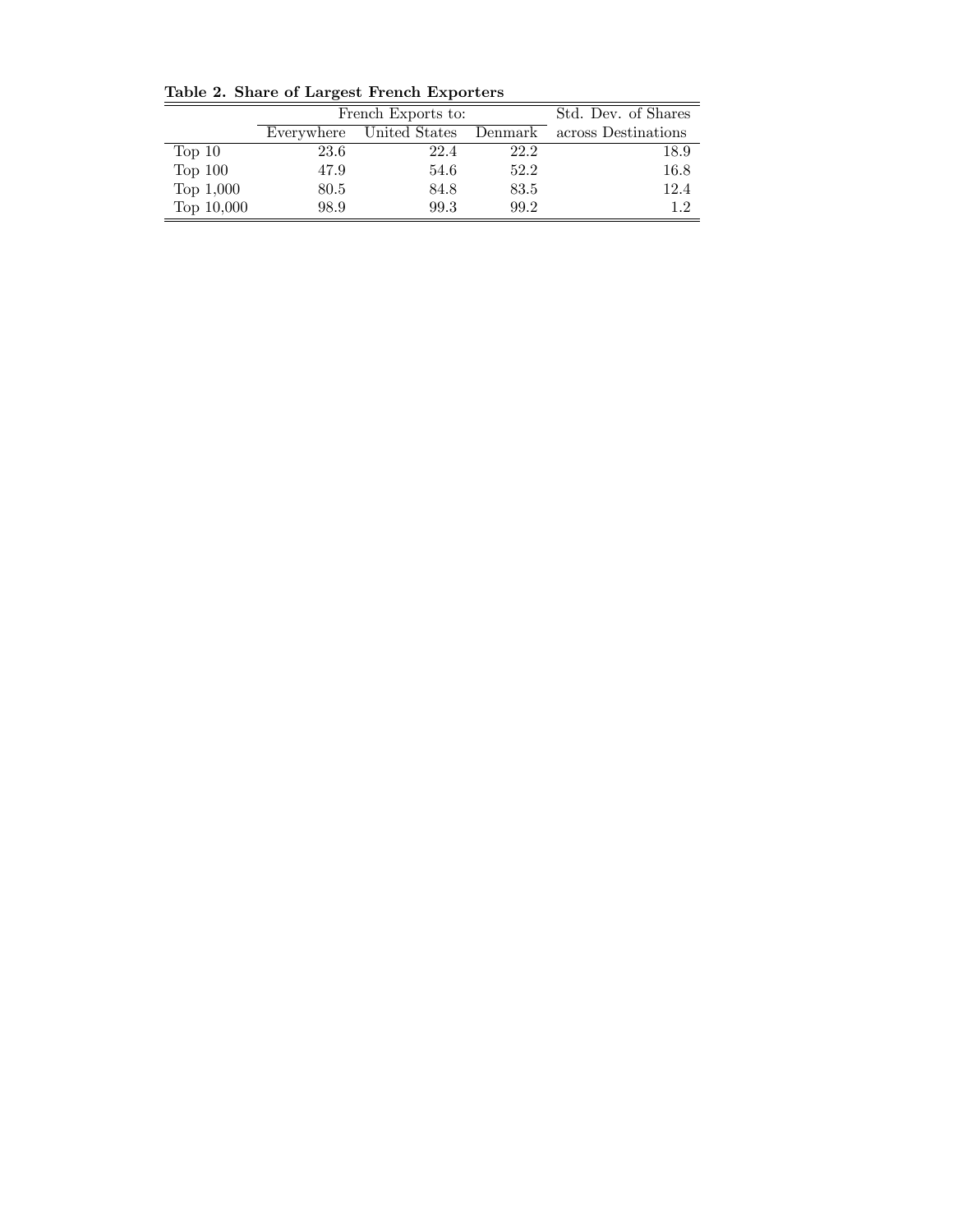| <b>OLS</b>  | Poisson                                           | Multinomial               |
|-------------|---------------------------------------------------|---------------------------|
| $-1.418***$ | $-0.699***$                                       | $-1.072***$               |
| (0.0379)    | (0.0444)                                          | (0.0511)                  |
|             |                                                   |                           |
| $-0.442**$  | $-0.694***$                                       | $-0.370**$                |
| (0.156)     | (0.181)                                           | (0.136)                   |
|             |                                                   |                           |
|             | 0.121                                             | $-0.511***$               |
| (0.0808)    | (0.131)                                           | (0.106)                   |
|             |                                                   |                           |
| $-0.184**$  | $-0.281***$                                       | $-0.133$                  |
| (0.0593)    | (0.0778)                                          | (0.0721)                  |
|             |                                                   |                           |
|             |                                                   | $-0.306$                  |
| (0.146)     | (0.199)                                           | (0.204)                   |
|             |                                                   |                           |
|             |                                                   | $-0.953***$               |
|             |                                                   | (0.139)                   |
| 0.968       |                                                   |                           |
|             | 0.993                                             | 0.563                     |
| 5483        | 8464                                              | 8464                      |
|             | $-0.686***$<br>$-0.212$<br>$-0.684***$<br>(0.126) | 0.222<br>0.226<br>(0.122) |

Table 3. Bilateral Trade Regressions

Standard errors in parentheses

 $*_{p} < 0.05, *_{p} < 0.01, *_{p} < 0.001$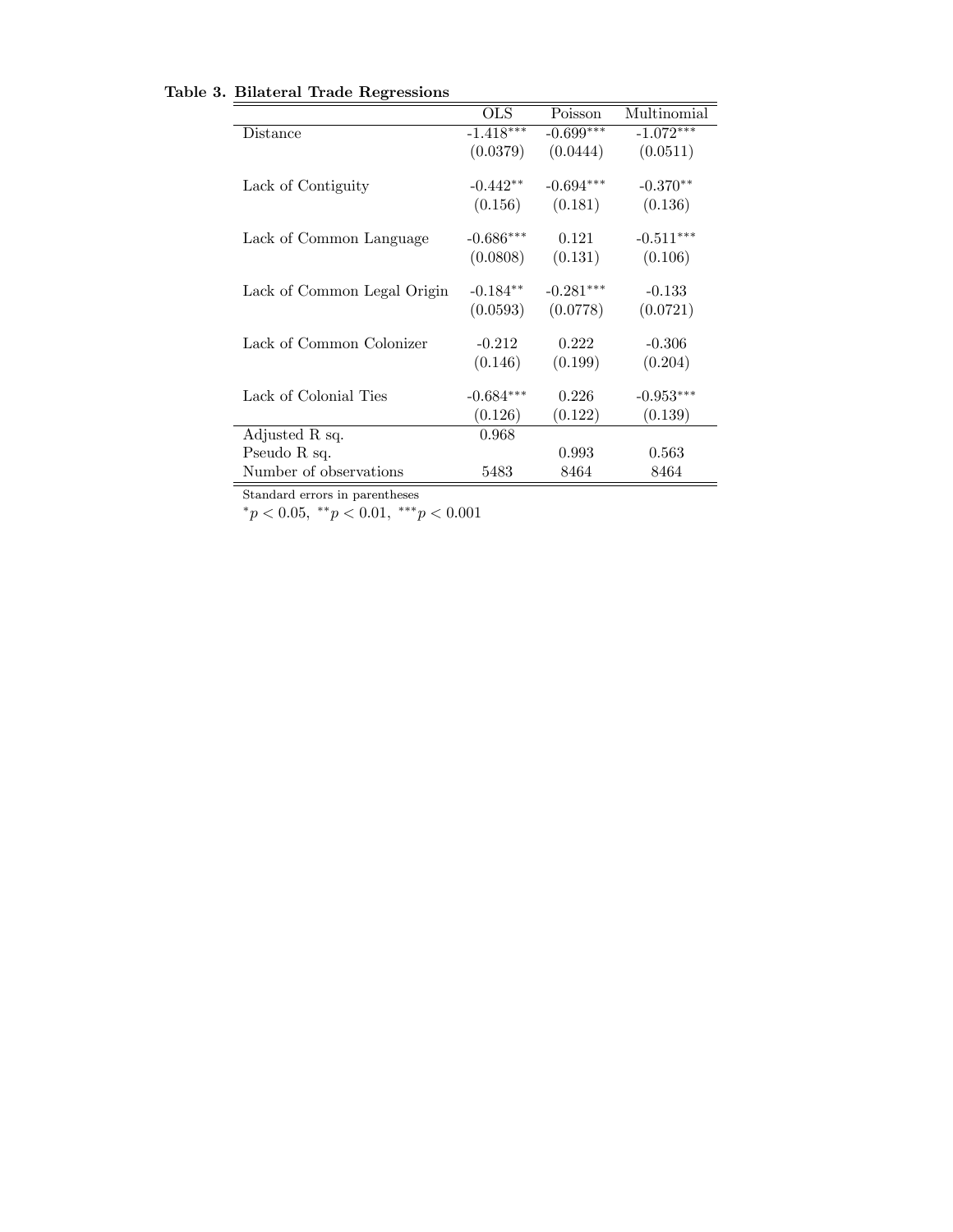| rable 4. ivream bares per | т п ш          |            |
|---------------------------|----------------|------------|
| Destination               | No. of Source  | Mean Sales |
| Country                   | Countries      | per Firm   |
| Algeria                   | $\overline{2}$ | 0.426      |
| Angola                    | $\overline{2}$ | 0.272      |
| Argentina                 | $\overline{4}$ | 0.638      |
| Australia                 | $\overline{4}$ | 0.324      |
| Austria                   | $\overline{4}$ | 0.334      |
| Bangladesh                | $\overline{2}$ | 0.391      |
| Benin                     | $\overline{2}$ | 0.079      |
| <b>Bolivia</b>            | 3              | 0.174      |
| <b>Brazil</b>             | 3              | 0.493      |
| Bulgaria                  | $\overline{4}$ | 0.211      |
| Burkina Faso              | $\overline{2}$ | 0.065      |
| Burundi                   | $\overline{2}$ | 0.065      |
| Cameroon                  | $\overline{2}$ | 0.096      |
| Canada                    | $\overline{4}$ | 0.301      |
| Central African Republic  | $\overline{2}$ | 0.047      |
| Chad                      | $\overline{2}$ | 0.070      |
| Chile                     | $\overline{4}$ | 0.345      |
| China                     | 3              | 1.811      |
| Colombia                  | 3              | 0.351      |
| Costa Rica                | 3              | 0.190      |
| Côte d'Ivoire             | $\overline{2}$ | 0.134      |
| Denmark                   | 3              | 0.323      |
| Dominican Republic        | 3              | 0.258      |
| Ecuador                   | 3              | 0.229      |
| Egypt                     | $\overline{4}$ | 0.486      |
| El Salvador               | 3              | 0.118      |
| Ethiopia                  | $\overline{2}$ | 0.099      |
| Finland                   | $\overline{4}$ | 0.223      |
| France                    | 3              | 0.904      |
| Ghana                     | $\overline{2}$ | 0.194      |
| Greece                    | 4              | 0.354      |
| Guatemala                 | 3              | 0.151      |
| Honduras                  | 3              | 0.090      |
| Hungary                   | $\overline{4}$ | 0.226      |
| India                     | 4              | 0.452      |
| Indonesia                 | 3              | 1.162      |
| Iran                      | $\overline{4}$ | 1.121      |
| Ireland                   | $\overline{4}$ | 0.301      |
| Israel                    | 3              | 0.235      |
| Italy                     | $\overline{4}$ | 1.375      |
| Jamaica                   | 3              | 0.132      |
| Japan                     | $\overline{4}$ | 1.124      |
| Jordan                    | 3              | 0.171      |
| Kenya                     | 3              | 0.230      |
| Korea                     | $\overline{4}$ | 0.715      |
| Kuwait                    | $\overline{4}$ | 0.256      |

Table 4. Mean Sales per Firm

continued next page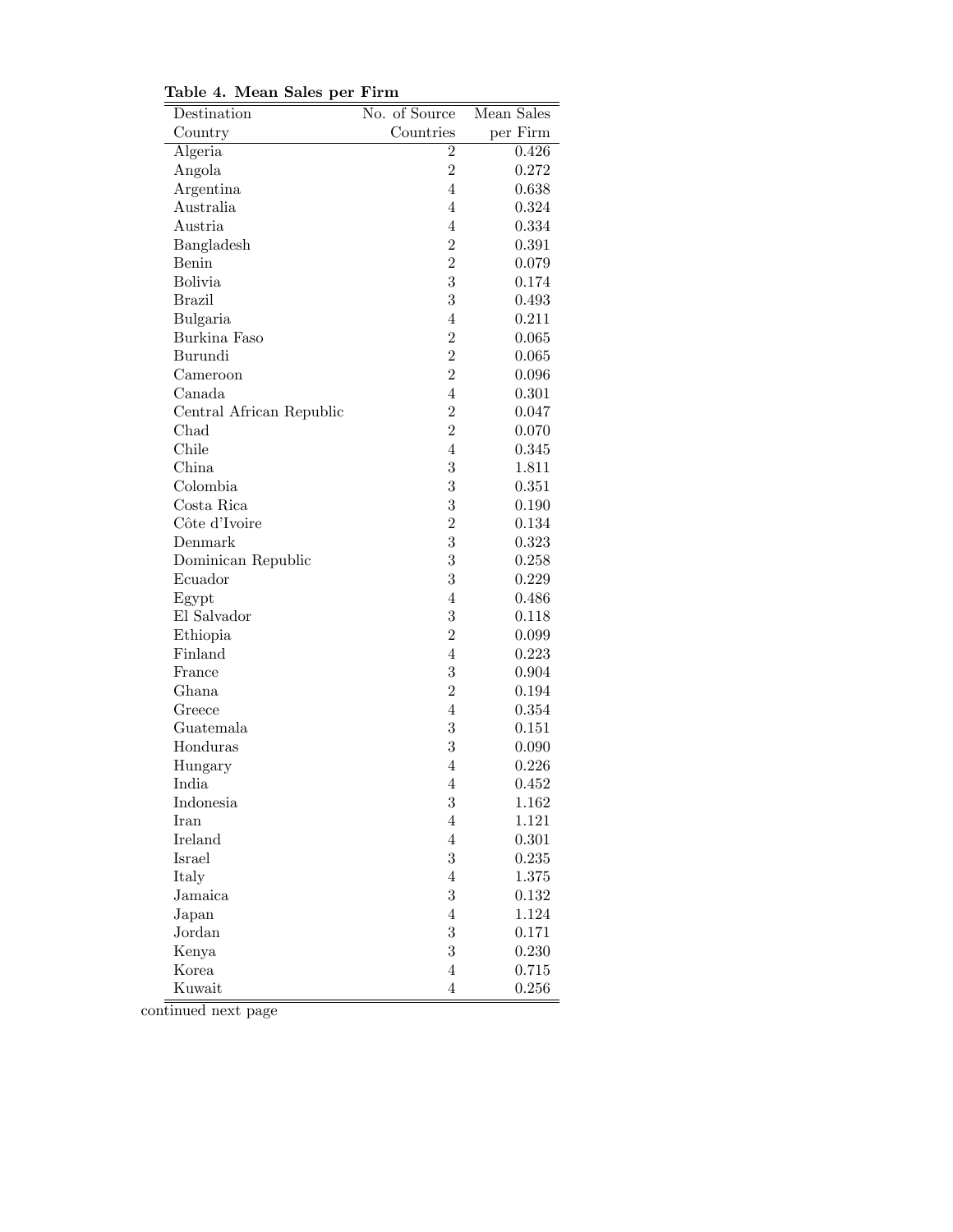| Destination              | No. of Source  | Mean Sales |
|--------------------------|----------------|------------|
| Country                  | Countries      | per Firm   |
| Madagascar               | $\overline{2}$ | 0.079      |
| Malawi                   | $\overline{2}$ | 0.126      |
| Malaysia                 | 3              | $0.435\,$  |
| Mali                     | $\overline{2}$ | 0.082      |
| Mauritania               | $\overline{2}$ | 0.107      |
| Mauritius                | $\overline{2}$ | 0.101      |
| Mexico                   | $\overline{4}$ | 0.835      |
| Morocco                  | 3              | 0.258      |
| Mozambique               | $\overline{2}$ | 0.519      |
| Nepal                    | 3              | 0.173      |
| Netherlands              | $\overline{4}$ | 0.884      |
| New Zealand              | $\overline{4}$ | 0.108      |
| Nigeria                  | 3              | 0.618      |
| Norway                   | $\overline{4}$ | 0.290      |
| Oman                     | $\overline{2}$ | $0.422\,$  |
| Pakistan                 | 3              | 0.414      |
| Panama                   | 3              | 0.195      |
| Paraguay                 | 3              | 0.229      |
| Peru                     | 3              | 0.199      |
| Philippines              | $\overline{4}$ | 0.502      |
| Portugal                 | $\overline{4}$ | 0.346      |
| Romania                  | $\overline{4}$ | 0.292      |
| Rwanda                   | $\overline{2}$ | 0.055      |
| Saudi Arabia             | $\overline{4}$ | 0.536      |
| Senegal                  | $\overline{2}$ | 0.093      |
| South Africa             | 3              | 0.238      |
| Spain                    | $\overline{4}$ | 0.992      |
| Sri Lanka                | 3              | 0.291      |
| Sweden                   | $\overline{4}$ | 0.446      |
| Switzerland              | $\overline{4}$ | 0.314      |
| Syrian Arab Republic     | $\overline{2}$ | 0.341      |
| Taiwan                   | $\overline{4}$ | 0.607      |
| Tanzania, United Rep. of | $\overline{2}$ | 0.130      |
| Thailand                 | $\overline{4}$ | 0.692      |
| Togo                     | 3              | 0.077      |
| Trinidad and Tobago      | 3              | 0.170      |
| Tunisia                  | 3              | 0.240      |
| Turkey                   | $\overline{4}$ | 0.497      |
| Uganda                   | $\overline{2}$ | 0.061      |
| United Kingdom           | $\overline{4}$ | 1.311      |
| United States of America | $\overline{4}$ | $1.603\,$  |
| Uruguay                  | $\overline{2}$ | 0.176      |
| Venezuela                | 3              | 0.330      |
| Viet Nam                 | 3              | 0.548      |
| Zambia                   | $\overline{2}$ | 0.110      |
| Zimbabwe                 | $\overline{2}$ | 0.195      |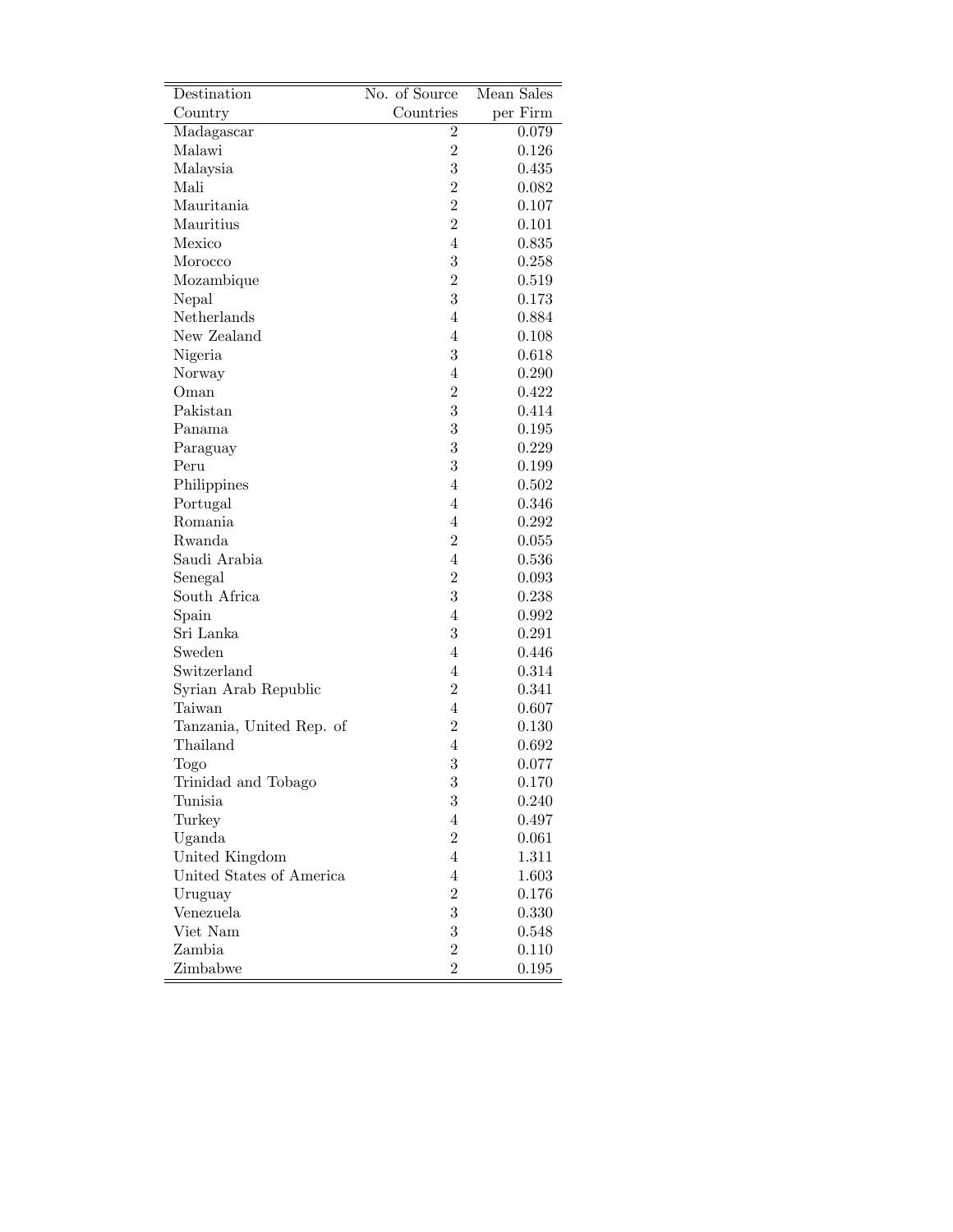Table 5. Source Country Coefficients

|                                          | Mean Sales* |
|------------------------------------------|-------------|
| Denmark                                  | $-0.0279$   |
|                                          | (0.0216)    |
| Brazil                                   | $0.0724**$  |
|                                          | (0.0221)    |
| Uruguay                                  | $-0.0265$   |
|                                          | (0.0680)    |
| p-value for F test of joint significance | 0.0050      |
| Number of observations                   | 282         |

Standard errors in parentheses

\*OLS Regression also includes all destination

 $\operatorname{country}$  effects as independent variables  $p < 0.05$ ,\*\*  $p < 0.01$ ,\*\*\*  $p < 0.001$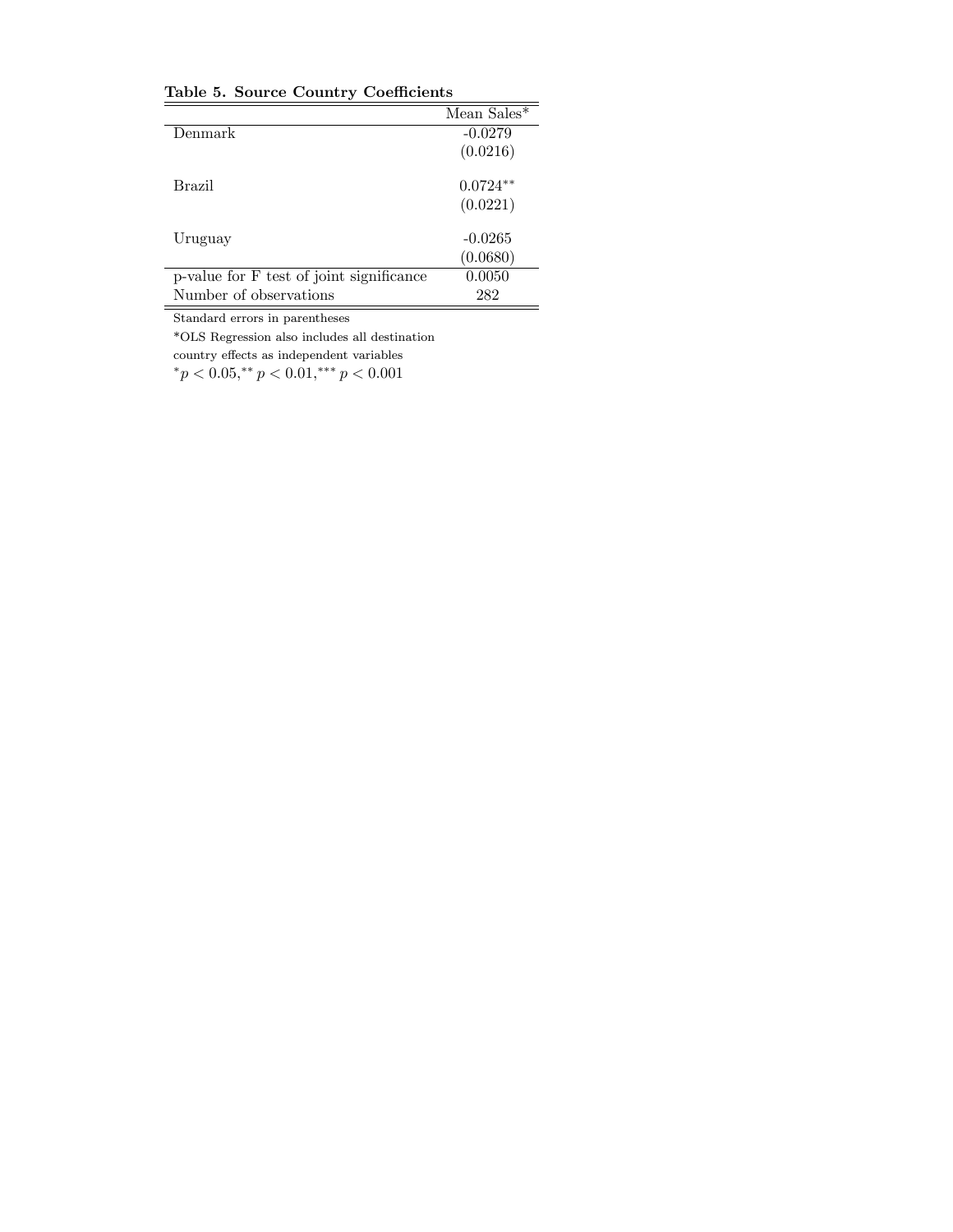|                   | Average                                            |       |                 | <b>Standard Deviation</b>           |       |      |
|-------------------|----------------------------------------------------|-------|-----------------|-------------------------------------|-------|------|
|                   | (Across 10 Simulations)                            |       |                 | (Across 10 Simulations)             |       |      |
|                   | $\sigma = 5.64$ $\sigma = 2.98$<br>$\sigma = 7.09$ |       | $\sigma = 7.09$ | $\sigma = 5.64 \quad \sigma = 2.98$ |       |      |
| Top <sub>10</sub> | 64.86                                              | 32.85 | $1.55\,$        | 21.02                               | 15.58 | 0.38 |
| Top $100$         | 82.99                                              | 51.27 | 6.13            | 10.12                               | 11.34 | 0.39 |
| Top $1,000$       | 93.34                                              | 71.79 | 22.93           | 3.91                                | 6.51  | 0.43 |
| Top 10,000        | 98.73                                              | 92.05 | 65.86           | 0.76                                | 1.86  | 0.24 |

Table 6. Share of Largest French Exporters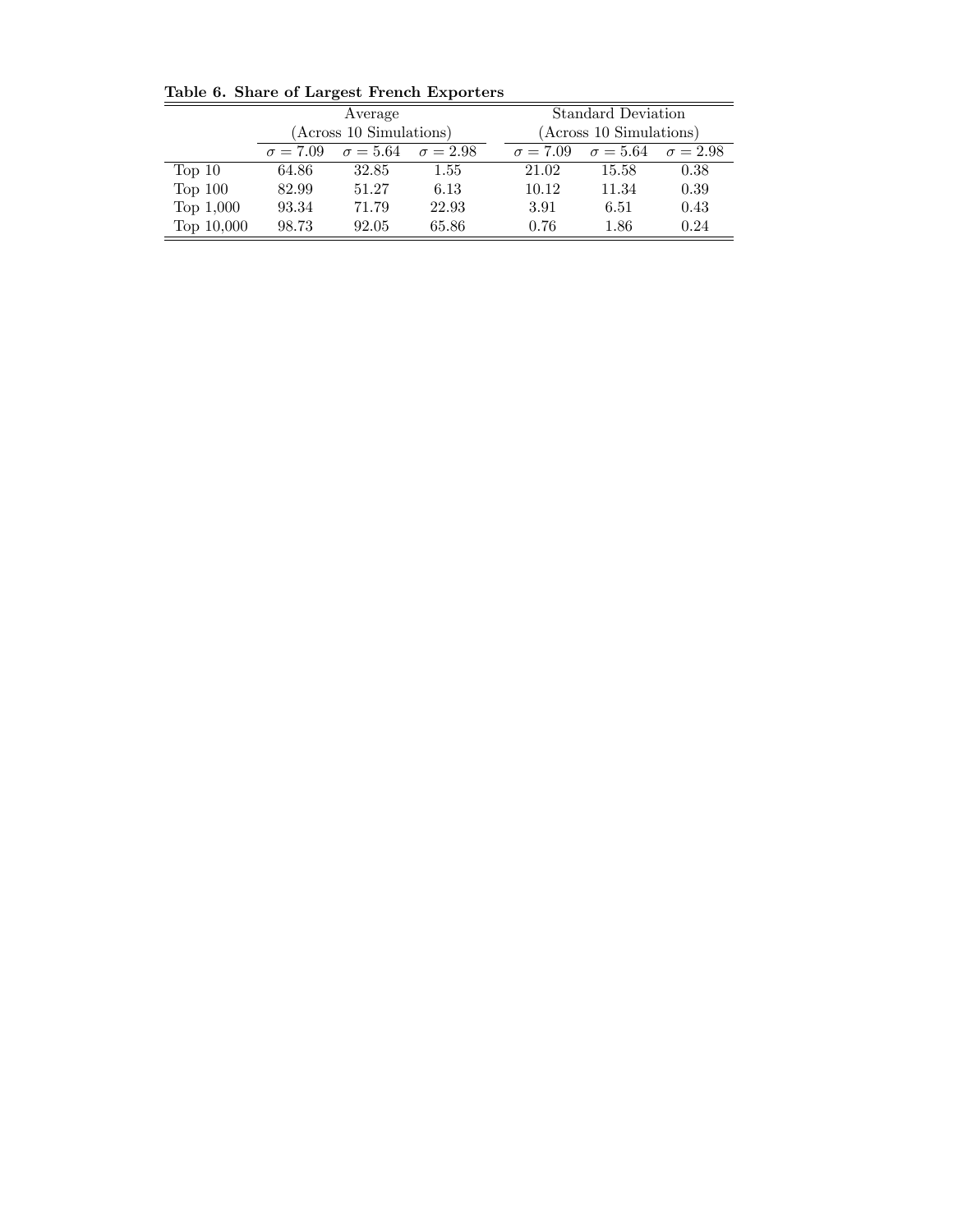

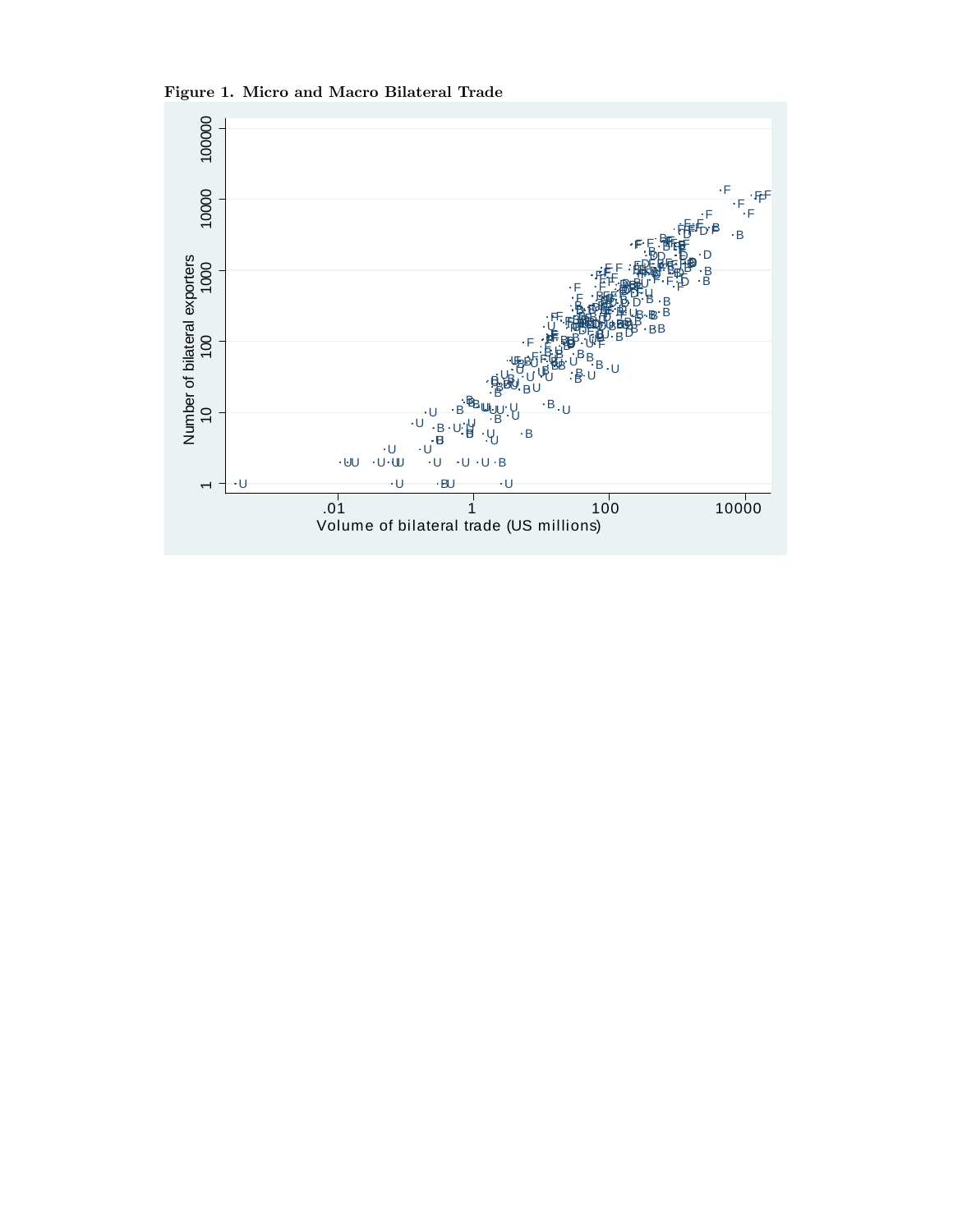Figure 2a. Probabilities of observing zero trade, given no trade



Figure 2b. Probabilities of observing zero trade, given positive trade

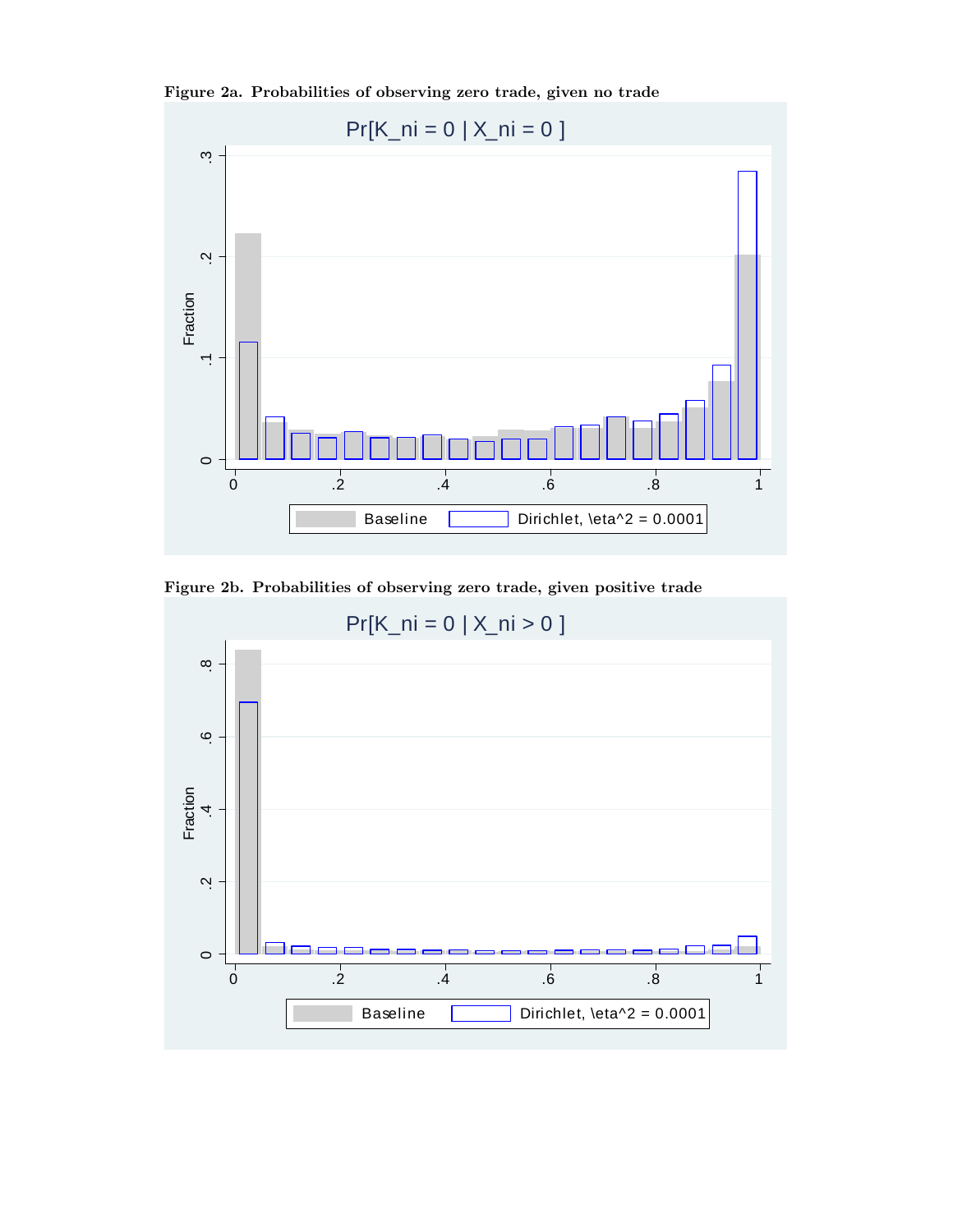

Figure 3a. Actual and Simulated Number of Destinations



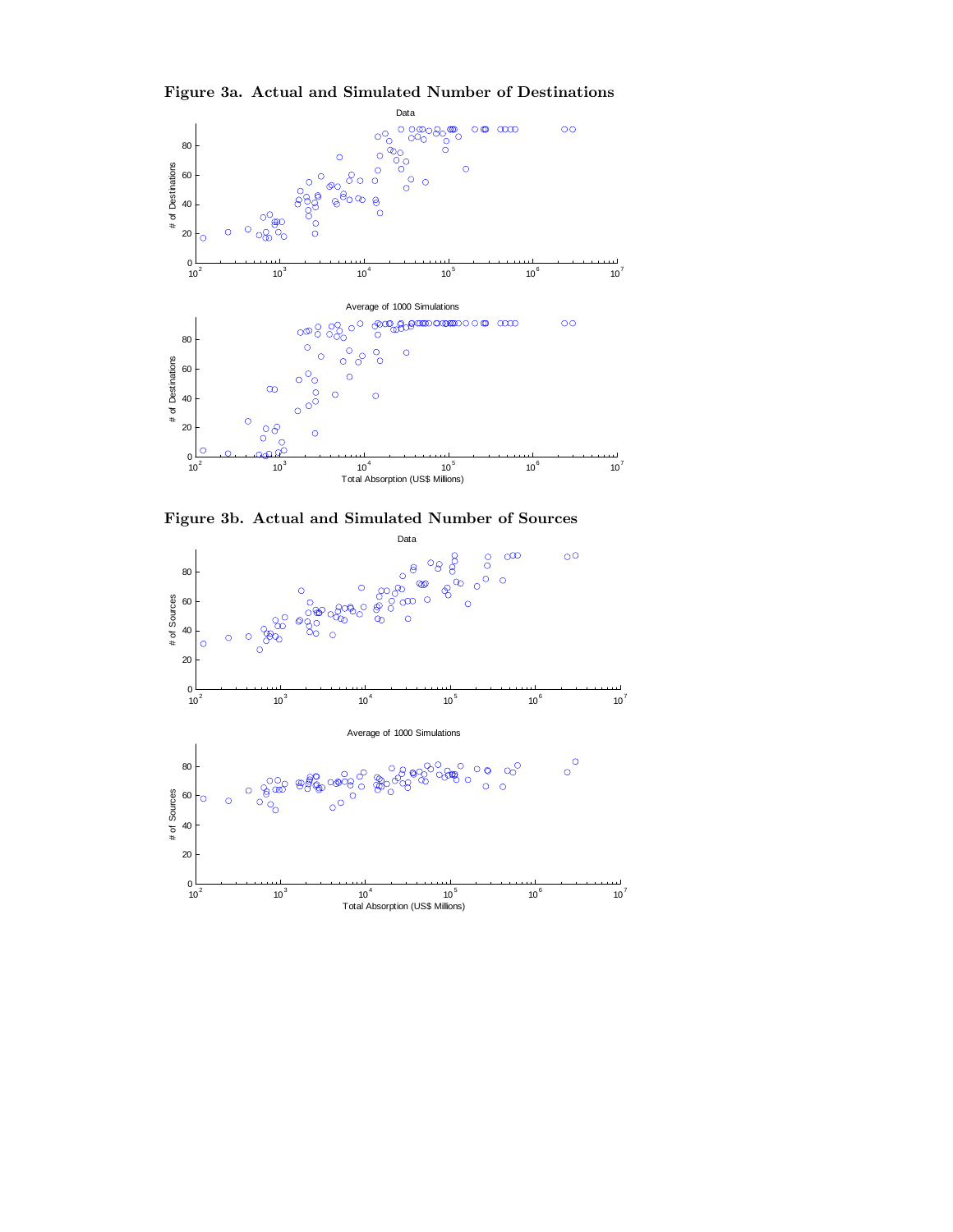

## Figure 4. Markups of Top 10 Entrants (Bertrand Competition)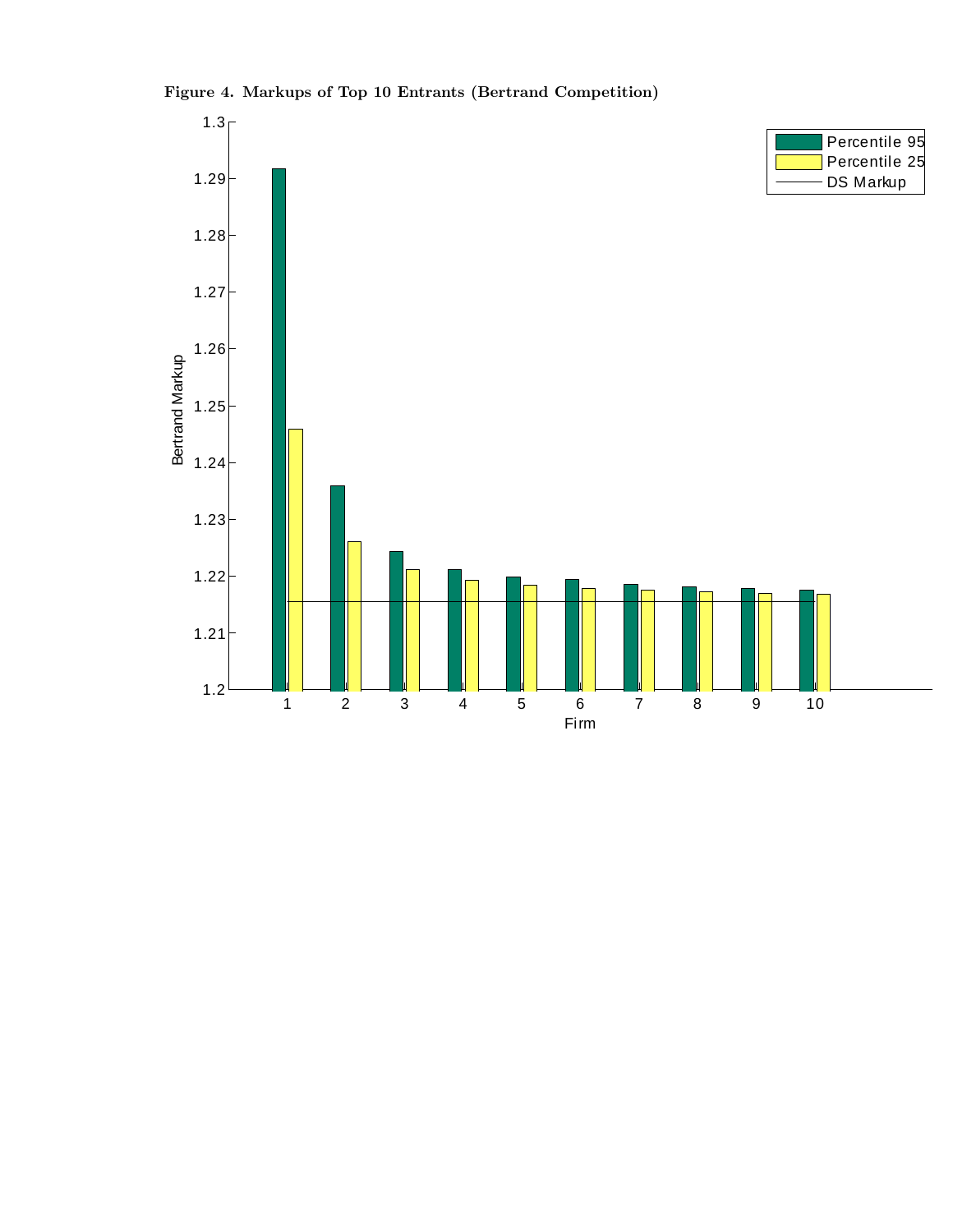Figure 5a. Comparison of estimated  $\bar{E}$  and Mean Sales



Regression:  $\ln \hat{E}_n = -4.1197 + 0.9377 \times \ln \bar{X}_n$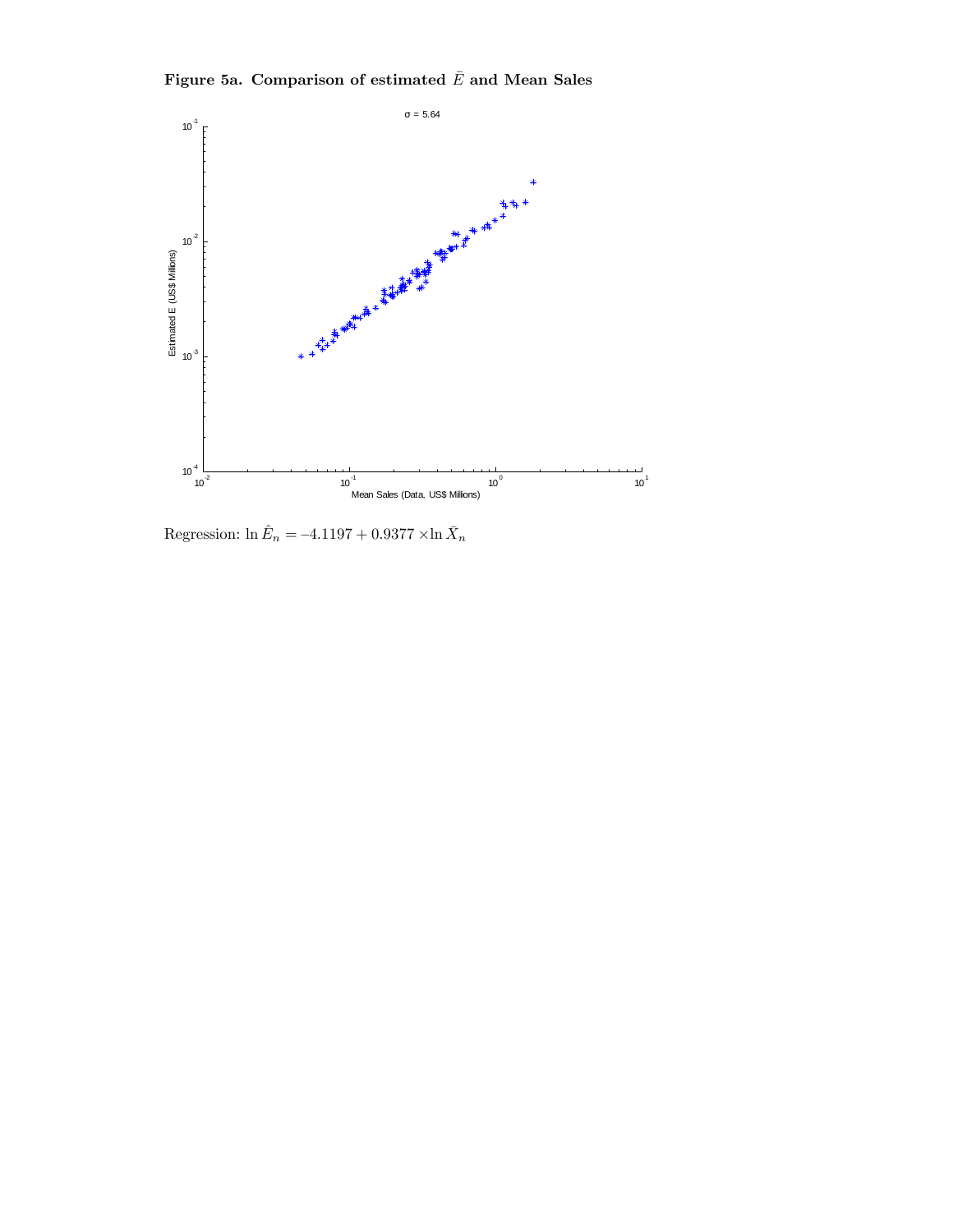

Figure 5b. Comparison of estimated  $\bar{E}$  and Total Absorption

Regression:  $\ln \hat{E}_n = -8.1375 + 0.2942 \times \ln X_n$